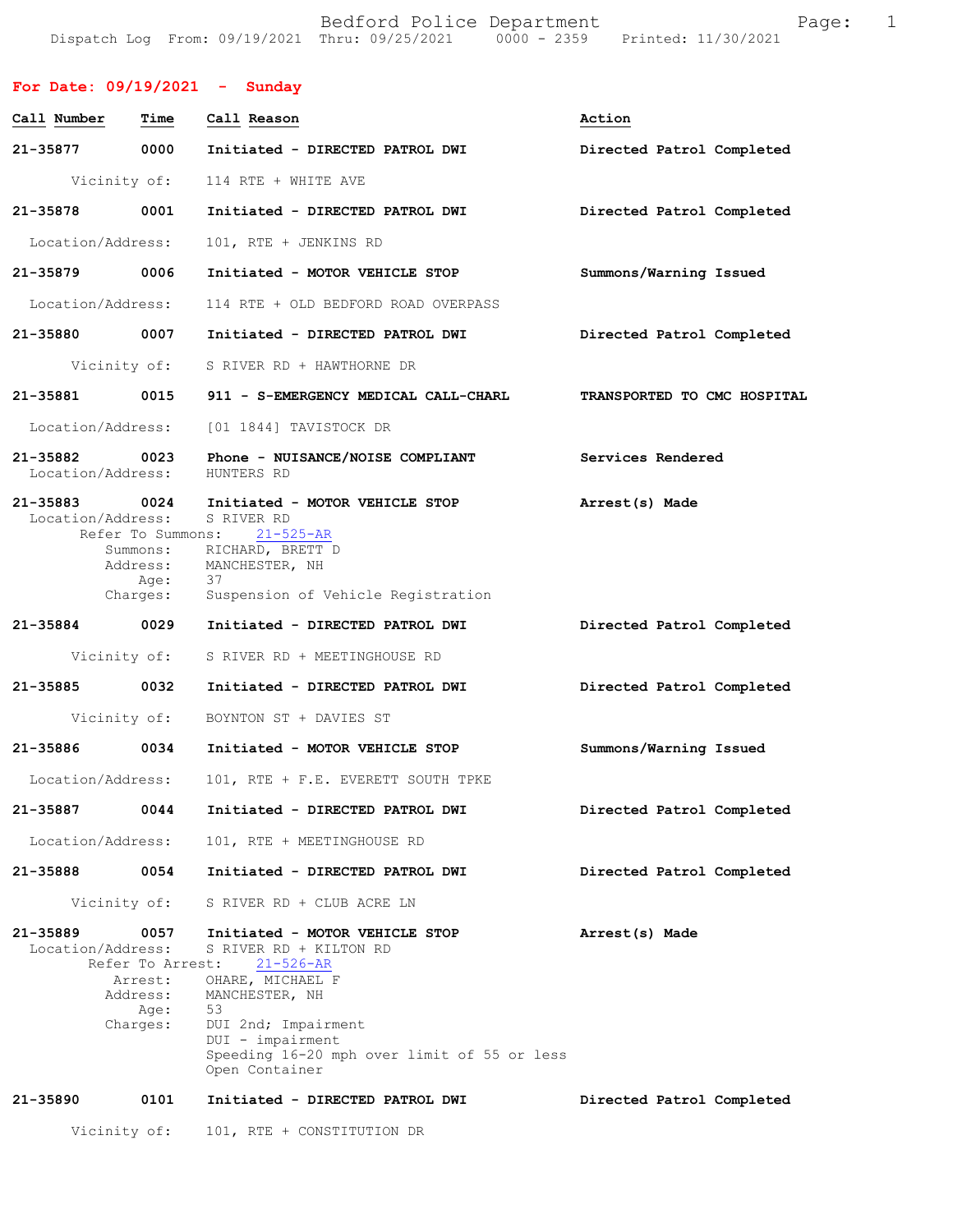|                               |              | Bedford Police Department<br>Dispatch Log From: 09/19/2021 Thru: 09/25/2021 0000 - 2359 Printed: 11/30/2021 | 2<br>Page:                |
|-------------------------------|--------------|-------------------------------------------------------------------------------------------------------------|---------------------------|
| 21-35891                      | 0109         | Initiated - MOTOR VEHICLE STOP                                                                              | Summons/Warning Issued    |
| Location/Address:             |              | 101, RTE + LIBERTY HILL RD                                                                                  |                           |
| 21-35892 0119                 |              | Initiated - MOTOR VEHICLE STOP                                                                              | Summons/Warning Issued    |
| Location/Address:             |              | 101, RTE                                                                                                    |                           |
| 21-35893 0138                 |              | Initiated - DIRECTED PATROL DWI                                                                             | Directed Patrol Completed |
|                               | Vicinity of: | NEW BOSTON RD + WALLACE RD                                                                                  |                           |
| 21-35894                      | 0143         | Initiated - MOTOR VEHICLE STOP                                                                              | Summons/Warning Issued    |
| Location/Address:             |              | S RIVER RD + BACK RIVER RD                                                                                  |                           |
| 21-35895                      | 0154         | Initiated - DIRECTED PATROL DWI                                                                             | Directed Patrol Completed |
| Location/Address:             |              | 101, RTE + HITCHING POST LN                                                                                 |                           |
| 21-35896 0211                 |              | Initiated - DIRECTED PATROL DWI                                                                             | Directed Patrol Completed |
|                               | Vicinity of: | NEW BOSTON RD + JOPPA HILL RD                                                                               |                           |
| 21-35897                      | 0213         | Initiated - MOTOR VEHICLE STOP                                                                              | Summons/Warning Issued    |
| Location/Address:             |              | 101, RTE + COVENANT WAY                                                                                     |                           |
| 21-35898                      | 0232         | Initiated - DIRECTED PATROL-CAR BREAK-INS                                                                   | Directed Patrol Completed |
| Location/Address:             |              | [01 L0000794] OLDE BEDFORD WAY                                                                              |                           |
| 21-35899 0243                 |              | Phone - POLICE INFORMATION                                                                                  | No Action Required        |
| Location/Address:             |              | BRISTON CT                                                                                                  |                           |
| 21-35900 0257                 |              | Initiated - BUILDING CHECK                                                                                  | Building Checked/Secured  |
| Location/Address:             |              | [01 463] NASHUA RD                                                                                          |                           |
| 21-35901                      | 0308         | Initiated - DIRECTED PATROL BURGLARY                                                                        | Directed Patrol Completed |
|                               |              | Vicinity of: PERRY RD + ROSEWELL RD                                                                         |                           |
| 21-35902 0351                 |              | Initiated - DIRECTED PATROL BURGLARY                                                                        | Directed Patrol Completed |
|                               | Vicinity of: | LEAVY DR + COOPER LN                                                                                        |                           |
| 21-35903                      | 0403         | Initiated - DIRECTED PATROL BURGLARY                                                                        | Directed Patrol Completed |
| Location/Address:             |              | [01 L0000780] NASHUA RD                                                                                     |                           |
| 21-35904<br>Location/Address: | 0452         | Phone - SUSP ACTIVITIES-IN PROGRESS<br>MERRY ST                                                             | Could Not Locate          |
| 21-35905                      | 0529         | Initiated - DIRECTED PATROL BURGLARY                                                                        | Directed Patrol Completed |
|                               | Vicinity of: | DONALD ST + OLD BEDFORD RD                                                                                  |                           |
| 21-35906                      | 0611         | Initiated - DIRECTED PATROL TRAFFIC ENF                                                                     | Directed Patrol Completed |
|                               | Vicinity of: | 114 RTE + DONALD ST                                                                                         |                           |
| 21-35907                      | 0758         | Phone - ALARM, BURGLAR                                                                                      | Alarm- correct code/reset |
| Location/Address:             |              | [01 1597] COL DANIELS DR                                                                                    |                           |
| 21-35908                      | 0830         | Initiated - DIRECTED PATROL TRAFFIC ENF                                                                     | Merge: 21-35911 By: 0233  |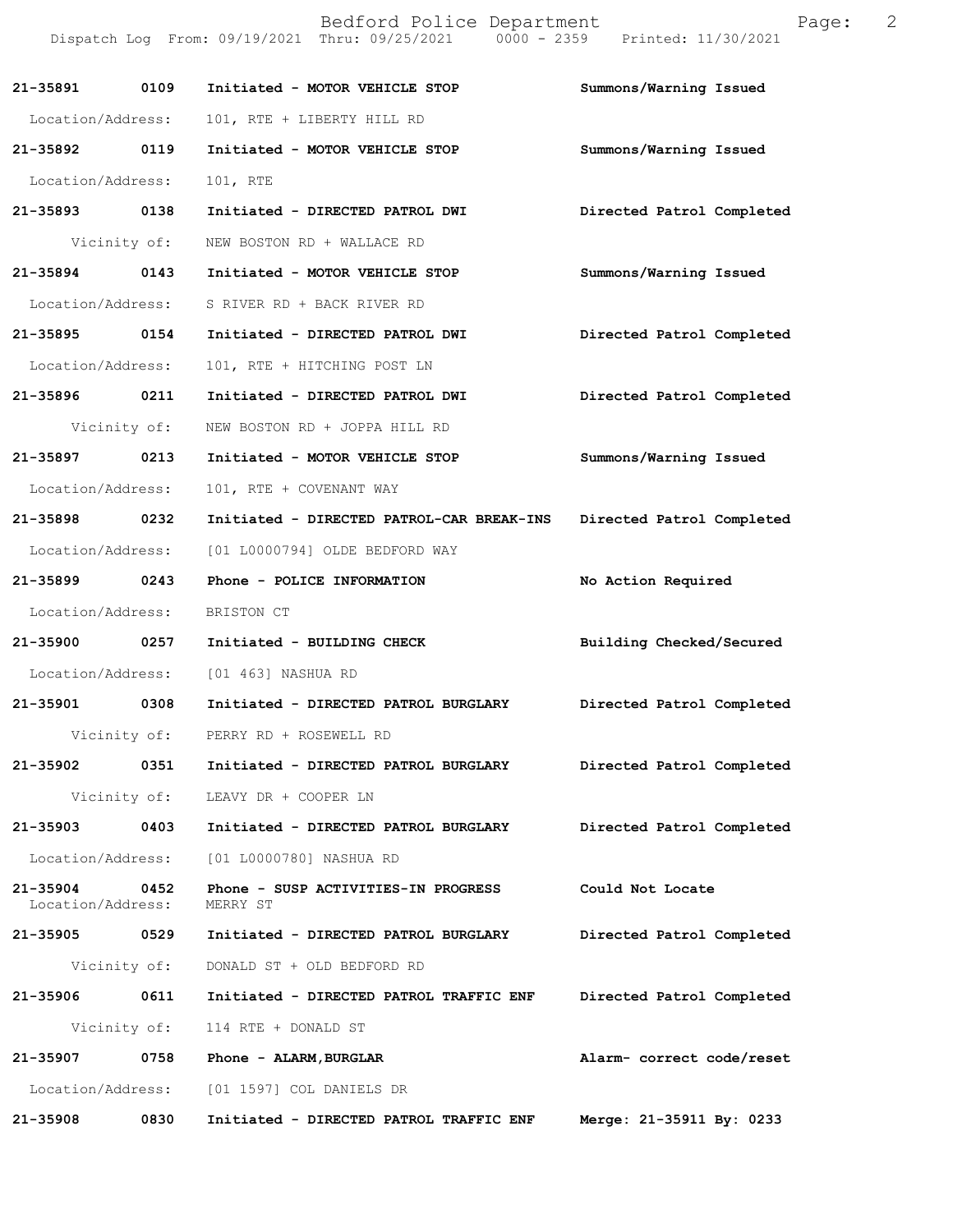|                               |              | Bedford Police Department<br>Dispatch Log From: 09/19/2021 Thru: 09/25/2021 0000 - 2359 Printed: 11/30/2021                                                                                            | Page:                          | 3 |
|-------------------------------|--------------|--------------------------------------------------------------------------------------------------------------------------------------------------------------------------------------------------------|--------------------------------|---|
| Location/Address:             |              | 101, RTE + 114 RTE                                                                                                                                                                                     |                                |   |
|                               |              | 21-35909 0833 Phone - S-FIRE ALARM<br>Location/Address: [01 L2400] RIDGEWOOD RD                                                                                                                        | Services Rendered              |   |
| 21-35910 0834                 |              | Initiated - DIRECTED PATROL TRAFFIC ENF                                                                                                                                                                | Directed Patrol Completed      |   |
| Location/Address:             |              | 101, RTE + KAHLIKO LN                                                                                                                                                                                  |                                |   |
| 21-35911 0835                 |              | Initiated - DIRECTED PATROL TRAFFIC ENF                                                                                                                                                                | Directed Patrol Completed      |   |
| Location/Address:             |              | 101, RTE + 114 RTE                                                                                                                                                                                     |                                |   |
|                               |              | 21-35912 0837 911 - S-EMERGENCY MEDICAL CALL-CHARL                                                                                                                                                     | Transported to Elliot Hospital |   |
| Location/Address:             |              | [01 1489] LEAVY DR                                                                                                                                                                                     |                                |   |
| 21-35913 0838                 |              | Initiated - MOTOR VEHICLE STOP                                                                                                                                                                         | Summons/Warning Issued         |   |
| Location/Address:             |              | S RIVER RD                                                                                                                                                                                             |                                |   |
| Location/Address:             |              | 21-35914 0840 911 - S-EMERGENCY MEDICAL CALL-ALPHA<br>EAGLE DR                                                                                                                                         | <b>NO TRANSPORT</b>            |   |
| 21-35915 0849                 |              | Initiated - MOTOR VEHICLE STOP                                                                                                                                                                         | Summons/Warning Issued         |   |
| Location/Address:             |              | 101, RTE + HITCHING POST LN                                                                                                                                                                            |                                |   |
| 21-35916 0852                 |              | Initiated - DIRECTED PATROL TRAFFIC ENF                                                                                                                                                                | Directed Patrol Completed      |   |
|                               |              | Location/Address: S RIVER RD + COLBY CT                                                                                                                                                                |                                |   |
| 21-35917<br>Location/Address: | 0859<br>Age: | Phone - CHECK THE WELFARE<br>[01 L2471] S RIVER RD<br>Refer To Arrest: 21-527-AR<br>Arrest: ADLAM, KERWAYNE KENNETH<br>Address: MANCHESTER, NH<br>- 32<br>Charges: Arrest Without a Warrant (Fugitive) | Arrest(s) Made                 |   |
| 21-35918                      |              | 0911 Initiated - MOTOR VEHICLE STOP                                                                                                                                                                    | Summons/Warning Issued         |   |
| Location/Address:             |              | 101, RTE + WALLACE RD                                                                                                                                                                                  |                                |   |
| 21-35919                      | 0927         | Initiated - MOTOR VEHICLE STOP                                                                                                                                                                         | Summons/Warning Issued         |   |
| Location/Address:             |              | 101, RTE + HARDY RD                                                                                                                                                                                    |                                |   |
| 21-35920                      | 0942         | Initiated - DIRECTED PATROL TRAFFIC ENF                                                                                                                                                                | Directed Patrol Completed      |   |
| Location/Address:             |              | 114 RTE                                                                                                                                                                                                |                                |   |
| 21-35921<br>Location/Address: | 1003         | 911 - S-FIRE, AUTO<br>101, RTE                                                                                                                                                                         | Could Not Locate               |   |
| 21-35922                      | 1003         | Initiated - DIRECTED PATROL TRAFFIC ENF                                                                                                                                                                | Directed Patrol Completed      |   |
| Location/Address:             |              | OLD BEDFORD RD + RUNDLETT HILL RD                                                                                                                                                                      |                                |   |
| 21-35923                      | 1011         | Initiated - MOTOR VEHICLE STOP                                                                                                                                                                         | Summons/Warning Issued         |   |
| Location/Address:             |              | OLD BEDFORD RD + DONALD ST                                                                                                                                                                             |                                |   |
| 21-35924                      | 1044         | Initiated - MOTOR VEHICLE STOP                                                                                                                                                                         | Summons/Warning Issued         |   |
| Location/Address:             |              | 101, RTE + OLD BEDFORD RD                                                                                                                                                                              |                                |   |
| 21-35925                      | 1111         | Initiated - VACANT PROPERTY CHECK                                                                                                                                                                      | Building Checked/Secured       |   |
| Location/Address:             |              | BOXWOOD RD                                                                                                                                                                                             |                                |   |
|                               |              |                                                                                                                                                                                                        |                                |   |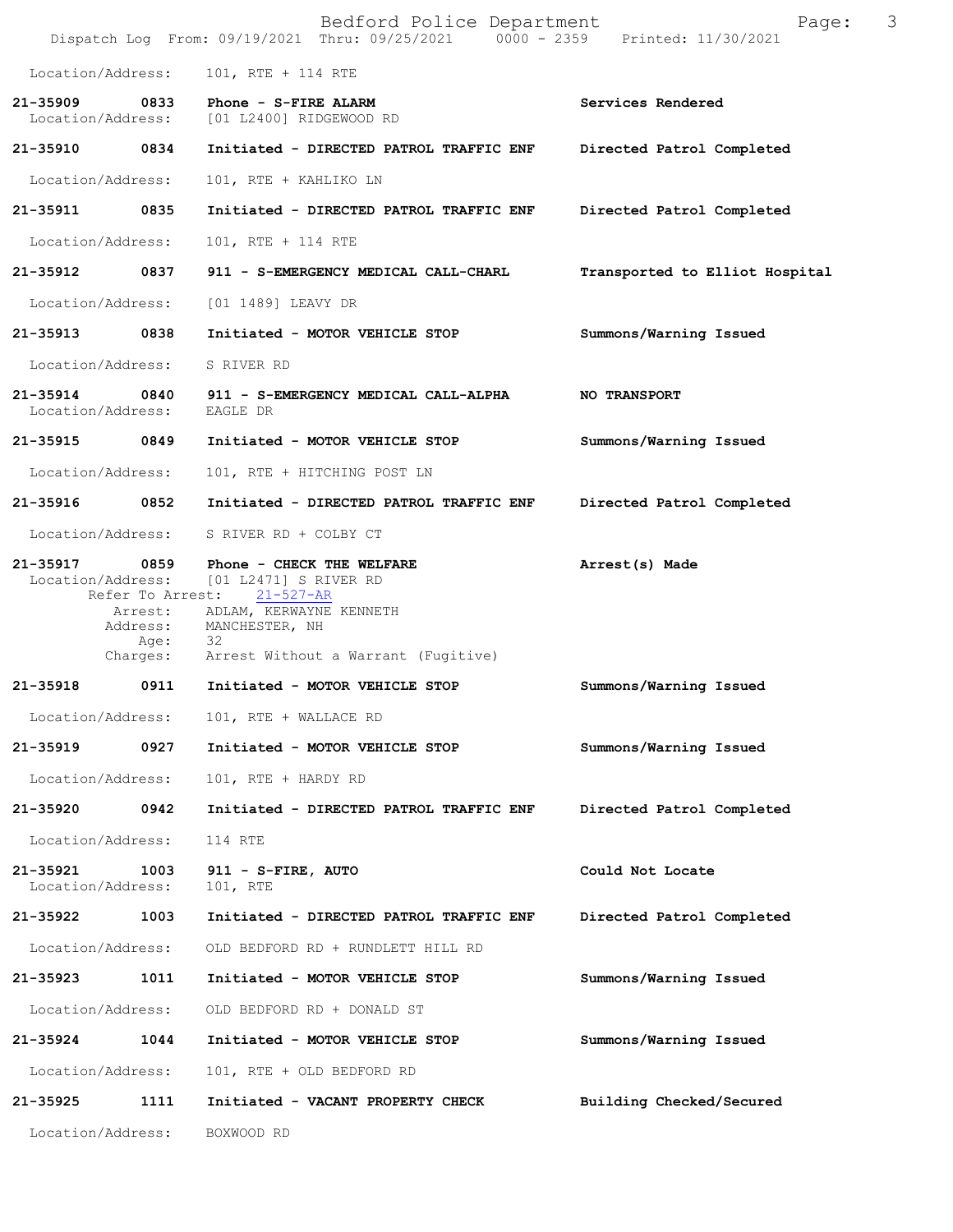|                                   |      | Bedford Police Department<br>Dispatch Log From: 09/19/2021 Thru: 09/25/2021 0000 - 2359 Printed: 11/30/2021 | 4<br>Page:                     |
|-----------------------------------|------|-------------------------------------------------------------------------------------------------------------|--------------------------------|
| 21-35926                          | 1114 | Initiated - MOTOR VEHICLE STOP                                                                              | Summons/Warning Issued         |
| Location/Address:                 |      | 101, RTE + HARDY RD                                                                                         |                                |
| 21-35927<br>Location/Address:     | 1119 | Phone - Parking Complaint<br>COUNTY RD                                                                      | Services Rendered              |
| 21-35929<br>Location/Address:     | 1122 | Initiated - DISABLED MOTOR VEHICLE<br>101, RTE + OLD BEDFORD RD                                             | Services Rendered              |
| 21-35928                          | 1123 | Phone - S-MUTUAL AID-MEDICAL                                                                                | Transported to Elliot Hospital |
| Location/Address:                 |      | [03] MAST RD                                                                                                |                                |
| 21-35930<br>Location/Address:     | 1128 | Phone - ASSIST CITIZEN<br>[01 1870] S RIVER RD                                                              | Services Rendered              |
| 21-35931                          | 1131 | Initiated - MOTOR VEHICLE STOP                                                                              | Summons/Warning Issued         |
| Location/Address:                 |      | 101, RTE                                                                                                    |                                |
| 21-35932                          | 1144 | Initiated - DIRECTED PATROL TRAFFIC ENF                                                                     | Directed Patrol Completed      |
| Location/Address:                 |      | 101, RTE + COVENANT WAY                                                                                     |                                |
| 21-35933<br>Location/Address:     | 1149 | Initiated - MOTOR VEHICLE STOP<br>101, RTE + PLUMMER ROAD OVERPASS                                          | NO PAPERWORK                   |
| 21-35934                          | 1152 | Initiated - MOTOR VEHICLE STOP                                                                              | Summons/Warning Issued         |
| Location/Address:                 |      | 101, RTE + HARDY RD                                                                                         |                                |
| 21-35935                          | 1207 | Initiated - DIRECTED PATROL-CAR BREAK-INS                                                                   | Directed Patrol Completed      |
| Location/Address:                 |      | [01 1050] DONALD ST                                                                                         |                                |
| 21-35936                          | 1218 | 911 - S-EMERGENCY MEDICAL CALL-BRAVO                                                                        | Transported to Elliot Hospital |
| Location/Address:                 |      | [01 463] NASHUA RD                                                                                          |                                |
| 21-35937<br>Location/Address:     | 1229 | Phone - MOTOR VEHICLE COMPLAINT<br>F.E. EVERETT NORTH TPKE                                                  | Could Not Locate               |
| 21-35938<br>Location/Address:     | 1231 | Phone - MOTOR VEHICLE COMPLAINT<br>101, RTE                                                                 | Investigated                   |
| 21-35939                          | 1243 | Initiated - DIRECTED PATROL-CAR BREAK-INS                                                                   | Directed Patrol Completed      |
| Location/Address:                 |      | [01 1050] DONALD ST                                                                                         |                                |
| $21 - 35940$<br>Location/Address: | 1308 | Phone - SUSP ACTIVITIES<br>[01 1916] DARLING ST                                                             | Services Rendered              |
| 21-35941                          | 1323 | Phone - LOST PROPERTY                                                                                       | No Action Required             |
| Location/Address:                 |      | [01 L1803] S RIVER RD                                                                                       |                                |
| 21-35942                          | 1324 | Initiated - MOTOR VEHICLE STOP                                                                              | Summons/Warning Issued         |
| Location/Address:                 |      | 101, RTE + HARDY RD                                                                                         |                                |
| $21 - 35943$<br>Location/Address: | 1326 | Walk-In - MOTOR VEHICLE ACCIDENT<br>$[01 474] 101$ , RTE                                                    | Services Rendered              |
| 21-35944                          | 1412 | 911 - S-EMERGENCY MEDICAL CALL-CHARL                                                                        | Transported to Elliot Hospital |
| Location/Address:                 |      | BACK RIVER RD                                                                                               |                                |
| 21-35945                          | 1423 | Phone - BOLO                                                                                                | No Action Required             |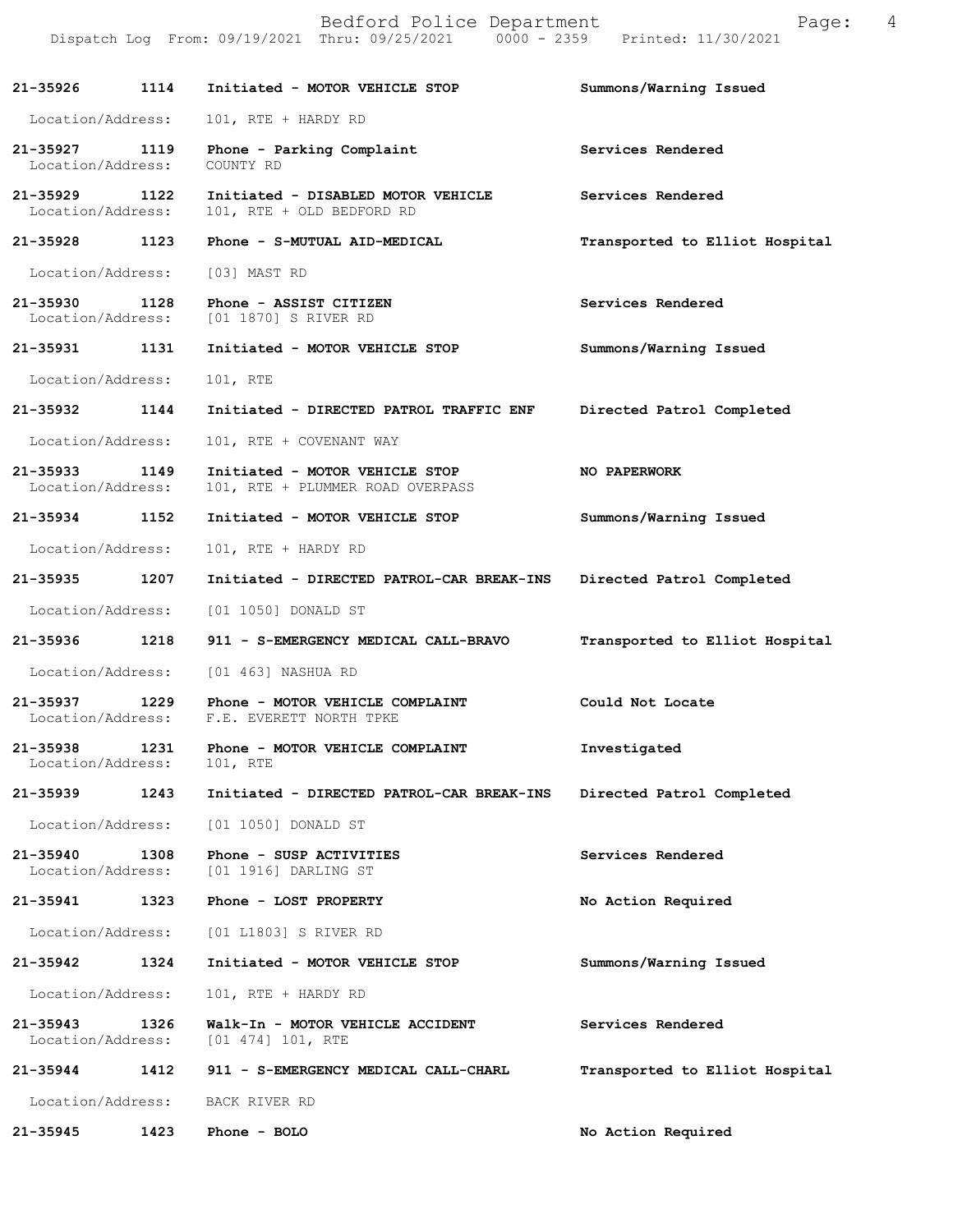Bedford Police Department Fage: 5 Dispatch Log From: 09/19/2021 Thru: 09/25/2021 0000 - 2359 Printed: 11/30/2021

 Location: FOR MANCHESTER PD **21-35946 1449 Phone - VANDALISM Investigated**  Location/Address: COUNTY RD Refer To Incident: 21-902-OF **21-35947 1544 Initiated - DIRECTED PATROL TRAFFIC ENF Directed Patrol Completed**  Location/Address: S RIVER RD **21-35948 1548 Initiated - DIRECTED PATROL ACCIDENTS Directed Patrol Completed**  Location/Address: WALLACE RD + 101, RTE **21-35949 1601 Initiated - DIRECTED PATROL TRAFFIC ENF Directed Patrol Completed**  Location/Address: NEW BOSTON RD + WALLACE RD **21-35950 1603 Initiated - MOTOR VEHICLE STOP Summons/Warning Issued**  Location/Address: S RIVER RD + WASHINGTON PL **21-35951 1626 Initiated - DIRECTED PATROL TRAFFIC ENF Directed Patrol Completed**  Location/Address: FREEDOM WAY + 101, RTE **21-35952 1627 Initiated - DIRECTED PATROL TRAFFIC ENF Directed Patrol Completed**  Location/Address: COLBY CT + S RIVER RD **21-35953 1632 Initiated - DIRECTED PATROL TRAFFIC ENF Directed Patrol Completed**  Location/Address: 114 RTE + WHITE AVE **21-35954 1634 Initiated - MOTOR VEHICLE STOP Summons/Warning Issued**  Location/Address: S RIVER RD + PARK DR **21-35955 1700 Initiated - MOTOR VEHICLE STOP Summons/Warning Issued**  Location/Address: S RIVER RD **21-35956 1709 Initiated - DIRECTED PATROL-CAR BREAK-INS Directed Patrol Completed**  Location/Address: KAHLIKO LN + VALLEY VIEW DR **21-35957 1711 Initiated - MOTOR VEHICLE STOP Summons/Warning Issued**  Location/Address: 101, RTE + NASHUA RD **21-35958 1725 Initiated - DIRECTED PATROL TRAFFIC ENF Directed Patrol Completed**  Location/Address: [01 935] S RIVER RD **21-35959 1741 Initiated - MOTOR VEHICLE STOP Summons/Warning Issued**  Location/Address: PALOMINO LN + S RIVER RD **21-35960 1750 Initiated - DIRECTED PATROL TRAFFIC ENF Directed Patrol Completed**  Location/Address: DONALD ST + OLD BEDFORD RD **21-35961 1806 Initiated - MOTOR VEHICLE STOP Summons/Warning Issued**  Location/Address: S RIVER RD **21-35962 1807 Initiated - MOTOR VEHICLE STOP Summons/Warning Issued**  Location/Address: 101, RTE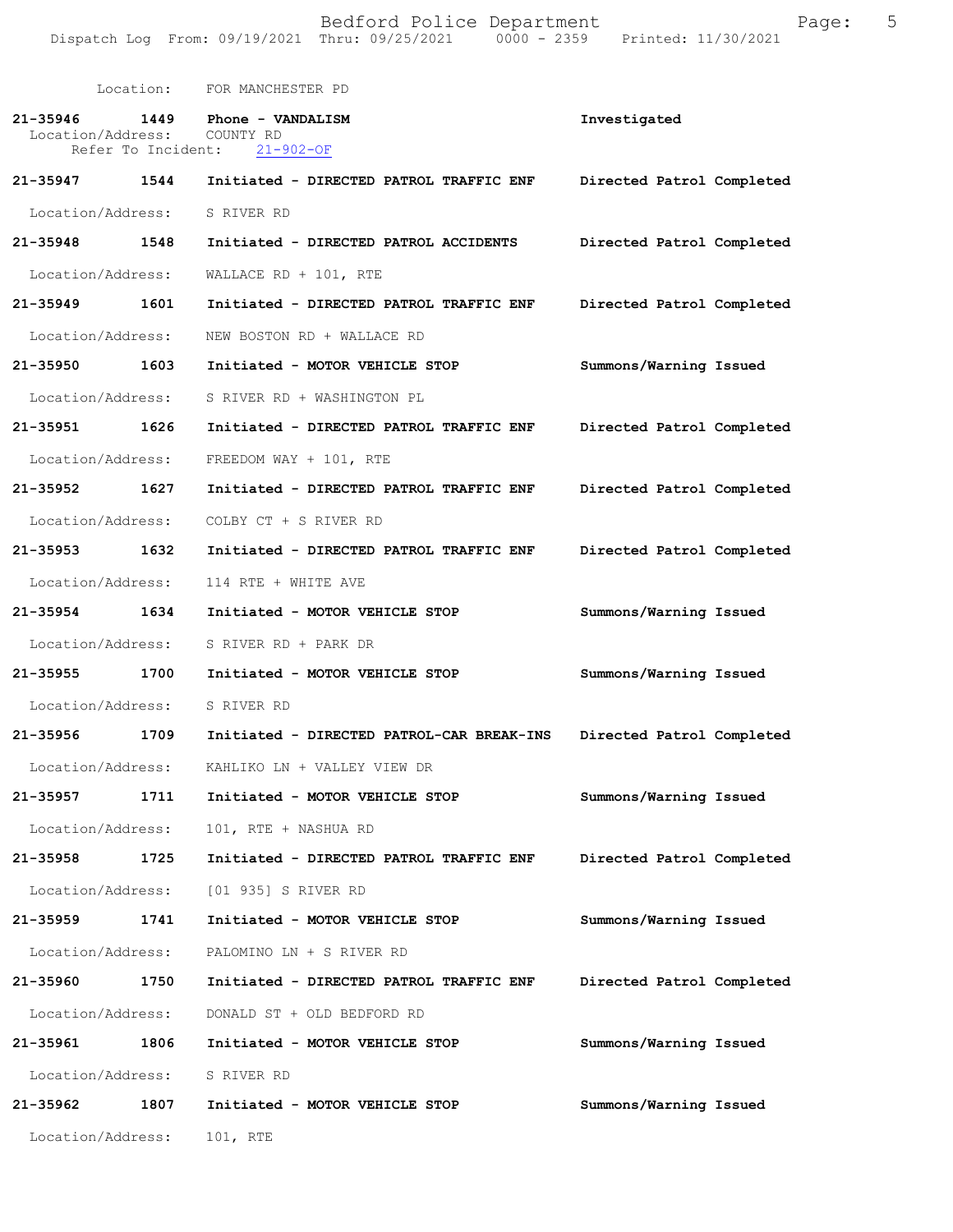| 21-35963<br>Location/Address:      | 1808 | Initiated - S-MOTOR VEHICLE ACCIDENT INJ<br>101, RTE + 114 RTE                                       | Investigated                   |
|------------------------------------|------|------------------------------------------------------------------------------------------------------|--------------------------------|
| 21-35964 1816                      |      | Initiated - MOTOR VEHICLE STOP<br>Location/Address: [01 1108] LEAVY DR<br>Refer To Arrest: 21-528-AR | Arrest(s) Made                 |
|                                    |      | Arrest: CARNEVALE, STEVEN<br>Address: WEARE, NH                                                      |                                |
|                                    |      | Age: 48<br>Charges: Bench Warrants                                                                   |                                |
|                                    |      | 21-35970         1820    Walk-In - ASSIST-WALK IN                                                    | Services Rendered              |
| 21-35965                           | 1822 | 911 - S-EMERGENCY MEDICAL CALL-CHARL                                                                 | Transported to Elliot Hospital |
|                                    |      | Location/Address: [01 435] HAWTHORNE DR                                                              |                                |
| 21-35966 1824                      |      | Phone - S-EMERGENCY MEDICAL CALL                                                                     | TRANSPORTED TO CMC HOSPITAL    |
|                                    |      | Location/Address: [01 L2340] EAST POINT DR                                                           |                                |
| 21-35967 1831                      |      | Initiated - DIRECTED PATROL-CAR BREAK-INS Directed Patrol Completed                                  |                                |
|                                    |      | Location/Address: [01 1235] S RIVER RD                                                               |                                |
| 21-35968<br>Location/Address:      | 1831 | Walk-In - FOUND PROPERTY<br>101, RTE                                                                 | Services Rendered              |
| 21-35969 1858                      |      | Initiated - DIRECTED PATROL-CAR BREAK-INS Directed Patrol Completed                                  |                                |
| Location/Address:                  |      | [01 L1804] S RIVER RD                                                                                |                                |
| 21-35971 1920<br>Location/Address: |      | Walk-In - ASSIST CITIZEN<br>[01 474] CONSTITUTION DR                                                 | Services Rendered              |
| 21-35972 1929                      |      | Initiated - SUSP ACTIVITIES-IN PROGRESS<br>Location/Address: [01 L1898] HAWTHORNE DR                 | Services Rendered              |
| 21–35973 1942<br>Location/Address: |      | 911 - S-EMERGENCY MEDICAL CALL-DELTA<br>OAK DR                                                       | NO TRANSPORT                   |
| 21-35974                           | 2008 | Initiated - MOTOR VEHICLE STOP                                                                       | Summons/Warning Issued         |
|                                    |      | Location/Address: PALOMINO LN + S RIVER RD                                                           |                                |
|                                    |      | 21-35975 2021 Initiated - DIRECTED PATROL-CAR BREAK-INS Directed Patrol Completed                    |                                |
|                                    |      | Location/Address: [01 308] COLBY CT                                                                  |                                |
| 21-35976                           | 2029 | Initiated - MOTOR VEHICLE STOP                                                                       | Summons/Warning Issued         |
|                                    |      | Location/Address: MEETINGHOUSE RD + S RIVER RD                                                       |                                |
| 21-35977                           | 2041 | Initiated - SUSP ACTIVITIES-IN PROGRESS<br>Location/Address: [01 1689] S RIVER RD                    | Services Rendered              |
| 21-35978                           | 2109 | Initiated - DIRECTED PATROL DWI                                                                      | Directed Patrol Completed      |
|                                    |      | Location/Address: DONALD ST + 114 RTE                                                                |                                |
| 21-35979                           | 2110 | Initiated - DIRECTED PATROL DWI                                                                      | Directed Patrol Completed      |
| Location/Address: S RIVER RD       |      |                                                                                                      |                                |
|                                    |      | 21-35980 2115 Initiated - MOTOR VEHICLE STOP                                                         | Summons/Warning Issued         |
| Location/Address: 114 RTE          |      |                                                                                                      |                                |
| 21-35981                           | 2116 | Initiated - DIRECTED PATROL DWI                                                                      | Directed Patrol Completed      |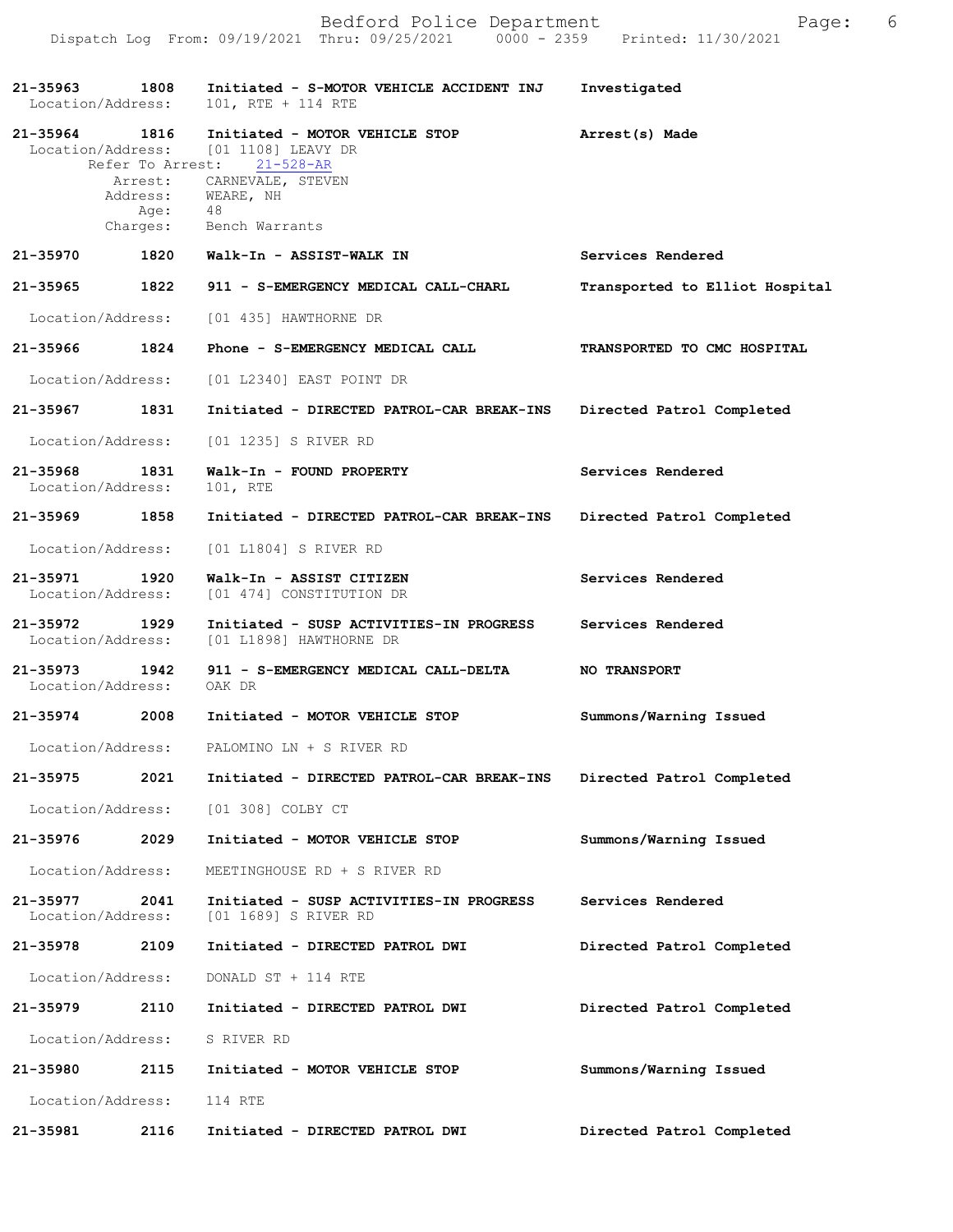|                                    |              | Bedford Police Department<br>Dispatch Log From: 09/19/2021 Thru: 09/25/2021 0000 - 2359 Printed: 11/30/2021 | Page:                     | 7 |
|------------------------------------|--------------|-------------------------------------------------------------------------------------------------------------|---------------------------|---|
|                                    |              | Location/Address: N AMHERST RD + JOPPA HILL RD                                                              |                           |   |
| 21-35982                           | 2134         | Initiated - MOTOR VEHICLE STOP                                                                              | Summons/Warning Issued    |   |
| Location/Address:                  |              | OLD BEDFORD RD + OLDE BEDFORD WAY                                                                           |                           |   |
| 21-35983<br>Location/Address:      | 2138         | Phone - ALARM, BURGLAR<br>[01 332] 101, RTE                                                                 | Alarm - False             |   |
| 21-35984 2140                      |              | Initiated - DIRECTED PATROL BURGLARY                                                                        | Directed Patrol Completed |   |
| Location/Address:                  |              | RIVERWAY PL                                                                                                 |                           |   |
| 21-35985 2304                      |              | Phone - S-ALARM-MEDICAL AID/LIFT ASST<br>Location/Address: [01 L2400] RIDGEWOOD RD                          | LIFT ASSIST               |   |
| 21-35986 2308<br>Location/Address: |              | Phone - ANIMAL COMPLAINT<br>MEETINGHOUSE RD                                                                 | Services Rendered         |   |
|                                    |              | 21-35987 2335 Initiated - DIRECTED PATROL DWI                                                               | Directed Patrol Completed |   |
|                                    | Vicinity of: | 101, RTE + WALLACE RD                                                                                       |                           |   |
| 21-35988                           | 2339         | Initiated - MOTOR VEHICLE STOP                                                                              | Summons/Warning Issued    |   |
| Location/Address:                  |              | 101, RTE + HARDY RD                                                                                         |                           |   |
| 21-35989 2343                      |              | Initiated - DIRECTED PATROL DWI                                                                             | Directed Patrol Completed |   |
|                                    | Vicinity of: | S RIVER RD + BACK RIVER RD                                                                                  |                           |   |
| 21-35990                           | 2343         | Initiated - DIRECTED PATROL DWI                                                                             | Directed Patrol Completed |   |
| Location/Address:                  |              | 101, RTE + 114 RTE                                                                                          |                           |   |
| 21-35991                           | 2344         | Initiated - DIRECTED PATROL DWI                                                                             | Directed Patrol Completed |   |
| Location/Address:                  |              | S RIVER RD + KILTON RD                                                                                      |                           |   |
| 21-35992                           | 2353         | Initiated - DIRECTED PATROL DWI                                                                             | Directed Patrol Completed |   |
|                                    |              | Vicinity of: 101, RTE + NASHUA RD                                                                           |                           |   |
|                                    |              | For Date: $09/20/2021$ - Monday                                                                             |                           |   |
| 21-35993                           | 0009         | Initiated - DIRECTED PATROL DWI                                                                             | Directed Patrol Completed |   |
| Location/Address:                  |              | 101, RTE + CONSTITUTION DR                                                                                  |                           |   |
| 21-35994                           | 0010         | Initiated - DIRECTED PATROL DWI                                                                             | Directed Patrol Completed |   |
|                                    | Vicinity of: | S RIVER RD + HAWTHORNE DR                                                                                   |                           |   |
| 21-35995                           | 0013         | Initiated - DIRECTED PATROL DWI                                                                             | Directed Patrol Completed |   |
| Location/Address:                  |              | S RIVER RD + UPJOHN ST                                                                                      |                           |   |
| 21-35996                           | 0018         | Initiated - DIRECTED PATROL DWI                                                                             | Directed Patrol Completed |   |
|                                    | Vicinity of: | 101, RTE + HARDY RD                                                                                         |                           |   |
| 21-35997                           | 0037         | Initiated - DIRECTED PATROL DWI                                                                             | Directed Patrol Completed |   |
| Location/Address:                  |              | RUNDLETT HILL RD + OLD BEDFORD RD                                                                           |                           |   |
| 21-35998                           | 0104         | Initiated - DIRECTED PATROL DWI                                                                             | Directed Patrol Completed |   |
|                                    | Vicinity of: | $101$ , RTE + ELK DR                                                                                        |                           |   |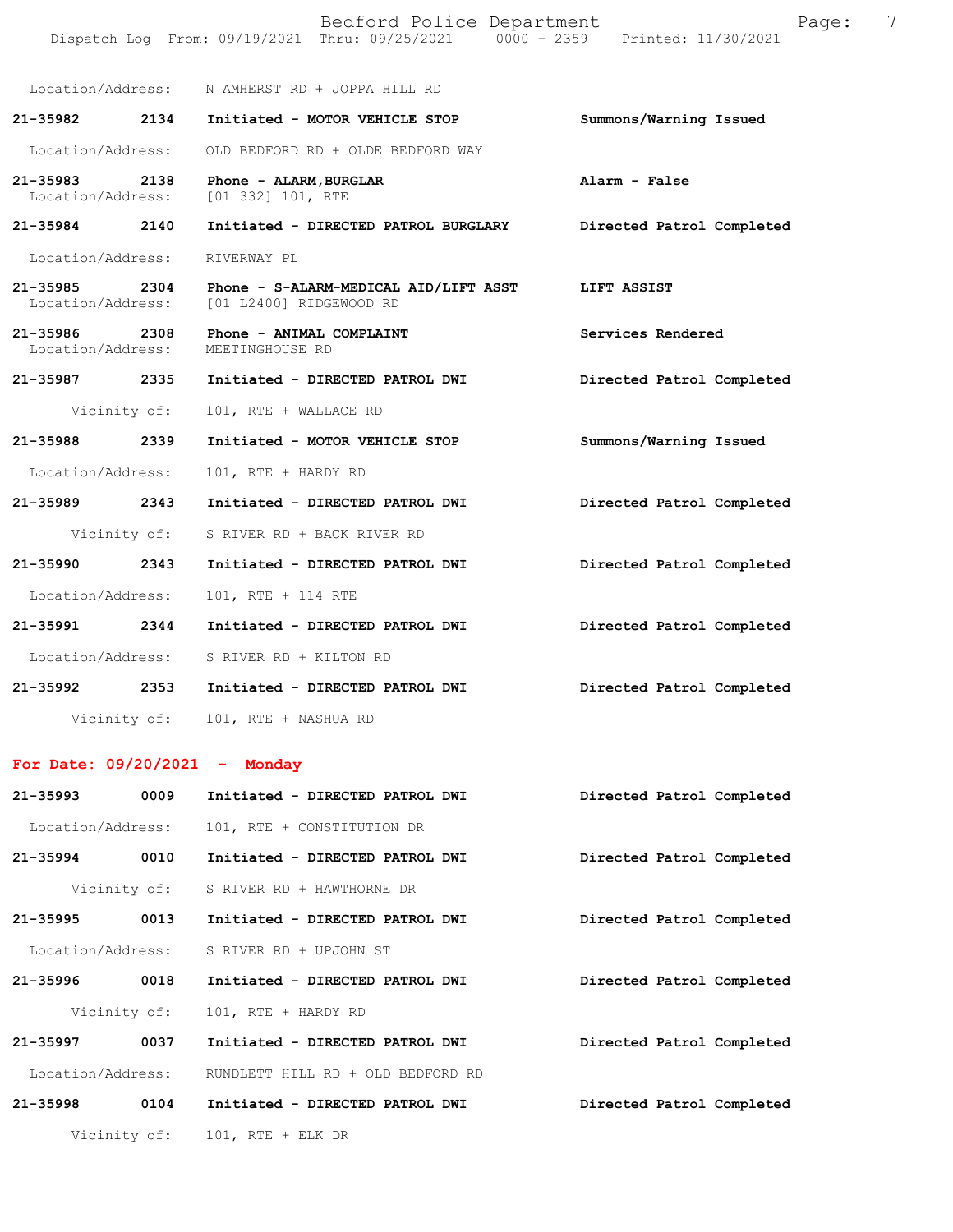|                                    |              | Bedford Police Department<br>Dispatch Log From: 09/19/2021 Thru: 09/25/2021 0000 - 2359 Printed: 11/30/2021 | Page:                     | 8 |
|------------------------------------|--------------|-------------------------------------------------------------------------------------------------------------|---------------------------|---|
| 21-35999                           | 0105         | Initiated - DIRECTED PATROL DWI                                                                             | Directed Patrol Completed |   |
| Location/Address:                  |              | 114 RTE + DONALD ST                                                                                         |                           |   |
| 21-36000 0106                      |              | Initiated - DIRECTED PATROL DWI                                                                             | Directed Patrol Completed |   |
|                                    | Vicinity of: | S RIVER RD + TECHNOLOGY DR                                                                                  |                           |   |
| 21-36001                           | 0113         | Initiated - DIRECTED PATROL DWI                                                                             | Directed Patrol Completed |   |
| Location/Address:                  |              | BOYNTON ST + PLUMMER RD                                                                                     |                           |   |
| 21-36002 0116<br>Location/Address: |              | Phone - ASSIST OTHER AGENCY<br>101, RTE                                                                     | Could Not Locate          |   |
| 21-36003 0124                      |              | Initiated - MOTOR VEHICLE STOP                                                                              | Summons/Warning Issued    |   |
| Location/Address:                  |              | 101, RTE + MEETINGHOUSE RD                                                                                  |                           |   |
| 21-36004                           | 0135         | Initiated - DIRECTED PATROL BURGLARY                                                                        | Directed Patrol Completed |   |
|                                    | Vicinity of: | COUNTY RD + BACK RIVER RD                                                                                   |                           |   |
| 21-36005                           | 0158         | Initiated - DIRECTED PATROL BURGLARY                                                                        | Directed Patrol Completed |   |
| Location/Address:                  |              | [01 1235] S RIVER RD                                                                                        |                           |   |
| 21-36006 0201                      |              | Initiated - BUILDING CHECK                                                                                  | Directed Patrol Completed |   |
| Location/Address:                  |              | $[01 L0000587] 101$ , RTE                                                                                   |                           |   |
| 21-36007                           | 0207         | Initiated - DIRECTED PATROL-CAR BREAK-INS                                                                   | Directed Patrol Completed |   |
| Location/Address:                  |              | [01 L0000816] IRON HORSE DR                                                                                 |                           |   |
| 21-36008                           | 0208         | Initiated - DIRECTED PATROL BURGLARY                                                                        | Directed Patrol Completed |   |
| Location/Address:                  |              | [01 1050] DONALD ST                                                                                         |                           |   |
| 21-36009                           | 0218         | Initiated - DIRECTED PATROL-CAR BREAK-INS                                                                   | Directed Patrol Completed |   |
|                                    | Vicinity of: | ELK DR + BEAVER LN                                                                                          |                           |   |
| 21-36010                           | 0219         | Initiated - BUILDING CHECK                                                                                  | Building Checked/Secured  |   |
| Location/Address:                  |              | [01 L2122] S RIVER RD                                                                                       |                           |   |
| 21-36011                           | 0223         | Initiated - BUILDING CHECK                                                                                  | Directed Patrol Completed |   |
| Location/Address:                  |              | [01 1788] KILTON RD                                                                                         |                           |   |
| 21-36012                           | 0225         | Initiated - DIRECTED PATROL BURGLARY                                                                        | Directed Patrol Completed |   |
| Location/Address:                  |              | HARVEY RD                                                                                                   |                           |   |
| 21-36013                           | 0227         | Initiated - DIRECTED PATROL-CAR BREAK-INS                                                                   | Directed Patrol Completed |   |
| Location/Address:                  |              | PLUMMER RD + PALOMINO LN                                                                                    |                           |   |
| 21-36014                           | 0242         | Initiated - DIRECTED PATROL-CAR BREAK-INS                                                                   | Directed Patrol Completed |   |
|                                    | Vicinity of: | NASHUA RD + COUNTY RD                                                                                       |                           |   |
| 21-36015                           | 0242         | Initiated - DIRECTED PATROL BURGLARY                                                                        | Directed Patrol Completed |   |
|                                    | Vicinity of: | TECHNOLOGY DR + REED DR                                                                                     |                           |   |
| 21-36016                           | 0314         | Initiated - DIRECTED PATROL BURGLARY                                                                        | Directed Patrol Completed |   |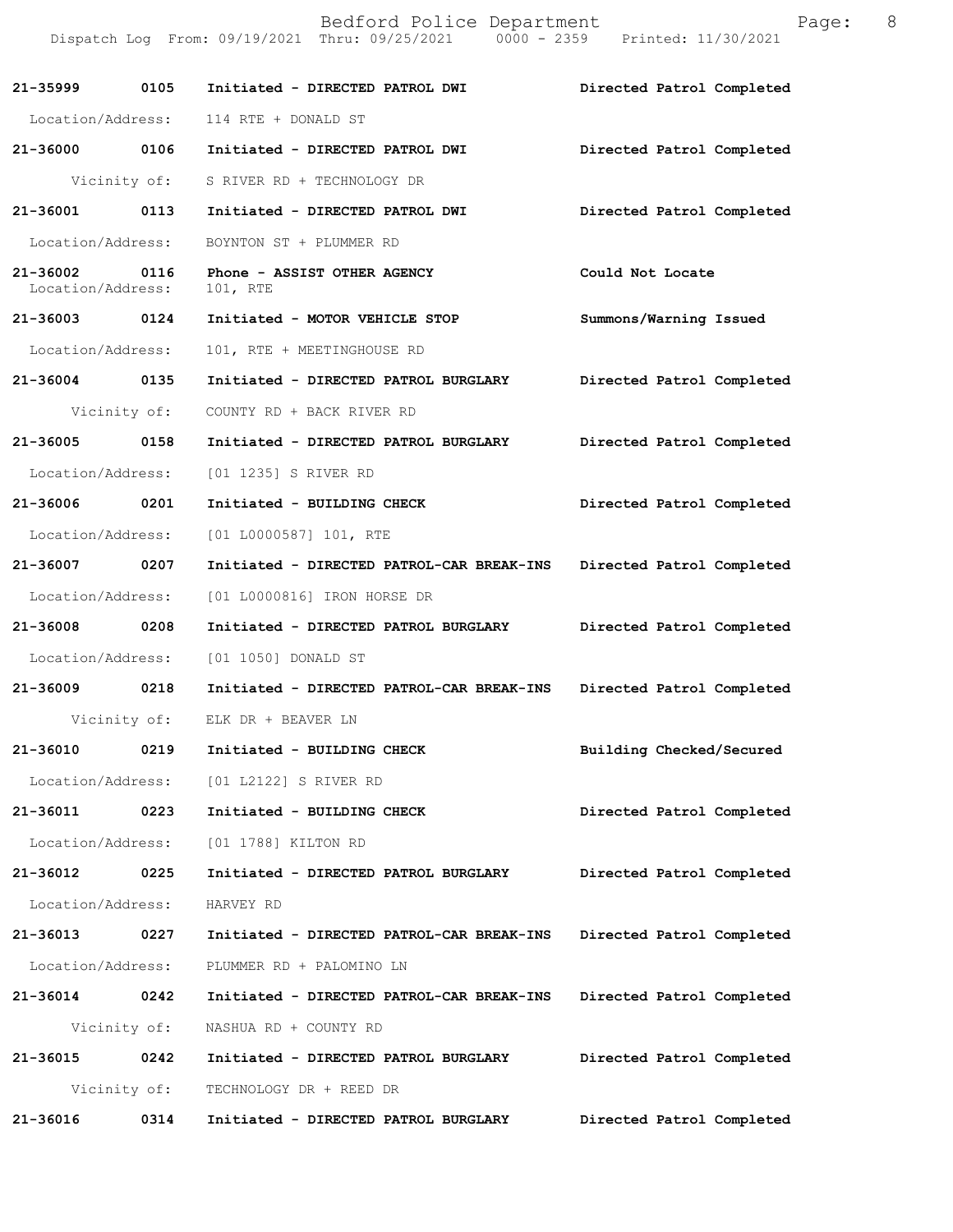|                               |                      | Bedford Police Department<br>Dispatch Log From: 09/19/2021 Thru: 09/25/2021 0000 - 2359 Printed: 11/30/2021 | 9<br>Page:                     |
|-------------------------------|----------------------|-------------------------------------------------------------------------------------------------------------|--------------------------------|
|                               |                      | Vicinity of: S RIVER RD + BACK RIVER RD                                                                     |                                |
|                               |                      | 21-36017 0315 Initiated - DIRECTED PATROL-CAR BREAK-INS Directed Patrol Completed                           |                                |
|                               | Vicinity of:         | QUINCY DR + WEYMOUTH DR                                                                                     |                                |
| 21-36018 0345                 |                      | Initiated - DIRECTED PATROL BURGLARY Directed Patrol Completed                                              |                                |
| Location/Address:             |                      | COMMERCE DR                                                                                                 |                                |
| 21-36019 0410                 |                      | Initiated - BUILDING CHECK                                                                                  | Building Checked/Secured       |
| Location/Address:             |                      | [01 463] NASHUA RD                                                                                          |                                |
| 21-36020 0415                 |                      | Initiated - DIRECTED PATROL BURGLARY                                                                        | Directed Patrol Completed      |
|                               | Vicinity of:         | SMITH RD + HARROD LN                                                                                        |                                |
| 21-36021                      | 0437                 | Phone - S-ALARM-MEDICAL AID/LIFT ASST                                                                       | Transported to Elliot Hospital |
| Location/Address:             |                      | [01 L2400] RIDGEWOOD RD                                                                                     |                                |
| 21-36022 0509                 |                      | Initiated - DIRECTED PATROL TRAFFIC ENF                                                                     | Directed Patrol Completed      |
|                               | Vicinity of:         | S RIVER RD + SUNSET LN                                                                                      |                                |
| 21-36023 0511                 |                      | Initiated - DIRECTED PATROL TRAFFIC ENF                                                                     | Directed Patrol Completed      |
| Location/Address:             |                      | 101, RTE + BOYNTON ST                                                                                       |                                |
| 21-36024                      | 0519<br>Vicinity of: | Initiated - DIRECTED PATROL TRAFFIC ENF<br>101, RTE + MEETINGHOUSE RD                                       | Extinquished                   |
| 21-36025 0535                 |                      | Initiated - MOTOR VEHICLE STOP                                                                              | Summons/Warning Issued         |
| Location/Address:             |                      | S RIVER RD + BACK RIVER RD                                                                                  |                                |
| 21-36026 0537                 |                      | Initiated - DIRECTED PATROL TRAFFIC ENF                                                                     | Directed Patrol Completed      |
| Location/Address:             |                      | 101, RTE + 114 RTE                                                                                          |                                |
| 21-36027<br>Location/Address: | 0553                 | Initiated - MOTOR VEHICLE STOP<br>101, RTE + 114 RTE                                                        | NO PAPERWORK                   |
| 21-36028<br>Location/Address: | 0553                 | Initiated - MOTOR VEHICLE STOP<br>101, RTE + CHESTNUT DR                                                    | <b>NO PAPERWORK</b>            |
| 21-36029                      | 0558                 | Initiated - MOTOR VEHICLE STOP                                                                              | Summons/Warning Issued         |
| Location/Address:             |                      | BACK RIVER RD                                                                                               |                                |
| 21-36030                      | 0711                 | 911 - S-EMERGENCY MEDICAL CALL-ALPHA                                                                        | Transported to Elliot Hospital |
| Location/Address:             |                      | $[01 17]$ DONALD ST                                                                                         |                                |
| 21-36031                      | 0730                 | Initiated - DIRECTED PATROL TRAFFIC ENF                                                                     | Directed Patrol Completed      |
| Location/Address:             |                      | BACK RIVER RD + COUNTY RD                                                                                   |                                |
| 21-36032                      | 0731                 | Initiated - DIRECTED PATROL TRAFFIC ENF                                                                     | Directed Patrol Completed      |
| Location/Address:             |                      | NEW BOSTON RD                                                                                               |                                |
| 21-36033                      | 0731                 | Initiated - DIRECTED PATROL TRAFFIC ENF                                                                     | Directed Patrol Completed      |
| Location/Address:             |                      | 101, RTE + JENKINS RD                                                                                       |                                |
| 21-36034                      | 0734                 | Initiated - MOTOR VEHICLE STOP                                                                              | Summons/Warning Issued         |
| Location/Address:             |                      | 101, RTE + COVENANT WAY                                                                                     |                                |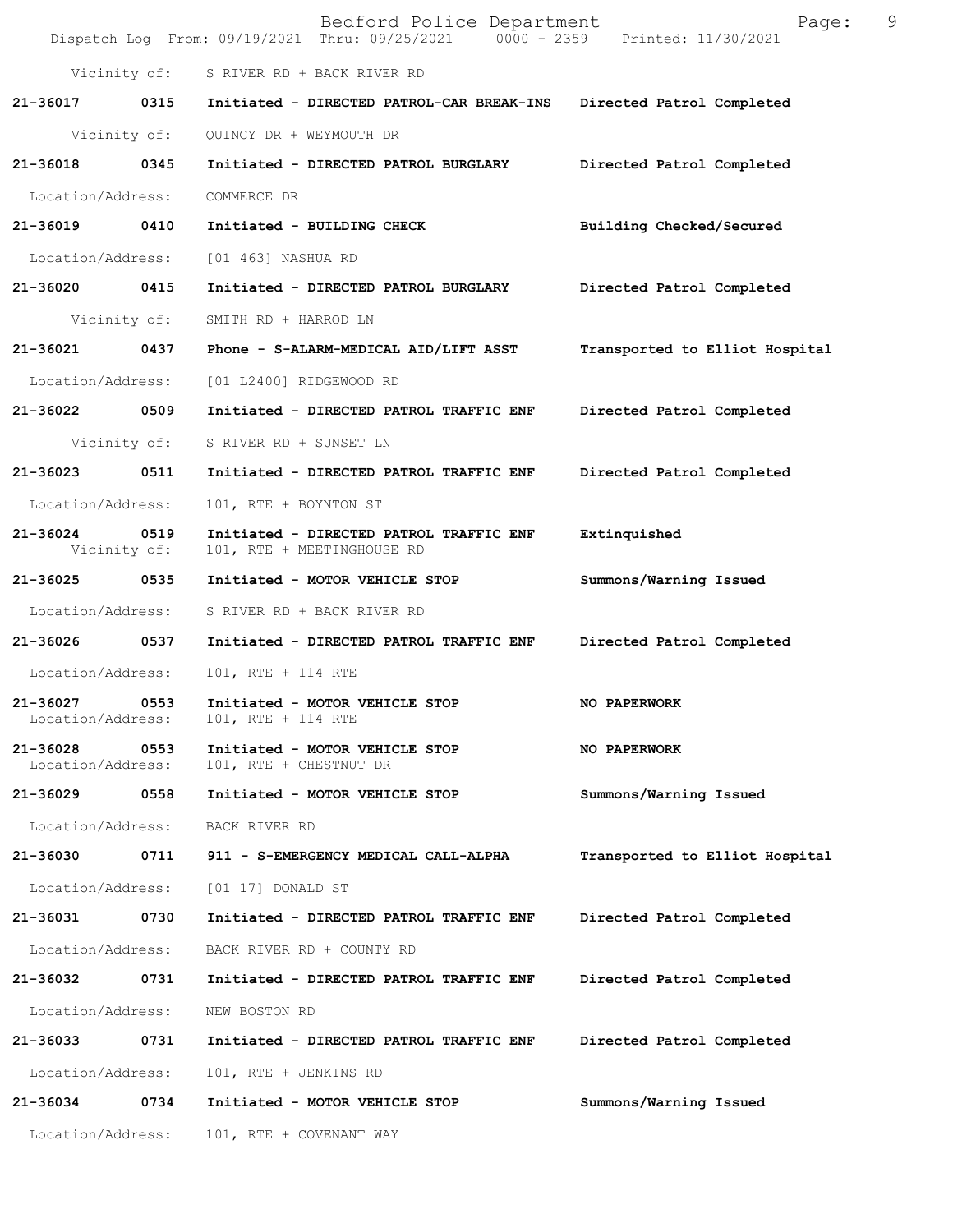|                                    |                  | Bedford Police Department<br>Dispatch Log From: 09/19/2021 Thru: 09/25/2021 0000 - 2359 Printed: 11/30/2021                                                                                                  | Page:                       | 10 |
|------------------------------------|------------------|--------------------------------------------------------------------------------------------------------------------------------------------------------------------------------------------------------------|-----------------------------|----|
| 21-36035 0750                      |                  | Initiated - MOTOR VEHICLE STOP                                                                                                                                                                               | Summons/Warning Issued      |    |
| Location/Address:                  |                  | [01 1235] S RIVER RD                                                                                                                                                                                         |                             |    |
| 21-36036 0755<br>Location/Address: |                  | Phone - MOTOR VEHICLE COMP-IN PROGRESS Could Not Locate<br>101, RTE + MEETINGHOUSE RD                                                                                                                        |                             |    |
| 21-36037 0802<br>Location/Address: |                  | Initiated - MOTOR VEHICLE ACCIDENT<br>S RIVER RD + KILTON RD                                                                                                                                                 | Services Rendered           |    |
| 21-36038 0808                      |                  | Initiated - MOTOR VEHICLE STOP                                                                                                                                                                               | Directed Patrol Completed   |    |
| Location/Address:                  |                  | WALLACE RD + CAJUN CT                                                                                                                                                                                        |                             |    |
| 21-36039 0809                      |                  | Initiated - MOTOR VEHICLE STOP                                                                                                                                                                               | Summons/Warning Issued      |    |
| Location/Address:                  |                  | $[01 L241] 101$ , RTE                                                                                                                                                                                        |                             |    |
| 21-36040                           | 0823             | Initiated - MOTOR VEHICLE STOP                                                                                                                                                                               | Directed Patrol Completed   |    |
| Location/Address:                  |                  | [01 1235] S RIVER RD                                                                                                                                                                                         |                             |    |
| 21-36041 0824                      |                  | Initiated - DIRECTED PATROL TRAFFIC ENF                                                                                                                                                                      | Directed Patrol Completed   |    |
| Location/Address:                  |                  | 101, RTE + WALLACE RD                                                                                                                                                                                        |                             |    |
| 21-36043 0839                      | Address:<br>Age: | Walk-In - SERVE WARRANT<br>Location/Address: [01 474] CONSTITUTION DR<br>Refer To Arrest: 21-529-AR<br>Arrest: POLISHAN, CRAIG D<br>BEDFORD, NH<br>- 49<br>Charges: Criminal Threatening - conduct w/firearm | Arrest(s) Made              |    |
| 21-36042 0840                      |                  | Initiated - DIRECTED PATROL TRAFFIC ENF                                                                                                                                                                      | Directed Patrol Completed   |    |
| Location/Address:                  |                  | S RIVER RD + KILTON RD                                                                                                                                                                                       |                             |    |
| 21-36044 0846                      |                  | Initiated - MOTOR VEHICLE STOP                                                                                                                                                                               | Summons/Warning Issued      |    |
| Location/Address:                  |                  | S RIVER RD                                                                                                                                                                                                   |                             |    |
| 21-36045                           | 0852             | Phone - S-ALARM-MEDICAL AID/LIFT ASST                                                                                                                                                                        | TRANSPORTED TO CMC HOSPITAL |    |
| Location/Address:                  |                  | VERONICA DR                                                                                                                                                                                                  |                             |    |
| 21-36046<br>Location/Address:      | 0854             | 911 - S-PROPANE/NATURAL GAS EMERG<br>[01 L1950] HAWTHORNE DR                                                                                                                                                 | Services Rendered           |    |
| 21-36047                           | 0855             | 911 - S-EMERGENCY MEDICAL CALL-ALPHA                                                                                                                                                                         | TRANSPORTED TO CMC HOSPITAL |    |
| Location/Address:                  |                  | [01 335] COLBY CT                                                                                                                                                                                            |                             |    |
| 21-36048                           | 0857             | Phone - MOTOR VEHICLE ACCIDENT                                                                                                                                                                               | Summons/Warning Issued      |    |
| Location/Address:                  |                  | [01 L1703] S RIVER RD                                                                                                                                                                                        |                             |    |
| 21-36049                           | 0904             | Initiated - DIRECTED PATROL TRAFFIC ENF                                                                                                                                                                      | Directed Patrol Completed   |    |
| Location/Address:                  |                  | 101, RTE + PINECREST DR                                                                                                                                                                                      |                             |    |
| 21-36050                           | 0906             | Phone - HIGHWAY CONDITIONS                                                                                                                                                                                   | No Action Required          |    |
| Location/Address:                  |                  | MEADOW RD                                                                                                                                                                                                    |                             |    |
| 21-36052<br>Location/Address:      | 0922             | Phone - ASSIST CITIZEN<br>[01 474] CONSTITUTION DR                                                                                                                                                           | Services Rendered           |    |
| 21-36051                           | 0925             | Initiated - MOTOR VEHICLE STOP                                                                                                                                                                               | Summons/Warning Issued      |    |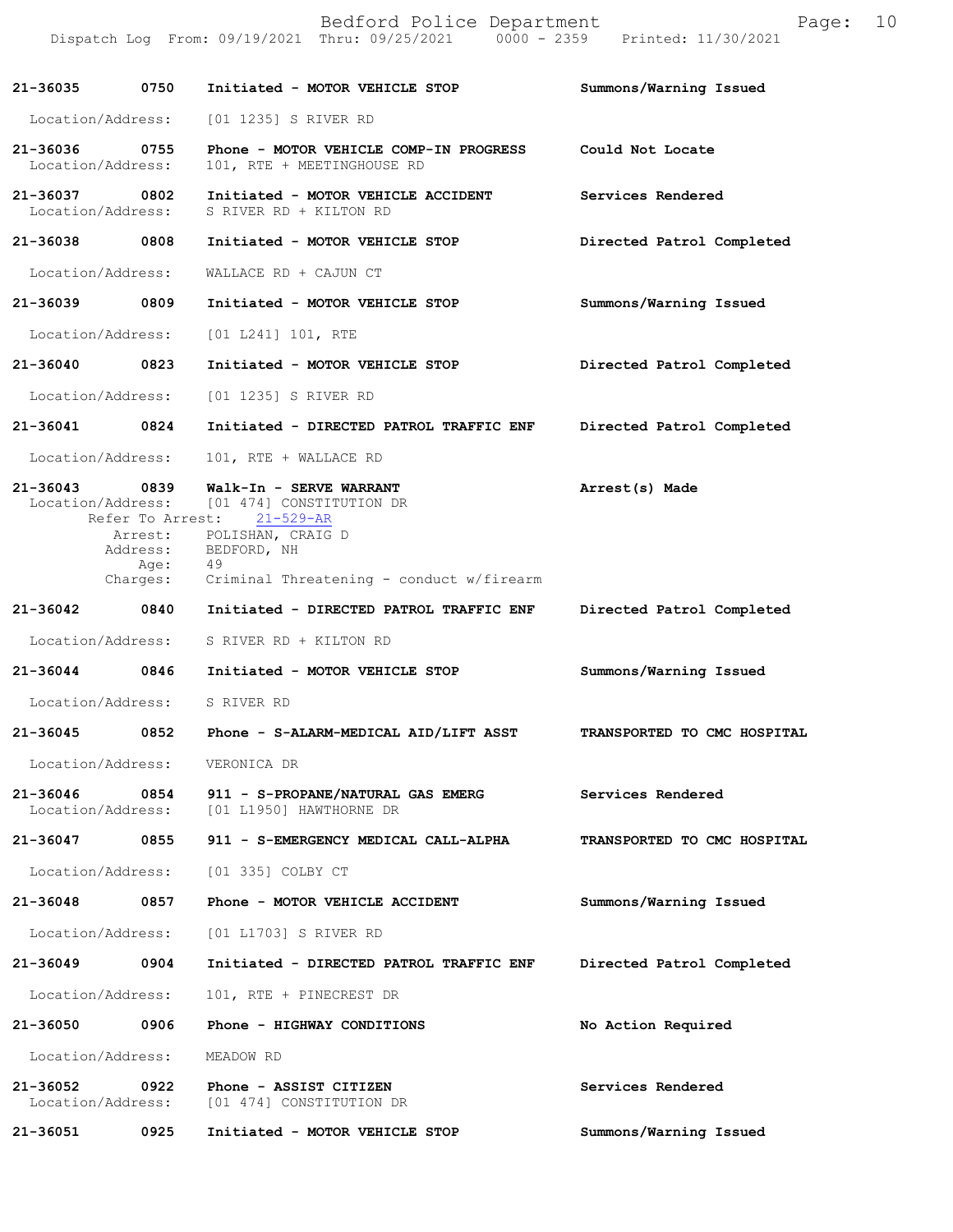|                                    |                    | Bedford Police Department<br>Dispatch Log From: 09/19/2021 Thru: 09/25/2021 0000 - 2359 Printed: 11/30/2021                  | Page:                       | 11 |
|------------------------------------|--------------------|------------------------------------------------------------------------------------------------------------------------------|-----------------------------|----|
|                                    |                    | Location/Address: 101, RTE + PLUMMER ROAD OVERPASS                                                                           |                             |    |
| 21-36053 0929<br>Location/Address: |                    | Phone - INVESTIGATION-FOLLOW UP<br>CHATHAM DR<br>Refer To Incident: 21-878-OF                                                | Investigated                |    |
| 21-36054                           | 0955               | Initiated - MOTOR VEHICLE STOP                                                                                               | Summons/Warning Issued      |    |
| Location/Address:                  |                    | [01 L786] MEETINGHOUSE RD                                                                                                    |                             |    |
| 21-36055 1030<br>Location/Address: |                    | Radio - DISABLED MOTOR VEHICLE<br>114 RTE + BOYNTON ST                                                                       | Removed Hazard              |    |
|                                    |                    | 21-36056 1042 Initiated - INVESTIGATION-FOLLOW UP<br>Location/Address: [01 341] N AMHERST RD<br>Refer To Incident: 21-895-OF | Investigated                |    |
| 21-36057                           | 1044               | Initiated - MOTOR VEHICLE STOP                                                                                               | Summons/Warning Issued      |    |
| Location/Address:                  |                    | 101, RTE + 114 RTE                                                                                                           |                             |    |
| 21-36058 1058<br>Location/Address: |                    | Initiated - SUSP ACTIVITIES<br>$[01 1904] 101$ , RTE                                                                         | Services Rendered           |    |
| 21-36059 1138                      |                    | Phone - BAD CHECKS<br>Location/Address: [01 474] CONSTITUTION DR                                                             | Investigated                |    |
| 21-36060 1151                      |                    | Initiated - DIRECTED PATROL-CAR BREAK-INS                                                                                    | Directed Patrol Completed   |    |
| Location/Address:                  |                    | [01 L2252] JENKINS RD                                                                                                        |                             |    |
| 21-36061<br>Location/Address:      | 1155               | Phone - ANIMAL COMPLAINT<br>QUINCY DR                                                                                        | Investigated                |    |
| 21-36062                           | 1201               | Initiated - DIRECTED PATROL-CAR BREAK-INS                                                                                    | Directed Patrol Completed   |    |
| Location/Address:                  |                    | [01 L1804] S RIVER RD                                                                                                        |                             |    |
| 21-36063 1213                      |                    | 911 - S-EMERGENCY MEDICAL CALL-ALPHA                                                                                         | TRANSPORTED TO CMC HOSPITAL |    |
| Location/Address:                  |                    | [01 248] RIDGEWOOD RD                                                                                                        |                             |    |
| 21-36064<br>Location/Address:      |                    | $1225$ 911 - S-FIRE ALARM<br>N AMHERST RD                                                                                    | Services Rendered           |    |
| 21-36065 1229                      | Refer To Incident: | Other - FRAUD<br>Location/Address: [01 435] HAWTHORNE DR<br>$21 - 904 - OF$                                                  | Investigated                |    |
| 21-36066                           | 1248               | Initiated - DIRECTED PATROL BURGLARY                                                                                         | Directed Patrol Completed   |    |
| Location/Address:                  |                    | HITCHING POST LN + HARDY RD                                                                                                  |                             |    |
| 21-36067                           | 1256               | Initiated - DIRECTED PATROL BURGLARY                                                                                         | Directed Patrol Completed   |    |
| Location/Address:                  |                    | COLBY CT                                                                                                                     |                             |    |
| 21-36068                           | 1318               | Initiated - MOTOR VEHICLE STOP                                                                                               | Summons/Warning Issued      |    |
| Location/Address:                  |                    | [01 L241] 101, RTE                                                                                                           |                             |    |
| 21-36069                           | 1327               | Initiated - MOTOR VEHICLE STOP                                                                                               | Summons/Warning Issued      |    |
| Location/Address:                  |                    | 101, RTE + WALLACE RD                                                                                                        |                             |    |
| 21-36070                           | 1336               | Initiated - MOTOR VEHICLE STOP                                                                                               | Summons/Warning Issued      |    |
| Location/Address:                  |                    | 101, RTE + HARDY RD                                                                                                          |                             |    |
|                                    |                    |                                                                                                                              |                             |    |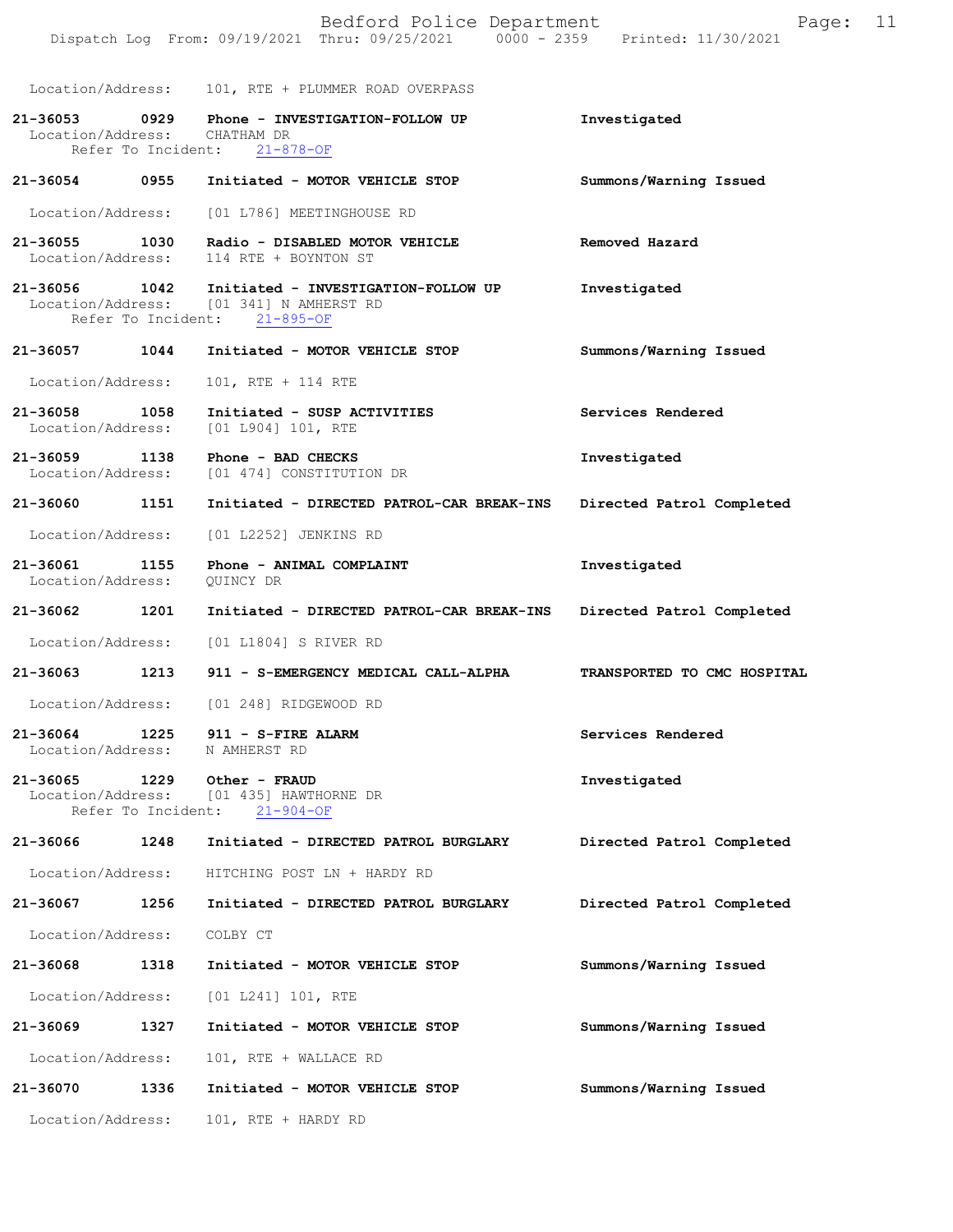|                                    |                                                  | Bedford Police Department<br>Dispatch Log From: 09/19/2021 Thru: 09/25/2021 0000 - 2359 Printed: 11/30/2021                                                                                   | Page:                          | 12 |
|------------------------------------|--------------------------------------------------|-----------------------------------------------------------------------------------------------------------------------------------------------------------------------------------------------|--------------------------------|----|
| Location/Address: PARK DR          |                                                  | 21-36071 1343 911 - DISORDERLY CONDUCT-IN PROGRESS<br>Refer To Incident: 21-903-OF                                                                                                            | Investigated                   |    |
|                                    |                                                  | 21-36072 1354 911 - CHECK THE WELFARE<br>Location/Address: WORTHLEY RD                                                                                                                        | Investigated                   |    |
|                                    |                                                  | 21-36073 1355 Phone - ASSIST CITIZEN<br>Location/Address: [01 L1054] TECHNOLOGY DR                                                                                                            | Services Rendered              |    |
| 21-36074 1408                      |                                                  | Radio - S-EMERGENCY MEDICAL CALL<br>Location/Address: WORTHLEY RD                                                                                                                             | <b>NO TRANSPORT</b>            |    |
|                                    |                                                  | 21-36075 1423 911 - S-EMERGENCY MEDICAL CALL-CHARL                                                                                                                                            | TRANSPORTED TO CMC HOSPITAL    |    |
| Location/Address:                  |                                                  | [01 1389] S RIVER RD                                                                                                                                                                          |                                |    |
| Location/Address:                  |                                                  | 21-36076 1443 Phone - MOTOR VEHICLE COMPLAINT<br>OLD BEDFORD RD                                                                                                                               | Could Not Locate               |    |
|                                    |                                                  | 21-36077 1459 911 - DOG COMPLAINT<br>Location/Address: [01 1050] DONALD ST                                                                                                                    | Services Rendered              |    |
|                                    |                                                  | 21-36078 1520 Initiated - INVESTIGATION-FOLLOW UP<br>Location/Address: [01 L1804] S RIVER RD<br>Refer To Arrest: 21-507-AR<br>Arrest: BRASILI, DIMITRI DEVONTE<br>Address: DRACUT, MA<br>- 26 | Unfounded                      |    |
|                                    | Age:                                             | Charges: Cntrl Drug: Sell etc. Drug Paraphernalia<br>Recv Stolen Prop; \$0-\$1000                                                                                                             |                                |    |
| 21-36079 1525                      |                                                  | Initiated - MOTOR VEHICLE STOP                                                                                                                                                                | Summons/Warning Issued         |    |
| Location/Address:                  |                                                  | DONALD ST + SAVOIE ST                                                                                                                                                                         |                                |    |
| 21-36080 1527<br>Location/Address: |                                                  | Phone - ALARM, HOLD UP/PANIC<br>[01 1489] LEAVY DR                                                                                                                                            | Alarm - False                  |    |
|                                    |                                                  | 21-36081 1532 911 - S-EMERGENCY MEDICAL CALL-DELTA                                                                                                                                            | Transported to Elliot Hospital |    |
| Location/Address:                  |                                                  | [01 L29] CAMPBELL RD                                                                                                                                                                          |                                |    |
| 21-36082                           | 1532                                             | Initiated - DIRECTED PATROL TRAFFIC ENF                                                                                                                                                       | Directed Patrol Completed      |    |
| Location/Address:                  |                                                  | JENKINS RD + 101, RTE                                                                                                                                                                         |                                |    |
| 21-36083                           | 1543                                             | Phone - DISABLED MOTOR VEHICLE                                                                                                                                                                | Summons/Warning Issued         |    |
| Location/Address:                  |                                                  | 101, RTE + MEETINGHOUSE RD                                                                                                                                                                    |                                |    |
| 21-36084<br>Location/Address:      | 1546<br>Summons:<br>Address:<br>Age:<br>Charges: | Initiated - MOTOR VEHICLE STOP<br>S RIVER RD + HAWTHORNE DR<br>Refer To Summons: 21-530-AR<br>MUGFORD, HOLLY D<br>BEDFORD, NH<br>30<br>Drive after Rev/Sus - subsqt                           | Arrest(s) Made                 |    |
| 21-36085<br>Location/Address:      | 1555                                             | Phone - ASSIST CITIZEN<br>101, RTE + MEETINGHOUSE RD                                                                                                                                          | Services Rendered              |    |
| 21-36086                           | 1604                                             | Initiated - DIRECTED PATROL TRAFFIC ENF                                                                                                                                                       | Directed Patrol Completed      |    |
| Location/Address:                  |                                                  | NASHUA RD + COUNTY RD                                                                                                                                                                         |                                |    |
| 21-36087                           | 1622                                             | Initiated - MOTOR VEHICLE STOP                                                                                                                                                                | Summons/Warning Issued         |    |
| Location/Address:                  |                                                  | 101, RTE + HARDY RD                                                                                                                                                                           |                                |    |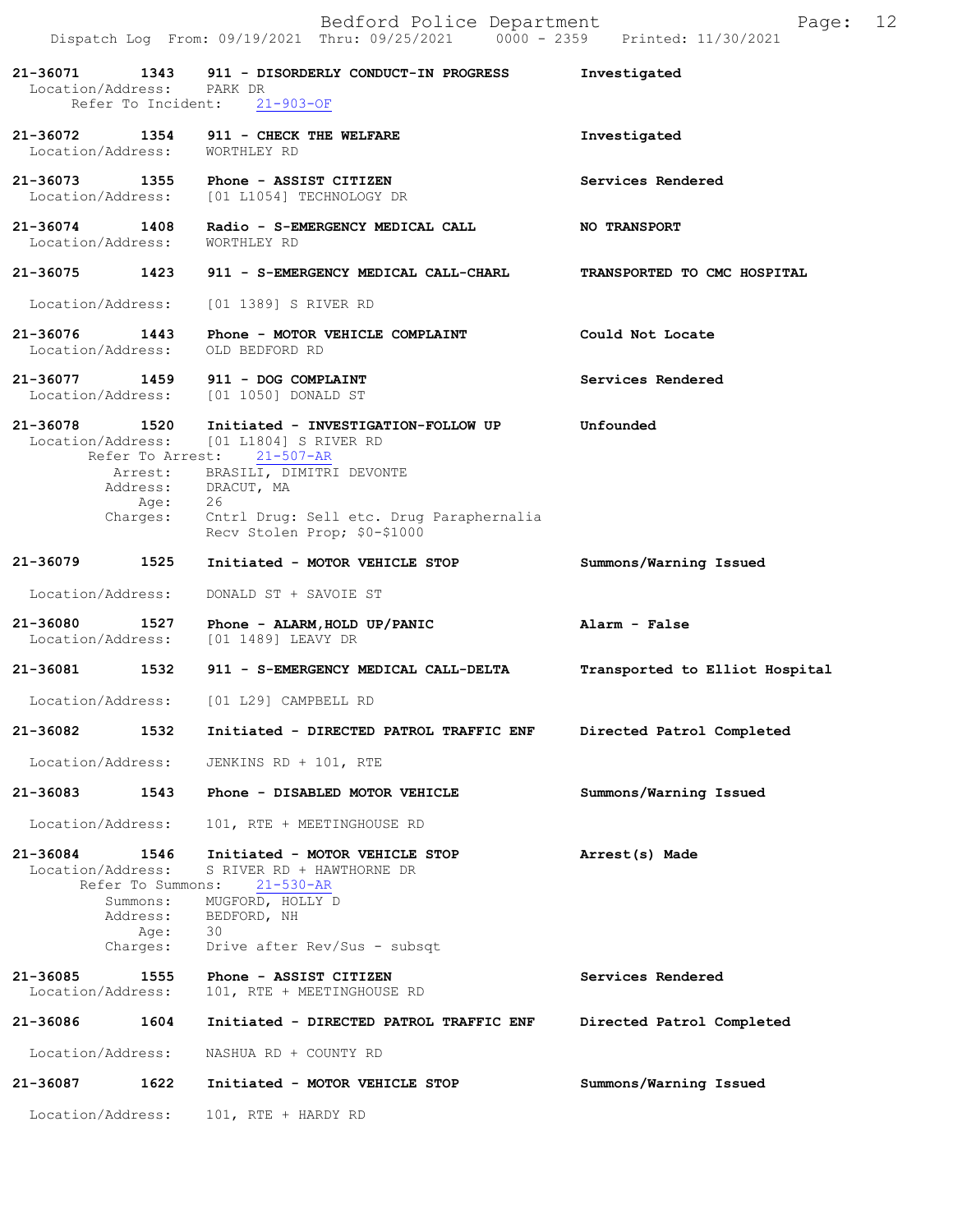|                                    |      | Bedford Police Department<br>Dispatch Log From: 09/19/2021 Thru: 09/25/2021 0000 - 2359 Printed: 11/30/2021 | Page:                     | 13 |
|------------------------------------|------|-------------------------------------------------------------------------------------------------------------|---------------------------|----|
| 21-36088                           | 1627 | Initiated - MOTOR VEHICLE STOP                                                                              | Summons/Warning Issued    |    |
| Location/Address:                  |      | NASHUA RD + COUNTY RD                                                                                       |                           |    |
| 21-36089 1628<br>Location/Address: |      | Phone - SOLICITING<br>SOUTH HILLS DR                                                                        | Services Rendered         |    |
| 21-36090 1628                      |      | Initiated - DIRECTED PATROL TRAFFIC ENF                                                                     | Directed Patrol Completed |    |
| Location/Address:                  |      | 101, RTE + OLD BEDFORD RD                                                                                   |                           |    |
| 21-36091 1635                      |      | 911 - ASSIST CITIZEN                                                                                        | Directed Patrol Completed |    |
| Location/Address:                  |      | [01 919] CORPORATE DR                                                                                       |                           |    |
| 21-36092 1640                      |      | Initiated - MOTOR VEHICLE STOP                                                                              | Summons/Warning Issued    |    |
| Location/Address:                  |      | 101, RTE + PLUMMER ROAD OVERPASS                                                                            |                           |    |
| 21-36093                           | 1644 | Initiated - MOTOR VEHICLE STOP                                                                              | Summons/Warning Issued    |    |
| Location/Address:                  |      | [01 L360] 101, RTE                                                                                          |                           |    |
| 21-36094 1655                      |      | Initiated - MOTOR VEHICLE STOP                                                                              | Summons/Warning Issued    |    |
| Location/Address:                  |      | RIVERWAY PL + S RIVER RD                                                                                    |                           |    |
| 21-36095 1703                      |      | Initiated - DIRECTED PATROL TRAFFIC ENF                                                                     | Directed Patrol Completed |    |
| Location/Address:                  |      | 114 RTE + WHITE AVE                                                                                         |                           |    |
| 21-36096                           | 1715 | Initiated - MOTOR VEHICLE STOP                                                                              | Summons/Warning Issued    |    |
| Location/Address:                  |      | [01 1312] S RIVER RD                                                                                        |                           |    |
| 21-36097                           | 1715 | Initiated - MOTOR VEHICLE STOP                                                                              | Summons/Warning Issued    |    |
| Location/Address:                  |      | 114 RTE + WHITE AVE                                                                                         |                           |    |
| 21-36098 1730                      |      | Initiated - MOTOR VEHICLE STOP                                                                              | Summons/Warning Issued    |    |
|                                    |      | Location/Address: [01 L2122] S RIVER RD                                                                     |                           |    |
| 21-36099 1733                      |      | Initiated - DIRECTED PATROL ACCIDENTS                                                                       | Directed Patrol Completed |    |
| Location/Address:                  |      | NEW BOSTON RD                                                                                               |                           |    |
| 21-36100 1739                      |      | Initiated - MOTOR VEHICLE STOP                                                                              | Summons/Warning Issued    |    |
| Location/Address:                  |      | S RIVER RD + PALOMINO LN                                                                                    |                           |    |
| 21-36101                           | 1746 | Initiated - DIRECTED PATROL TRAFFIC ENF                                                                     | Directed Patrol Completed |    |
| Location/Address:                  |      | WALLACE RD + GREENFIELD PKWY                                                                                |                           |    |
| 21-36102                           | 1750 | Initiated - DIRECTED PATROL ACCIDENTS                                                                       | Directed Patrol Completed |    |
| Location/Address:                  |      | MEETINGHOUSE RD + S RIVER RD                                                                                |                           |    |
| 21-36103 1751                      |      | Initiated - MOTOR VEHICLE STOP                                                                              | Summons/Warning Issued    |    |
| Location/Address:                  |      | S RIVER RD + SUNSET LN                                                                                      |                           |    |
| 21-36104                           | 1755 | Initiated - MOTOR VEHICLE STOP                                                                              | Summons/Warning Issued    |    |
| Location/Address:                  |      | MAIN ST                                                                                                     |                           |    |
| 21-36105                           | 1803 | Initiated - MOTOR VEHICLE STOP                                                                              | Summons/Warning Issued    |    |
| Location/Address:                  |      | GREENFIELD PKWY + LIBERTY HILL RD                                                                           |                           |    |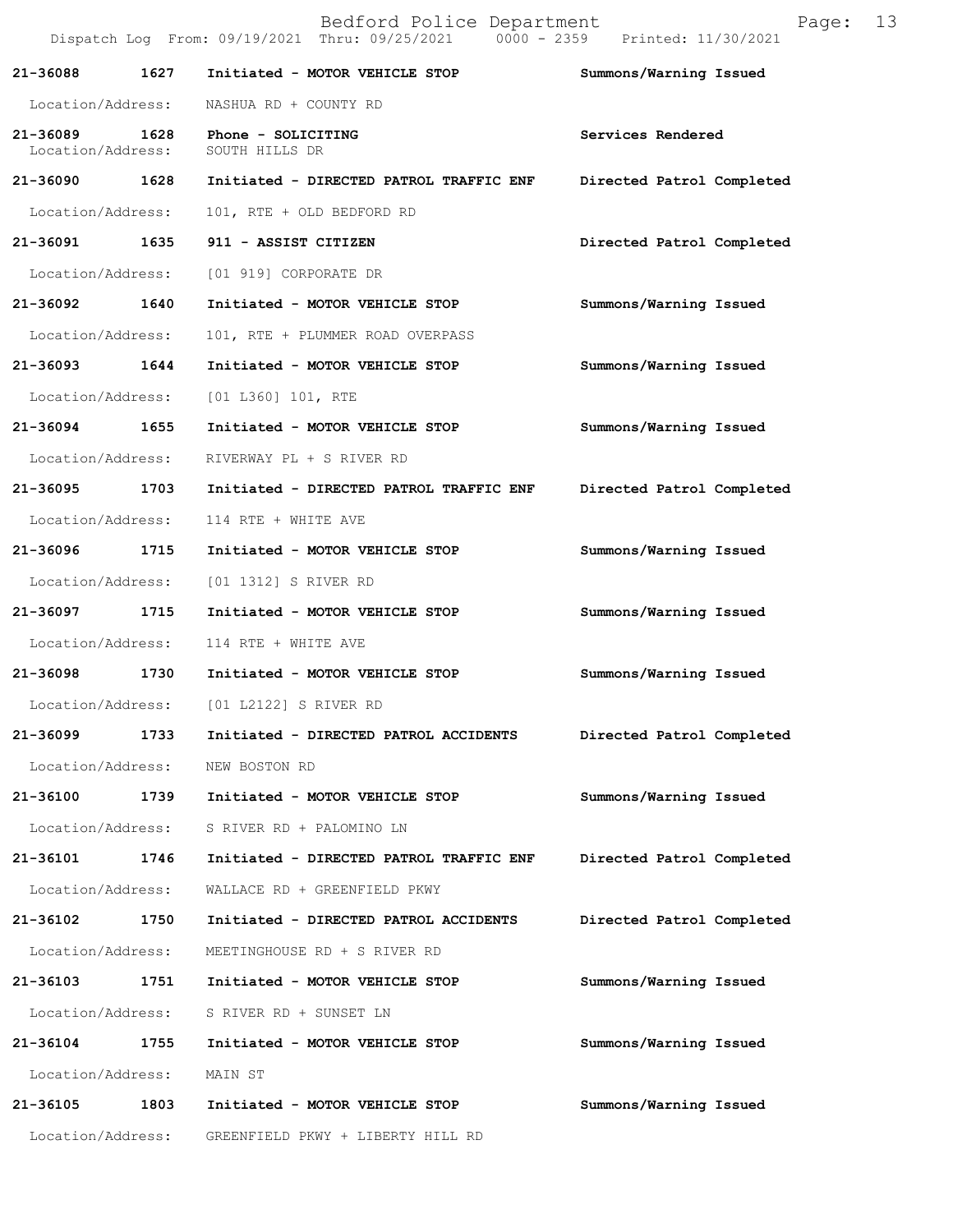|                               |                              | Bedford Police Department<br>Dispatch Log From: 09/19/2021 Thru: 09/25/2021 0000 - 2359 Printed: 11/30/2021                                                                         | Page:                     | 14 |
|-------------------------------|------------------------------|-------------------------------------------------------------------------------------------------------------------------------------------------------------------------------------|---------------------------|----|
| 21-36106 1809                 |                              | Initiated - MOTOR VEHICLE STOP                                                                                                                                                      | Summons/Warning Issued    |    |
| Location/Address:             |                              | 101, RTE + 114 RTE                                                                                                                                                                  |                           |    |
| 21-36107 1825                 |                              | Initiated - DIRECTED PATROL-CAR BREAK-INS                                                                                                                                           | Directed Patrol Completed |    |
| Location/Address:             |                              | [01 1235] S RIVER RD                                                                                                                                                                |                           |    |
| 21-36108 1834                 |                              | Initiated - MOTOR VEHICLE STOP                                                                                                                                                      | Summons/Warning Issued    |    |
| Location/Address:             |                              | [01 L2066] 101, RTE                                                                                                                                                                 |                           |    |
| 21-36109                      | 1848                         | Initiated - MOTOR VEHICLE STOP                                                                                                                                                      | Summons/Warning Issued    |    |
| Location/Address:             |                              | 101, RTE + CONSTITUTION DR                                                                                                                                                          |                           |    |
| 21-36110 1900                 |                              | Initiated - DIRECTED PATROL-CAR BREAK-INS                                                                                                                                           | Directed Patrol Completed |    |
| Location/Address:             |                              | [01 L2252] JENKINS RD                                                                                                                                                               |                           |    |
| 21-36111 1913                 | Address:<br>Age:<br>Charges: | Initiated - MOTOR VEHICLE STOP<br>Location/Address: [01 L904] 101, RTE<br>Refer To Summons: 21-531-AR<br>Summons: TERSOLO, BRIANNA MARIE<br>NASHUA, NH<br>27<br>Drive after Rev/Sus | Arrest(s) Made            |    |
|                               |                              | 21-36112 1921 Phone - DOG COMPLAINT<br>Location/Address: SETTLER'S CT                                                                                                               | Could Not Locate          |    |
| 21-36113 1947                 |                              | Initiated - MOTOR VEHICLE STOP                                                                                                                                                      | Summons/Warning Issued    |    |
| Location/Address:             |                              | S RIVER RD + MEETINGHOUSE RD                                                                                                                                                        |                           |    |
| 21-36114                      | 2003                         | Initiated - MOTOR VEHICLE STOP                                                                                                                                                      | Summons/Warning Issued    |    |
|                               |                              | Location/Address: S RIVER RD + RIVERWAY PL                                                                                                                                          |                           |    |
| 21-36115                      | 2019                         | Initiated - DIRECTED PATROL DWI                                                                                                                                                     | Directed Patrol Completed |    |
| Location/Address:             |                              | S RIVER RD + AUTUMN LN                                                                                                                                                              |                           |    |
| 21-36116<br>Location/Address: | 2022                         | Phone - MOTOR VEHICLE COMP-IN PROGRESS<br>[01 L848] TECHNOLOGY DR                                                                                                                   | Services Rendered         |    |
| 21-36117                      | 2050                         | Initiated - MOTOR VEHICLE STOP                                                                                                                                                      | Summons/Warning Issued    |    |
| Location/Address:             |                              | 101, RTE + CONSTITUTION DR                                                                                                                                                          |                           |    |
| 21-36118                      | 2101                         | Initiated - MOTOR VEHICLE STOP                                                                                                                                                      | Summons/Warning Issued    |    |
| Location/Address:             |                              | GAGE GIRLS RD + AMBER LN                                                                                                                                                            |                           |    |
| 21-36119<br>Location/Address: | 2116                         | Initiated - SUSP ACTIVITIES<br>[01 L0000738] COLBY CT                                                                                                                               | Services Rendered         |    |
| 21-36120                      | 2122                         | Initiated - DIRECTED PATROL-CAR BREAK-INS                                                                                                                                           | Directed Patrol Completed |    |
| Location/Address:             |                              | DONALD ST + OLD BEDFORD RD                                                                                                                                                          |                           |    |
| 21-36121<br>Location/Address: | 2145                         | 911 - MOTOR VEHICLE COMPLAINT<br>101, RTE + I-293 NORTH                                                                                                                             | Could Not Locate          |    |
| 21-36122                      | 2209                         | Initiated - DIRECTED PATROL DWI                                                                                                                                                     | Directed Patrol Completed |    |
| Location/Address:             |                              | NEW BOSTON RD + WALLACE RD                                                                                                                                                          |                           |    |
| 21-36123                      | 2218                         | Initiated - MOTOR VEHICLE STOP                                                                                                                                                      | Summons/Warning Issued    |    |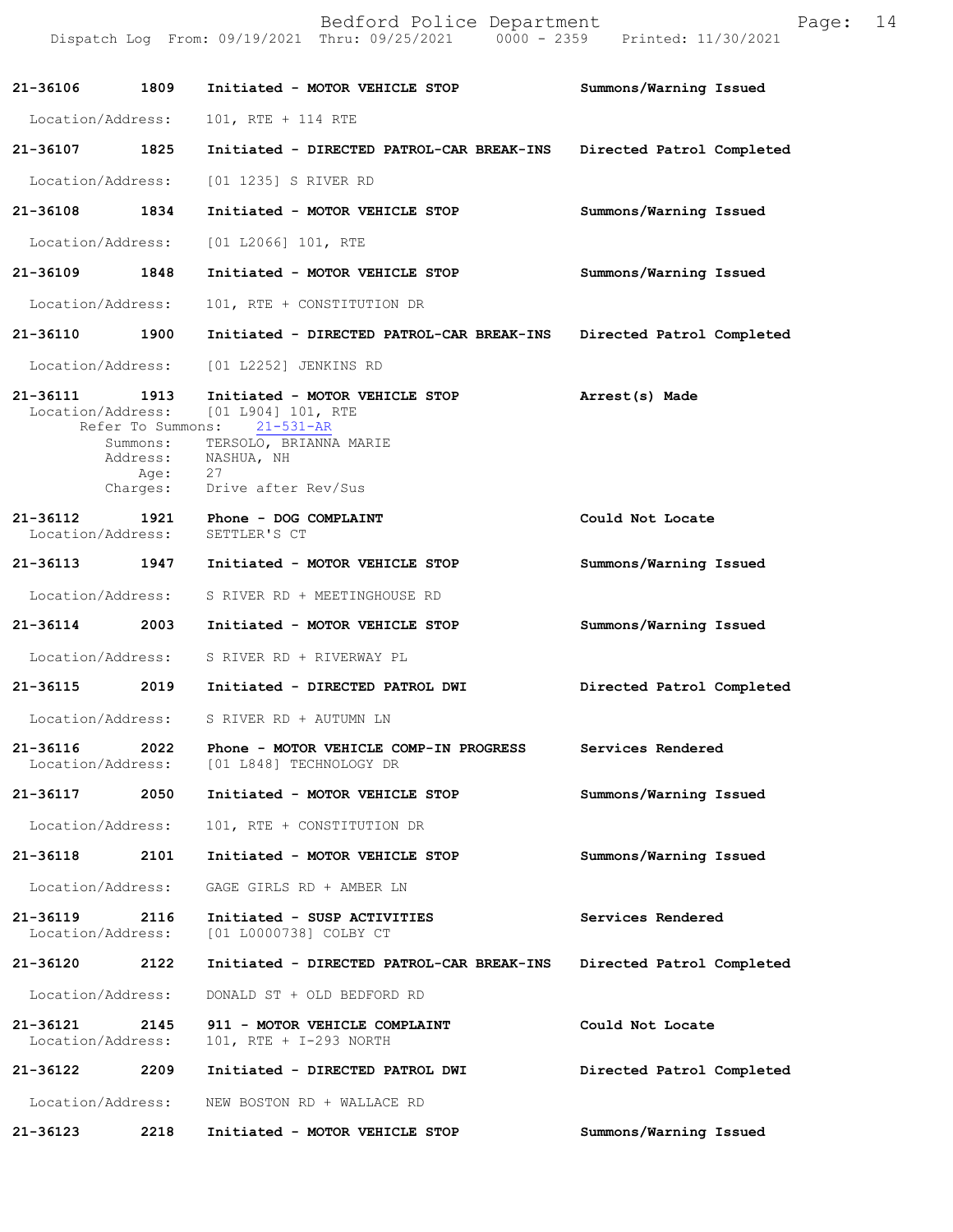|                               |      | Bedford Police Department<br>Dispatch Log From: 09/19/2021 Thru: 09/25/2021 0000 - 2359 Printed: 11/30/2021 | 15<br>Page:               |
|-------------------------------|------|-------------------------------------------------------------------------------------------------------------|---------------------------|
|                               |      | Location/Address: 101, RTE + BEAVER LN                                                                      |                           |
| 21-36124 2228                 |      | Initiated - SUSP ACTIVITIES<br>Location/Address: [01 L1706] NEW BOSTON RD                                   | Services Rendered         |
| 21-36125<br>Location/Address: | 2258 | 911 - S-EMERGENCY MEDICAL CALL-ALPHA Alarm - False<br>[01 976] CARRIAGE LN                                  |                           |
| 21-36126 2330                 |      | Initiated - DIRECTED PATROL DWI                                                                             | Directed Patrol Completed |
|                               |      | Vicinity of: 114 RTE + DONALD ST                                                                            |                           |
| 21-36127 2335                 |      | Initiated - DIRECTED PATROL DWI                                                                             | Directed Patrol Completed |
|                               |      | Vicinity of: S RIVER RD + COLBY CT                                                                          |                           |
| 21-36128                      | 2341 | Initiated - DIRECTED PATROL DWI                                                                             | Directed Patrol Completed |
| Location/Address:             |      | 101, RTE + CHESTNUT DR                                                                                      |                           |
| 21-36129                      | 2346 | Initiated - MOTOR VEHICLE STOP                                                                              | Summons/Warning Issued    |
| Location/Address: S RIVER RD  |      |                                                                                                             |                           |

**21-36130 2347 Initiated - MOTOR VEHICLE STOP Summons/Warning Issued**  Location/Address: 101, RTE + 114 RTE **21-36131 2356 Initiated - DIRECTED PATROL DWI Directed Patrol Completed**  Vicinity of: S RIVER RD + MEETINGHOUSE RD

## **For Date: 09/21/2021 - Tuesday**

| $21 - 36132$      | 0004         | Initiated - DIRECTED PATROL DWI           | Directed Patrol Completed |
|-------------------|--------------|-------------------------------------------|---------------------------|
|                   | Vicinity of: | 101, RTE + LIBERTY HILL RD                |                           |
| 21-36133 0011     |              | Initiated - DIRECTED PATROL DWI           | Directed Patrol Completed |
| Location/Address: |              | 101, RTE + BEAVER LN                      |                           |
| 21-36134 0026     |              | Initiated - DIRECTED PATROL DWI           | Directed Patrol Completed |
|                   | Vicinity of: | S RIVER RD + BACK RIVER RD                |                           |
| $21 - 36135$      | 0030         | Initiated - DIRECTED PATROL DWI           | Building Checked/Secured  |
|                   | Vicinity of: | NEW BOSTON RD + PASTURE LN                |                           |
| 21-36136 0059     |              | Initiated - DIRECTED PATROL DWI           | Directed Patrol Completed |
|                   | Vicinity of: | 101, RTE + 114 RTE                        |                           |
| 21-36137 0100     |              | Initiated - DIRECTED PATROL DWI           | Directed Patrol Completed |
| Location/Address: |              | WALLACE RD + GREENFIELD PKWY              |                           |
| 21-36138 0104     |              | Initiated - DIRECTED PATROL DWI           | Directed Patrol Completed |
|                   | Vicinity of: | S RIVER RD + CLUB ACRE LN                 |                           |
| 21-36139 0128     |              | Initiated - MOTOR VEHICLE STOP            | Summons/Warning Issued    |
|                   |              | Location/Address: [01 L2447] 101, RTE     |                           |
| $21 - 36140$      | 0157         | Initiated - DIRECTED PATROL-CAR BREAK-INS | Directed Patrol Completed |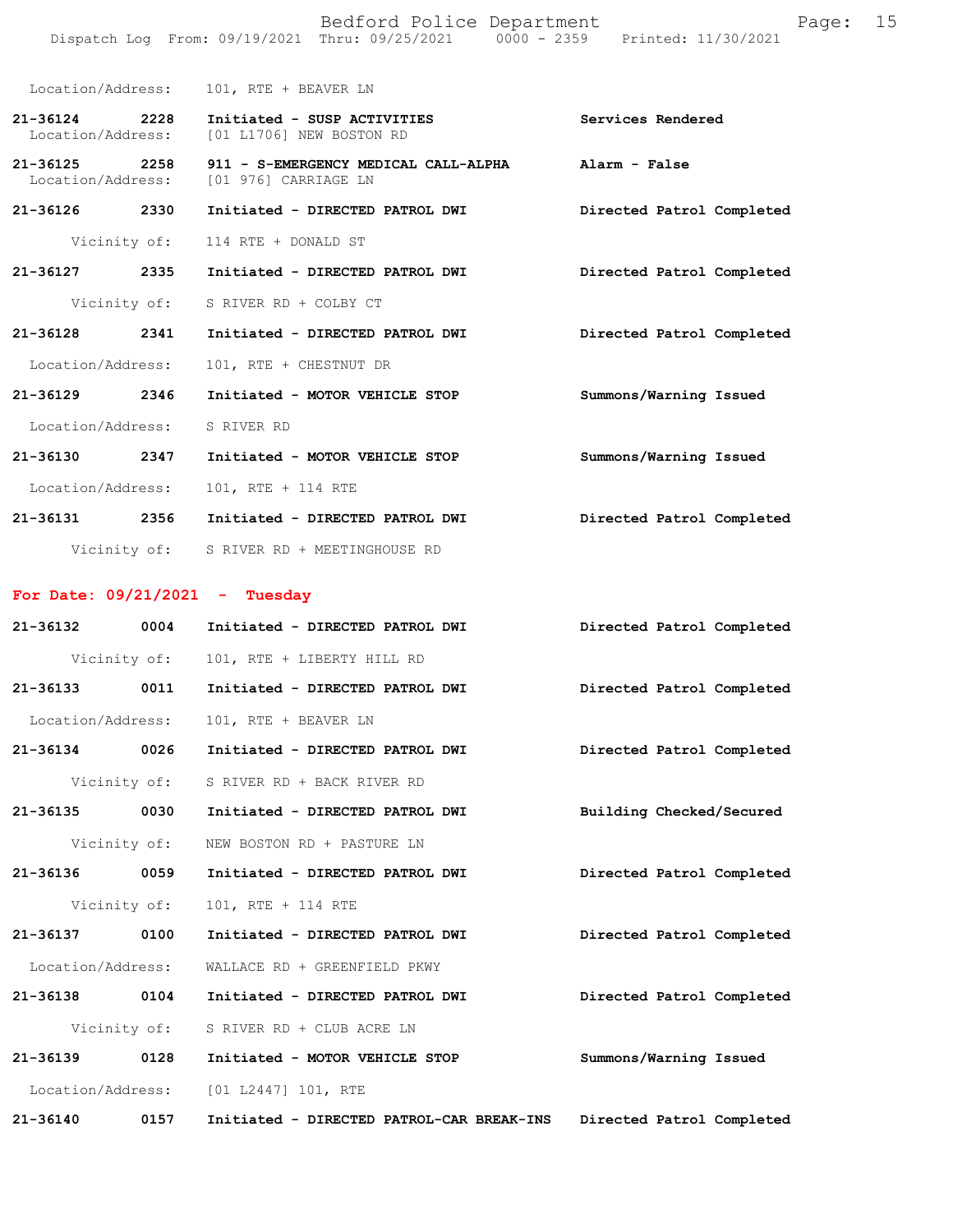|                   |      | Bedford Police Department<br>Dispatch Log From: 09/19/2021 Thru: 09/25/2021 0000 - 2359 Printed: 11/30/2021 | 16<br>Page:               |
|-------------------|------|-------------------------------------------------------------------------------------------------------------|---------------------------|
| Location/Address: |      | [01 1870] S RIVER RD                                                                                        |                           |
| 21-36141          | 0200 | Initiated - BUILDING CHECK                                                                                  | Building Checked/Secured  |
| Location/Address: |      | [01 284] N AMHERST RD                                                                                       |                           |
| 21-36142          | 0221 | Initiated - BUILDING CHECK                                                                                  | Directed Patrol Completed |
| Location/Address: |      | [01 192] NEW BOSTON RD                                                                                      |                           |
| 21-36143 0228     |      | Initiated - BUILDING CHECK                                                                                  | Directed Patrol Completed |
| Location/Address: |      | [01 463] NASHUA RD                                                                                          |                           |
| 21-36144          | 0229 | Initiated - DIRECTED PATROL BURGLARY                                                                        | Directed Patrol Completed |
| Vicinity of:      |      | S RIVER RD + BACK RIVER RD                                                                                  |                           |
| 21-36145          | 0244 | Initiated - DIRECTED PATROL-CAR BREAK-INS                                                                   | Directed Patrol Completed |
| Location/Address: |      | [01 L0000794] OLDE BEDFORD WAY                                                                              |                           |
| 21-36146 0258     |      | Initiated - BUILDING CHECK                                                                                  | Building Checked/Secured  |
| Location/Address: |      | [01 376] KILTON RD                                                                                          |                           |
| 21-36147          | 0258 | Initiated - BUILDING CHECK                                                                                  | Building Checked/Secured  |
| Location/Address: |      | [01 391] COVENANT WAY                                                                                       |                           |
| 21-36148          | 0444 | Initiated - DIRECTED PATROL BURGLARY                                                                        | Directed Patrol Completed |
| Location/Address: |      | RIVERWAY PL                                                                                                 |                           |
| 21-36149 0449     |      | Initiated - DIRECTED PATROL-CAR BREAK-INS                                                                   | Directed Patrol Completed |
| Vicinity of:      |      | POWDER HILL RD + NEWFANE RD                                                                                 |                           |
| 21-36150 0500     |      | Initiated - DIRECTED PATROL-CAR BREAK-INS                                                                   | Directed Patrol Completed |
| Location/Address: |      | COUNTY RD + CRICKET HILL RD                                                                                 |                           |
| 21-36151          | 0507 | Initiated - DIRECTED PATROL-CAR BREAK-INS                                                                   | Directed Patrol Completed |
| Vicinity of:      |      | HAWTHORNE DR + STATION RD                                                                                   |                           |
| 21-36152          | 0519 | Initiated - DIRECTED PATROL TRAFFIC ENF                                                                     | Directed Patrol Completed |
| Vicinity of:      |      | 114 RTE + OLD BEDFORD ROAD OVERPASS                                                                         |                           |
| 21-36153          | 0526 | Initiated - DIRECTED PATROL TRAFFIC ENF                                                                     | Directed Patrol Completed |
| Location/Address: |      | 101, RTE + KAHLIKO LN                                                                                       |                           |
| 21-36154          | 0527 | Initiated - DIRECTED PATROL TRAFFIC ENF                                                                     | Directed Patrol Completed |
| Vicinity of:      |      | S RIVER RD + MEETINGHOUSE RD                                                                                |                           |
| 21-36155          | 0547 | Initiated - MOTOR VEHICLE STOP                                                                              | Summons/Warning Issued    |
| Location/Address: |      | [01 961] S RIVER RD                                                                                         |                           |
| 21-36158          | 0600 | Initiated - DIRECTED PATROL TRAFFIC ENF                                                                     | Directed Patrol Completed |
| Location/Address: |      | WHITE AVE + BELLEMORE DR                                                                                    |                           |
| 21-36156          | 0605 | Initiated - DIRECTED PATROL TRAFFIC ENF                                                                     | Directed Patrol Completed |
| Vicinity of:      |      | S RIVER RD + BACK RIVER RD                                                                                  |                           |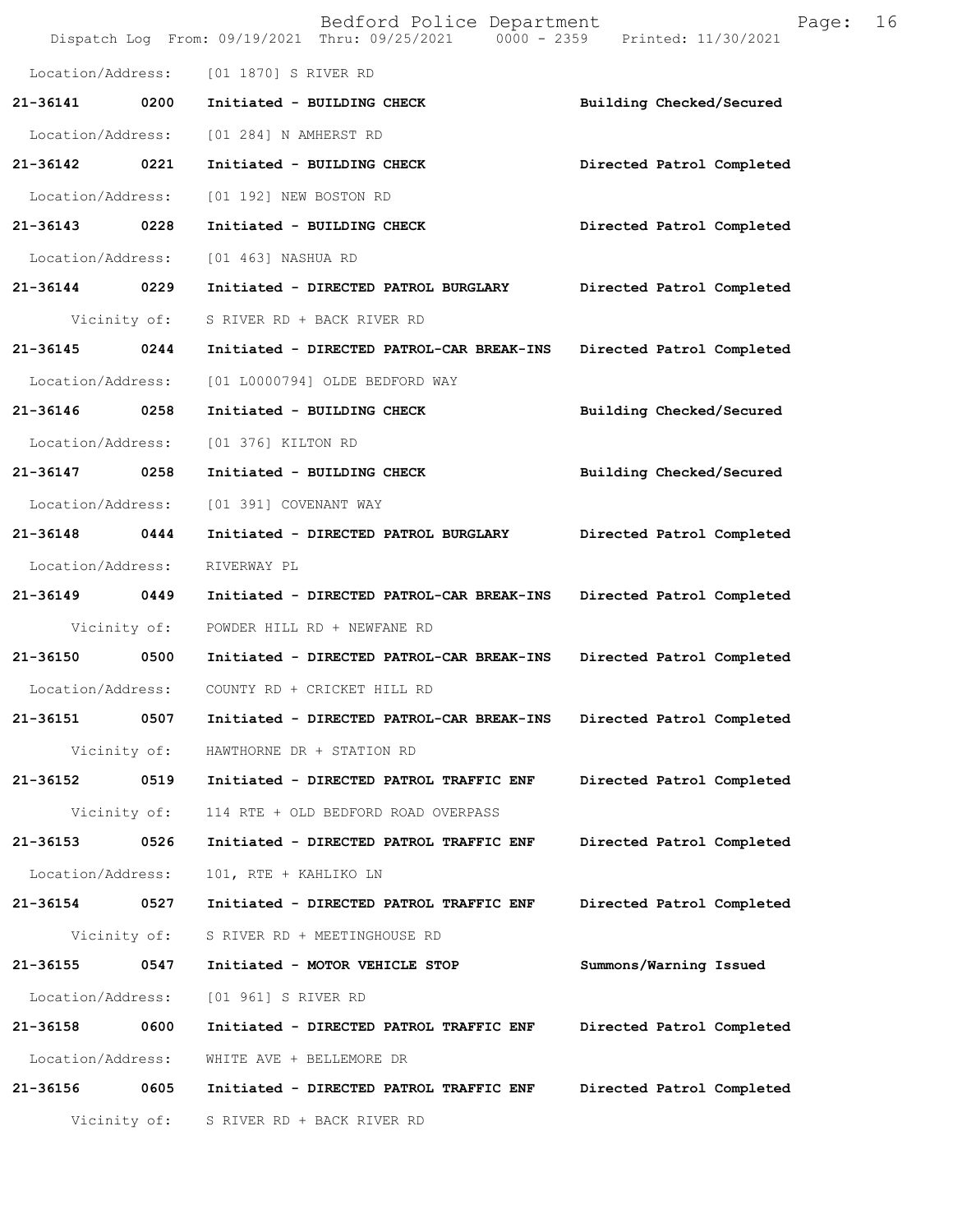|                                    |      | Bedford Police Department<br>Dispatch Log From: 09/19/2021 Thru: 09/25/2021 0000 - 2359 Printed: 11/30/2021 | 17<br>Page:                    |
|------------------------------------|------|-------------------------------------------------------------------------------------------------------------|--------------------------------|
| 21-36157                           | 0607 | Initiated - DIRECTED PATROL TRAFFIC ENF                                                                     | Directed Patrol Completed      |
| Location/Address:                  |      | 101, RTE + NASHUA RD                                                                                        |                                |
| 21-36159 0623                      |      | Initiated - MOTOR VEHICLE STOP                                                                              | Summons/Warning Issued         |
| Location/Address:                  |      | 101, RTE + MEETINGHOUSE RD                                                                                  |                                |
| 21-36160<br>Location/Address:      | 0638 | Phone - DISABLED MOTOR VEHICLE<br>101, RTE + 114 RTE                                                        | Services Rendered              |
| 21-36161 0705<br>Location/Address: |      | 911 - HIGHWAY CONDITIONS<br>WALLACE RD + 101, RTE                                                           | Services Rendered              |
| 21-36163 0722                      |      | Initiated - DIRECTED PATROL TRAFFIC ENF                                                                     | Directed Patrol Completed      |
| Location/Address:                  |      | 101, RTE + KAHLIKO LN                                                                                       |                                |
| 21-36164                           | 0728 | Initiated - DIRECTED PATROL TRAFFIC ENF                                                                     | Directed Patrol Completed      |
| Location/Address:                  |      | S RIVER RD + KILTON RD                                                                                      |                                |
| 21-36165                           | 0733 | Initiated - DIRECTED PATROL TRAFFIC ENF                                                                     | Directed Patrol Completed      |
| Location/Address:                  |      | NEW BOSTON RD + WALLACE RD                                                                                  |                                |
| 21-36166<br>Location/Address:      | 0740 | Initiated - MOTOR VEHICLE COMP-IN PROGRESS Could Not Locate<br>101, RTE                                     |                                |
| 21-36167                           | 0753 | Initiated - DIRECTED PATROL ACCIDENTS                                                                       | Directed Patrol Completed      |
| Location/Address:                  |      | 101, RTE + WALLACE RD                                                                                       |                                |
| 21-36168 0800                      |      | Initiated - DIRECTED PATROL TRAFFIC ENF                                                                     | Directed Patrol Completed      |
| Location/Address:                  |      | S RIVER RD + PALOMINO LN                                                                                    |                                |
| 21-36169 0804                      |      | Initiated - DIRECTED PATROL ACCIDENTS                                                                       | Directed Patrol Completed      |
| Location/Address:                  |      | NEW BOSTON RD + PASTURE LN                                                                                  |                                |
| 21-36170                           | 0807 | Initiated - MOTOR VEHICLE STOP                                                                              | Summons/Warning Issued         |
|                                    |      | Location/Address: OLD BEDFORD RD + CORPORATE DR                                                             |                                |
| 21-36171                           |      | 0809 Phone - MOTOR VEHICLE COMPLAINT                                                                        | No Action Required             |
| Location/Address:                  |      | N AMHERST RD + WALLACE RD                                                                                   |                                |
| 21-36172                           | 0812 | Initiated - MOTOR VEHICLE STOP                                                                              | Summons/Warning Issued         |
| Location/Address:                  |      | RIVERWAY PL + S RIVER RD                                                                                    |                                |
| 21-36173 0814<br>Location/Address: |      | Phone - HIGHWAY CONDITIONS<br>[01 232] LIBERTY HILL RD                                                      | Services Rendered              |
| 21-36174<br>Location/Address:      | 0822 | Initiated - RADAR TRAILER<br>LIBERTY HILL RD + CAMELOT DR                                                   | Services Rendered              |
| 21-36175                           | 0903 | Initiated - DIRECTED PATROL TRAFFIC ENF                                                                     | Directed Patrol Completed      |
| Location/Address:                  |      | S RIVER RD + BACK RIVER RD                                                                                  |                                |
| 21-36176 0904                      |      | 911 - S-EMERGENCY MEDICAL CALL-DELTA                                                                        | Transported to Elliot Hospital |
| Location/Address:                  |      | [01 1132] HAWTHORNE DR                                                                                      |                                |
| 21-36177                           | 0904 | Initiated - MOTOR VEHICLE STOP                                                                              | Summons/Warning Issued         |
| Location/Address:                  |      | S RIVER RD                                                                                                  |                                |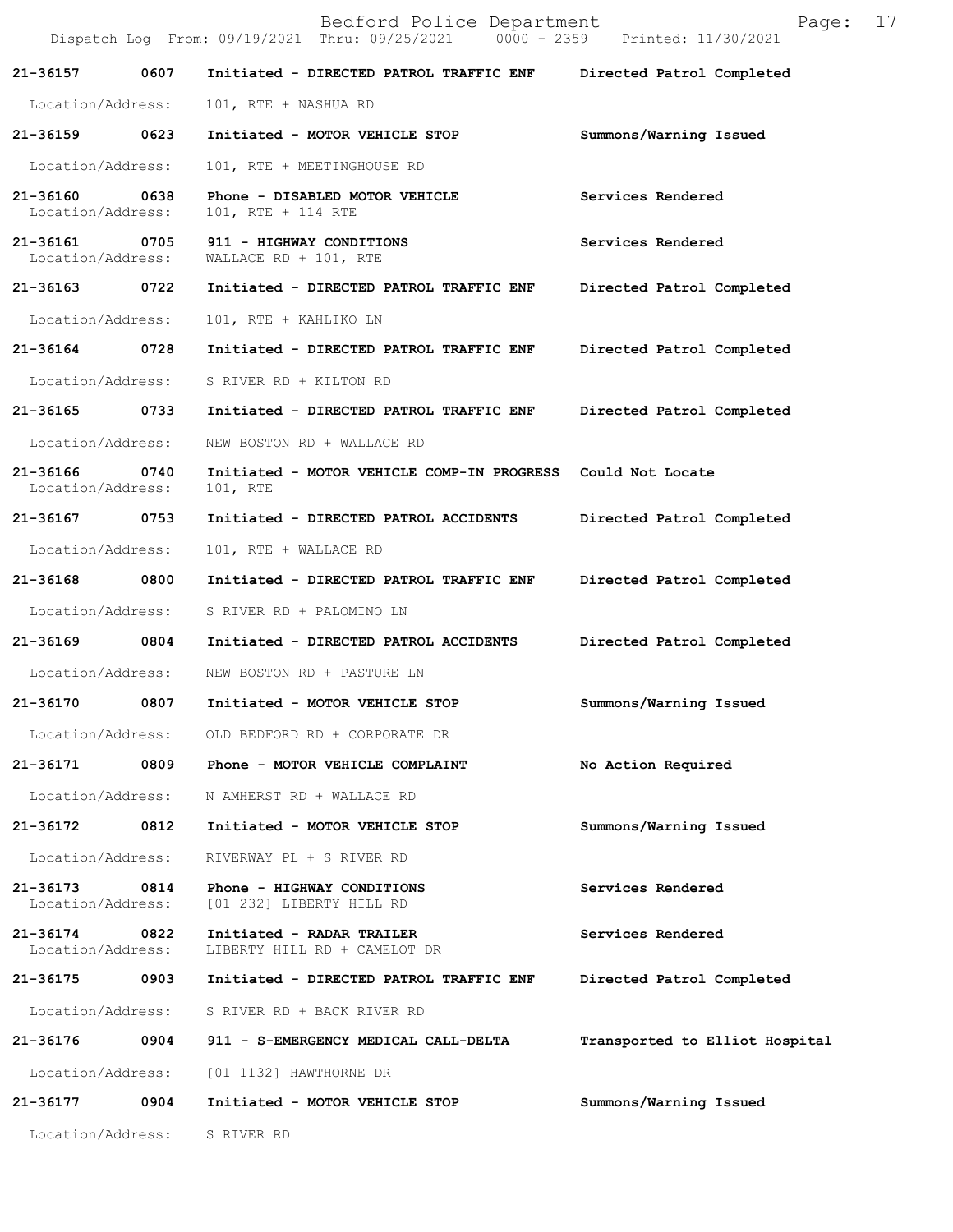|                               |      | Bedford Police Department<br>Dispatch Log From: 09/19/2021 Thru: 09/25/2021 0000 - 2359 Printed: 11/30/2021 | Page:                          | 18 |
|-------------------------------|------|-------------------------------------------------------------------------------------------------------------|--------------------------------|----|
|                               |      | 21-36178  0904  911 - S-EMERGENCY MEDICAL CALL-BRAVO<br>Location/Address: HAWTHORNE DR                      | LIFT ASSIST                    |    |
| 21-36179 0927                 |      | Initiated - DIRECTED PATROL TRAFFIC ENF                                                                     | Directed Patrol Completed      |    |
| Location/Address:             |      | 101, RTE + MEETINGHOUSE RD                                                                                  |                                |    |
| 21-36180                      | 0928 | Initiated - MOTOR VEHICLE STOP                                                                              | Summons/Warning Issued         |    |
| Location/Address:             |      | S RIVER RD + HAWTHORNE DR                                                                                   |                                |    |
| 21-36181                      | 0929 | Initiated - DIRECTED PATROL TRAFFIC ENF                                                                     | Directed Patrol Completed      |    |
| Location/Address:             |      | 101, RTE + JENKINS RD                                                                                       |                                |    |
| 21-36182 0933                 |      | Initiated - DIRECTED PATROL TRAFFIC ENF                                                                     | Directed Patrol Completed      |    |
| Location/Address:             |      | S RIVER RD + HULL RD                                                                                        |                                |    |
| 21-36183 0936                 |      | Initiated - MOTOR VEHICLE STOP                                                                              | Summons/Warning Issued         |    |
| Location/Address:             |      | 101, RTE + 114 RTE<br>Refer To Incident: 21-905-OF                                                          |                                |    |
| 21-36184                      | 0939 | Initiated - MOTOR VEHICLE STOP                                                                              | Summons/Warning Issued         |    |
| Location/Address:             |      | KILTON RD                                                                                                   |                                |    |
| 21-36185                      | 0946 | Initiated - MOTOR VEHICLE STOP                                                                              | Summons/Warning Issued         |    |
| Location/Address:             |      | 101, RTE + PLUMMER ROAD OVERPASS                                                                            |                                |    |
| 21-36186                      | 1003 | Initiated - MOTOR VEHICLE STOP                                                                              | Summons/Warning Issued         |    |
| Location/Address:             |      | 101, RTE + JENKINS RD                                                                                       |                                |    |
| 21-36187                      | 1014 | 911 - S-EMERGENCY MEDICAL CALL-CHARL                                                                        | Transported to Elliot Hospital |    |
| Location/Address:             |      | [01 L146] WASHINGTON PL                                                                                     |                                |    |
| 21-36188<br>Location/Address: | 1018 | Phone - INTERNET CRIMES<br>SPARTAN DR                                                                       | Services Rendered              |    |
| 21-36189                      | 1023 | Initiated - MOTOR VEHICLE STOP                                                                              | Summons/Warning Issued         |    |
| Location/Address:             |      | S RIVER RD + RIDGEWOOD RD                                                                                   |                                |    |
| 21-36190                      | 1042 | Initiated - MOTOR VEHICLE STOP                                                                              | Summons/Warning Issued         |    |
| Location/Address:             |      | RIDGEWOOD RD + S RIVER RD                                                                                   |                                |    |
| 21-36191<br>Location/Address: | 1055 | Phone - S-ALARM-MEDICAL AID/LIFT ASST<br>[01 1387] TECHNOLOGY DR                                            | <b>NO TRANSPORT</b>            |    |
| 21-36192                      | 1057 | Initiated - MOTOR VEHICLE STOP                                                                              | Summons/Warning Issued         |    |
| Location/Address:             |      | 101, RTE + COVENANT WAY                                                                                     |                                |    |
| 21-36193                      | 1116 | Initiated - DIRECTED PATROL TRAFFIC ENF                                                                     | Directed Patrol Completed      |    |
| Location/Address:             |      | 114 RTE + PLUMMER HILL RD                                                                                   |                                |    |
| 21-36194                      | 1119 | Initiated - DIRECTED PATROL-CAR BREAK-INS                                                                   | Directed Patrol Completed      |    |
| Location/Address:             |      | [01 L863] 101, RTE                                                                                          |                                |    |
| 21-36195<br>Location/Address: | 1122 | 911 - ALARM, BURGLAR<br>STRAFFORD LN                                                                        | Alarm - False                  |    |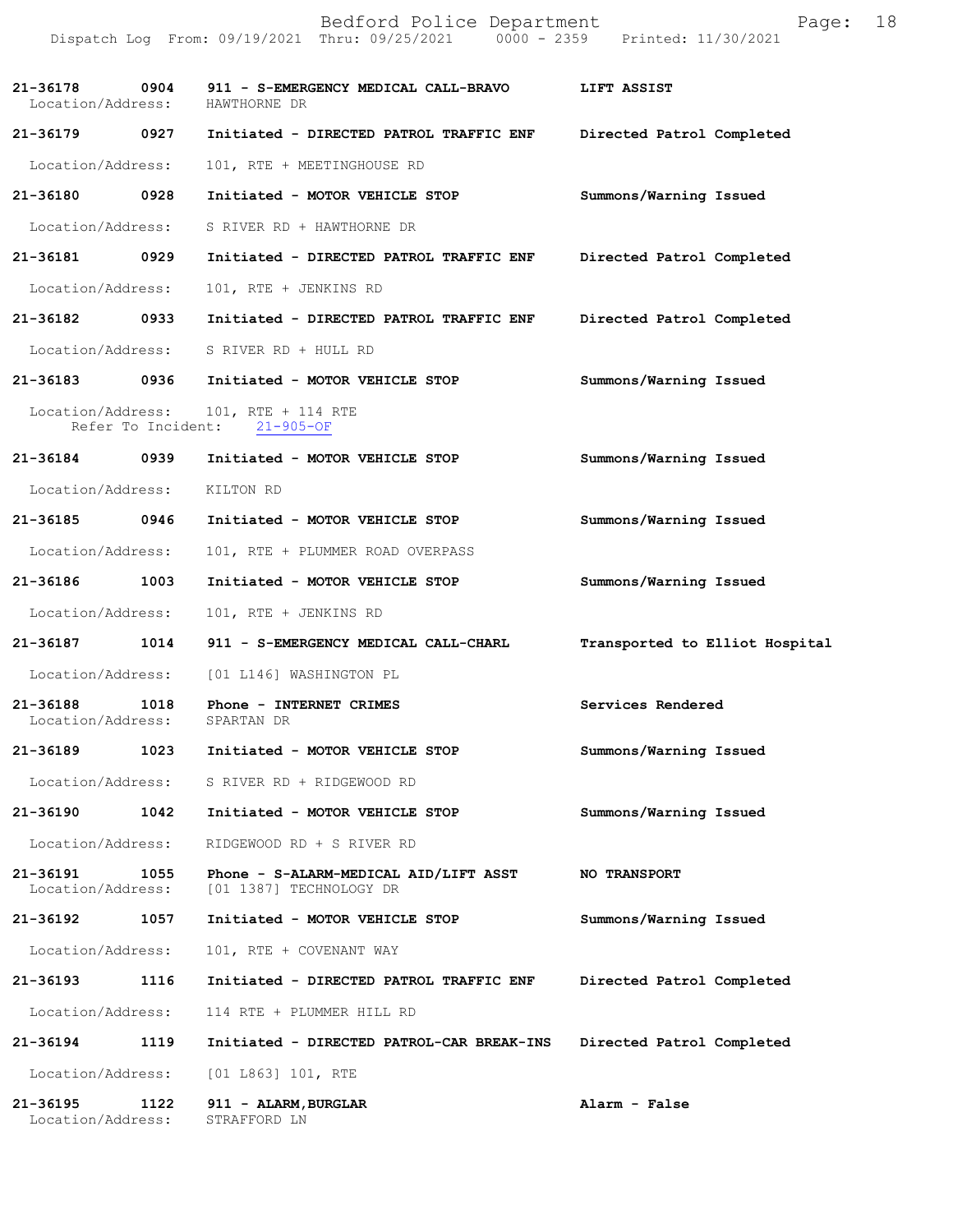Bedford Police Department Fage: 19 Dispatch Log From: 09/19/2021 Thru: 09/25/2021 0000 - 2359 Printed: 11/30/2021 **21-36196 1125 Phone - ANIMAL COMPLAINT Could Not Locate**  Location/Address: BEALS RD **21-36197 1151 Initiated - DIRECTED PATROL-CAR BREAK-INS Directed Patrol Completed**  Location/Address: [01 1033] COUNTY RD **21-36198 1157 Initiated - DIRECTED PATROL TRAFFIC ENF Directed Patrol Completed**  Location/Address: 101, RTE + MEETINGHOUSE RD **21-36199 1158 Initiated - DIRECTED PATROL BURGLARY Directed Patrol Completed**  Location/Address: N AMHERST RD + CAMPBELL RD **21-36200 1159 Initiated - DIRECTED PATROL-CAR BREAK-INS Directed Patrol Completed**  Location/Address: [01 308] COLBY CT **21-36201 1159 911 - S-EMERGENCY MEDICAL CALL-ALPHA TRANSPORTED TO CMC HOSPITAL**  Location/Address: [01 1489] LEAVY DR **21-36202 1222 Initiated - MOTOR VEHICLE STOP Summons/Warning Issued**  Location/Address: 101, RTE + WALLACE RD **21-36203 1229 911 - S-EMERGENCY MEDICAL CALL-BRAVO Transported to Elliot Hospital** Location/Address: [01 L1196] TECHNOLOGY DR **21-36204 1233 Phone - FRAUD Services Rendered**  Location/Address: [01 1971] ADAM'S GREEN **21-36205 1242 Initiated - MOTOR VEHICLE STOP NO PAPERWORK** Location/Address: S RIVER RD + CLUB ACRE LN S RIVER RD + CLUB ACRE LN **21-36206 1245 Initiated - DIRECTED PATROL TRAFFIC ENF Directed Patrol Completed**  Location/Address: 101, RTE + KAHLIKO LN **21-36207 1250 Initiated - MOTOR VEHICLE STOP Summons/Warning Issued**  Location/Address: S RIVER RD **21-36208 1300 Initiated - DIRECTED PATROL BURGLARY Directed Patrol Completed**  Location/Address: TECHNOLOGY DR **21-36209 1313 Initiated - MOTOR VEHICLE STOP Summons/Warning Issued**  Location/Address: S RIVER RD + EASTMAN AVE **21-36210 1319 Phone - THEFT Services Rendered**  Location/Address: [01 387] CHUBBUCK RD **21-36211 1334 Initiated - DIRECTED PATROL TRAFFIC ENF Directed Patrol Completed**  Location/Address: 101, RTE + HITCHING POST LN **21-36212 1335 911 - 911 Abandoned Unfounded**  Location/Address: [01 749] WASHINGTON PL 21-36215 1336 Phone - PLATES, LOST/STOLEN Could Not Locate Location/Address: PERRY RD Location/Address: **21-36213 1338 Initiated - DIRECTED PATROL TRAFFIC ENF Directed Patrol Completed**  Location/Address: 101, RTE + CONSTITUTION DR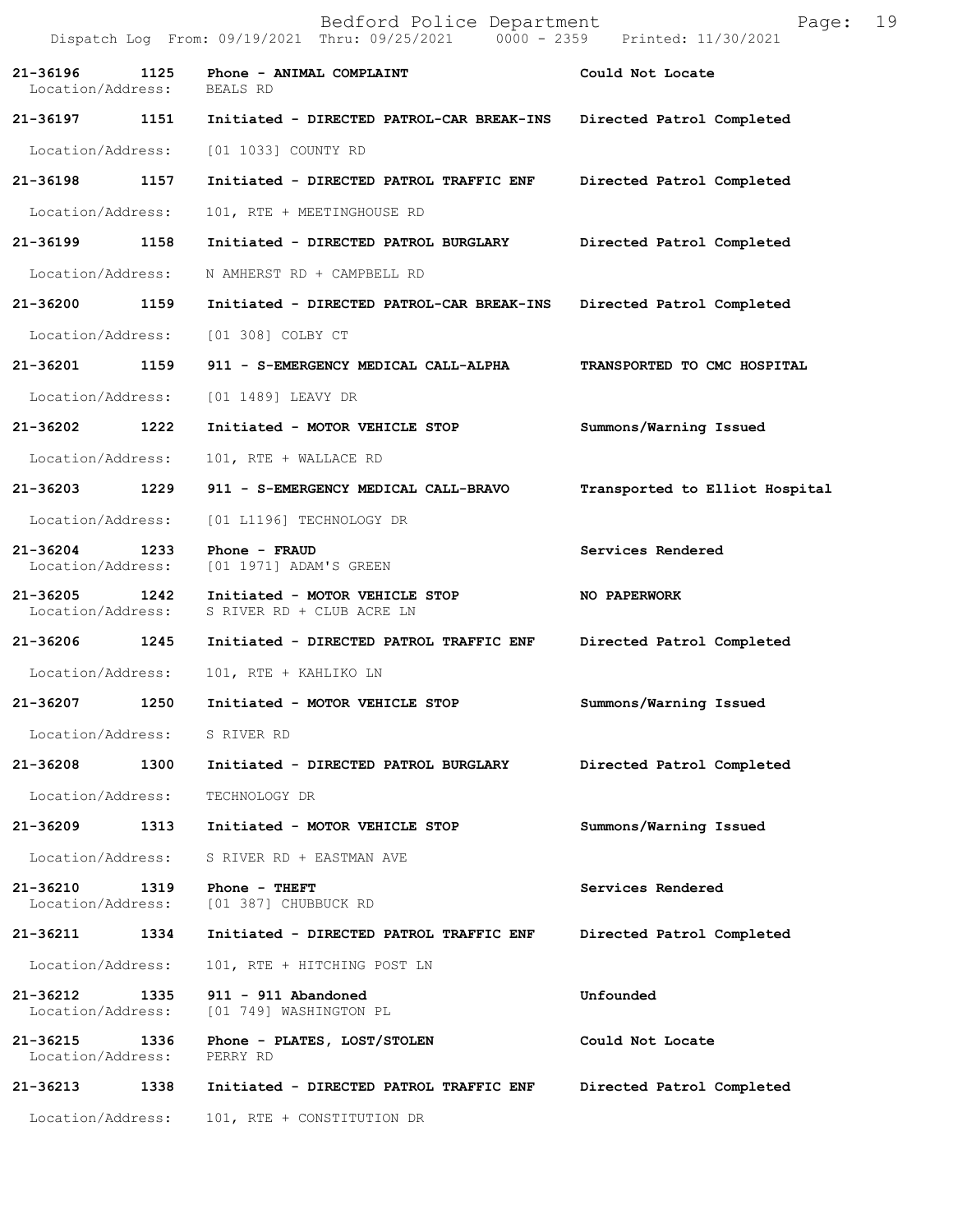|                                    |      | Bedford Police Department<br>Dispatch Log From: 09/19/2021 Thru: 09/25/2021 0000 - 2359 Printed: 11/30/2021       | 20<br>Page:                 |
|------------------------------------|------|-------------------------------------------------------------------------------------------------------------------|-----------------------------|
| $21 - 36214$                       | 1339 | Initiated - DISABLED MOTOR VEHICLE Services Rendered<br>Location/Address: S RIVER RD + TECHNOLOGY DR              |                             |
|                                    |      | 21-36216 1347 911 - S-EMERGENCY MEDICAL CALL-CHARL                                                                | TRANSPORTED TO CMC HOSPITAL |
| Location/Address:                  |      | QUINCY DR                                                                                                         |                             |
|                                    |      | 21-36217 1356 Phone - HARRASSMENT<br>Location/Address: [01 463] NASHUA RD<br>Refer To Incident: 21-906-OF         | Investigated                |
|                                    |      | 21-36218 1416 Phone - ASSAULT<br>Location/Address: [01 L0000794] OLDE BEDFORD WAY<br>Refer To Incident: 21-907-OF | Investigated                |
| 21-36219 1506                      |      | Initiated - INVESTIGATION-FOLLOW UP<br>Location/Address: HITCHING POST LN<br>Refer To Incident: 21-906-OF         | Services Rendered           |
| 21-36220                           | 1527 | Initiated - DIRECTED PATROL TRAFFIC ENF                                                                           | Directed Patrol Completed   |
|                                    |      | Location/Address: S RIVER RD + MEETINGHOUSE RD                                                                    |                             |
|                                    |      | 21-36221 1537 Initiated - DIRECTED PATROL TRAFFIC ENF                                                             | Directed Patrol Completed   |
| Location/Address:                  |      | S RIVER RD + HARVEY RD                                                                                            |                             |
| 21-36223 1544<br>Location/Address: |      | Initiated - ANIMAL COMPLAINT<br>WALLACE RD + BRICK MILL RD                                                        | Could Not Locate            |
| 21-36224 1548<br>Location/Address: |      | Phone - MOTOR VEHICLE COMP-IN PROGRESS<br>KILTON RD + S RIVER RD                                                  | Services Rendered           |
| 21-36225 1558<br>Location/Address: |      | Initiated - MOTOR VEHICLE STOP<br>101, RTE + MEETINGHOUSE RD                                                      | NO PAPERWORK                |
| 21-36226                           | 1603 | Initiated - MOTOR VEHICLE STOP                                                                                    | Summons/Warning Issued      |
| Location/Address:                  |      | PINECREST DR + 101, RTE                                                                                           |                             |
| 21-36227<br>Location/Address:      | 1606 | Phone - MOTOR VEHICLE COMP-IN PROGRESS<br>WALLACE RD + 101, RTE                                                   | Could Not Locate            |
| 21-36228                           | 1610 | Initiated - DIRECTED PATROL TRAFFIC ENF                                                                           | Directed Patrol Completed   |
| Location/Address:                  |      | BACK RIVER RD + COUNTY RD                                                                                         |                             |
| 21-36229                           | 1618 | Initiated - MOTOR VEHICLE STOP                                                                                    | Summons/Warning Issued      |
| Location/Address:                  |      | 101, RTE + WALLACE RD                                                                                             |                             |
| 21-36230                           | 1619 | Initiated - DIRECTED PATROL TRAFFIC ENF                                                                           | Directed Patrol Completed   |
| Location/Address:                  |      | [01 2320] WALLACE RD                                                                                              |                             |
| 21-36231<br>Location/Address:      | 1622 | Phone - SUSP ACTIVITIES<br>JOPPA HILL RD                                                                          | Services Rendered           |
| 21-36232<br>Location/Address:      | 1625 | Initiated - MOTOR VEHICLE STOP<br>101, RTE + PINECREST DR                                                         | <b>NO PAPERWORK</b>         |
| 21-36233<br>Location/Address:      | 1642 | Phone - IDENTITY THEFT<br>HARDY RD                                                                                | Services Rendered           |
| 21-36234                           | 1647 | Initiated - DIRECTED PATROL TRAFFIC ENF                                                                           | Directed Patrol Completed   |
| Location/Address:                  |      | S RIVER RD + AUTUMN LN                                                                                            |                             |
| 21-36235                           | 1649 | Initiated - MOTOR VEHICLE STOP                                                                                    | Summons/Warning Issued      |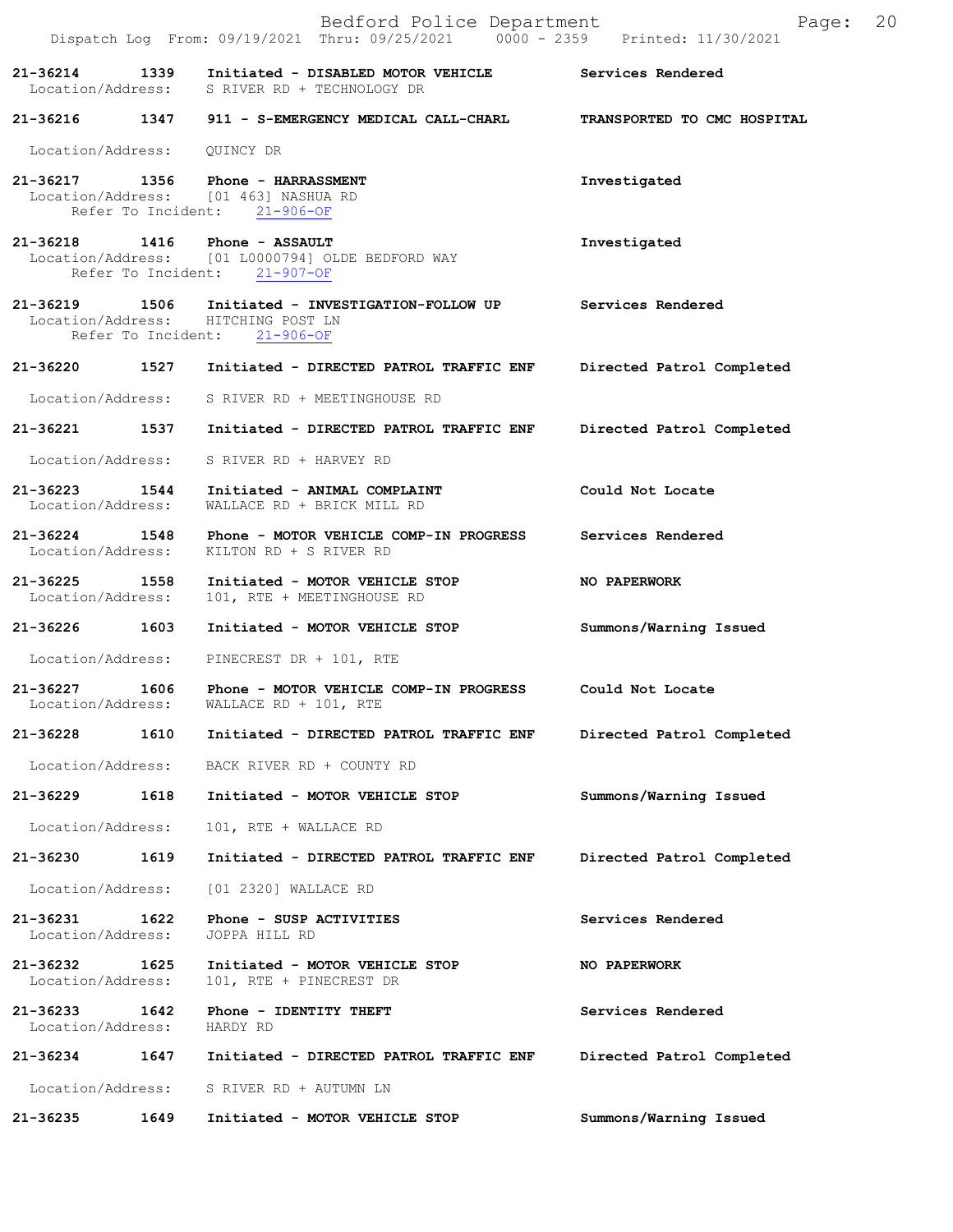|                                    |      | Bedford Police Department<br>Dispatch Log From: 09/19/2021 Thru: 09/25/2021 0000 - 2359 Printed: 11/30/2021 | 21<br>Page:                    |
|------------------------------------|------|-------------------------------------------------------------------------------------------------------------|--------------------------------|
|                                    |      | Location/Address: S RIVER RD + AUTUMN LN                                                                    |                                |
| 21-36236                           | 1656 | Initiated - DIRECTED PATROL TRAFFIC ENF                                                                     | Directed Patrol Completed      |
| Location/Address:                  |      | S RIVER RD + COLBY CT                                                                                       |                                |
| 21-36237 1700<br>Location/Address: |      | 911 - MOTOR VEHICLE COMP-IN PROGRESS<br>$[01 L241] 101$ , RTE                                               | Services Rendered              |
| 21-36238 1708                      |      | Phone - POLICE INFORMATION                                                                                  | No Action Required             |
| Location/Address:                  |      | [01 1256] COOPER LN                                                                                         |                                |
| 21-36239                           | 1726 | 911 - S-EMERGENCY MEDICAL CALL-ALPHA                                                                        | Transported to Elliot Hospital |
| Location/Address:                  |      | [01 1489] LEAVY DR                                                                                          |                                |
| 21-36240                           | 1729 | Initiated - DIRECTED PATROL TRAFFIC ENF                                                                     | Directed Patrol Completed      |
| Location/Address:                  |      | S RIVER RD + KILTON RD                                                                                      |                                |
| 21-36241 1753                      |      | Initiated - DIRECTED PATROL TRAFFIC ENF                                                                     | Directed Patrol Completed      |
| Location/Address:                  |      | BACK RIVER RD + CAMP RD                                                                                     |                                |
| 21-36242                           | 1804 | Initiated - MOTOR VEHICLE STOP                                                                              | Summons/Warning Issued         |
| Location/Address:                  |      | BACK RIVER RD + SILVER SPRING DR                                                                            |                                |
| 21-36243                           | 1819 | Initiated - MOTOR VEHICLE STOP                                                                              | Summons/Warning Issued         |
| Location/Address:                  |      | S RIVER RD                                                                                                  |                                |
| 21-36244<br>Location/Address:      | 1827 | Phone - DISORDERLY CONDUCT-IN PROGRESS<br>[01 L848] TECHNOLOGY DR                                           | Services Rendered              |
| 21-36245 1907                      |      | Initiated - MOTOR VEHICLE STOP                                                                              | Summons/Warning Issued         |
| Location/Address:                  |      | 101, RTE + KAHLIKO LN                                                                                       |                                |
| 21-36246                           | 1936 | Initiated - MOTOR VEHICLE STOP                                                                              | Summons/Warning Issued         |
| Location/Address:                  |      | BOYNTON ST + DAVIES ST                                                                                      |                                |
| 21-36247<br>Location/Address:      | 1936 | Initiated - DISABLED MOTOR VEHICLE<br>101, RTE + MEETINGHOUSE RD OFF RAMP                                   | Services Rendered              |
| 21-36248 1944                      |      | 911 - S-EMERGENCY MEDICAL CALL-ALPHA                                                                        | TRANSPORTED TO CMC HOSPITAL    |
| Location/Address:                  |      | [01 763] LEAVY DR                                                                                           |                                |
| 21-36249                           | 1946 | Initiated - DIRECTED PATROL-CAR BREAK-INS                                                                   | Directed Patrol Completed      |
| Location/Address:                  |      | [01 308] COLBY CT                                                                                           |                                |
| 21-36250                           | 1947 | Initiated - DIRECTED PATROL-CAR BREAK-INS                                                                   | Directed Patrol Completed      |
| Location/Address:                  |      | [01 L1804] S RIVER RD                                                                                       |                                |
| 21-36251                           | 2008 | Initiated - DIRECTED PATROL-CAR BREAK-INS                                                                   | Directed Patrol Completed      |
| Location/Address:                  |      | [01 1235] S RIVER RD                                                                                        |                                |
| 21-36252                           | 2015 | Initiated - DIRECTED PATROL DWI                                                                             | Directed Patrol Completed      |
| Location/Address:                  |      | 101, RTE + HITCHING POST LN                                                                                 |                                |
| 21-36253                           | 2017 | Initiated - DIRECTED PATROL BURGLARY                                                                        | Directed Patrol Completed      |
| Location/Address:                  |      | HARVEY RD                                                                                                   |                                |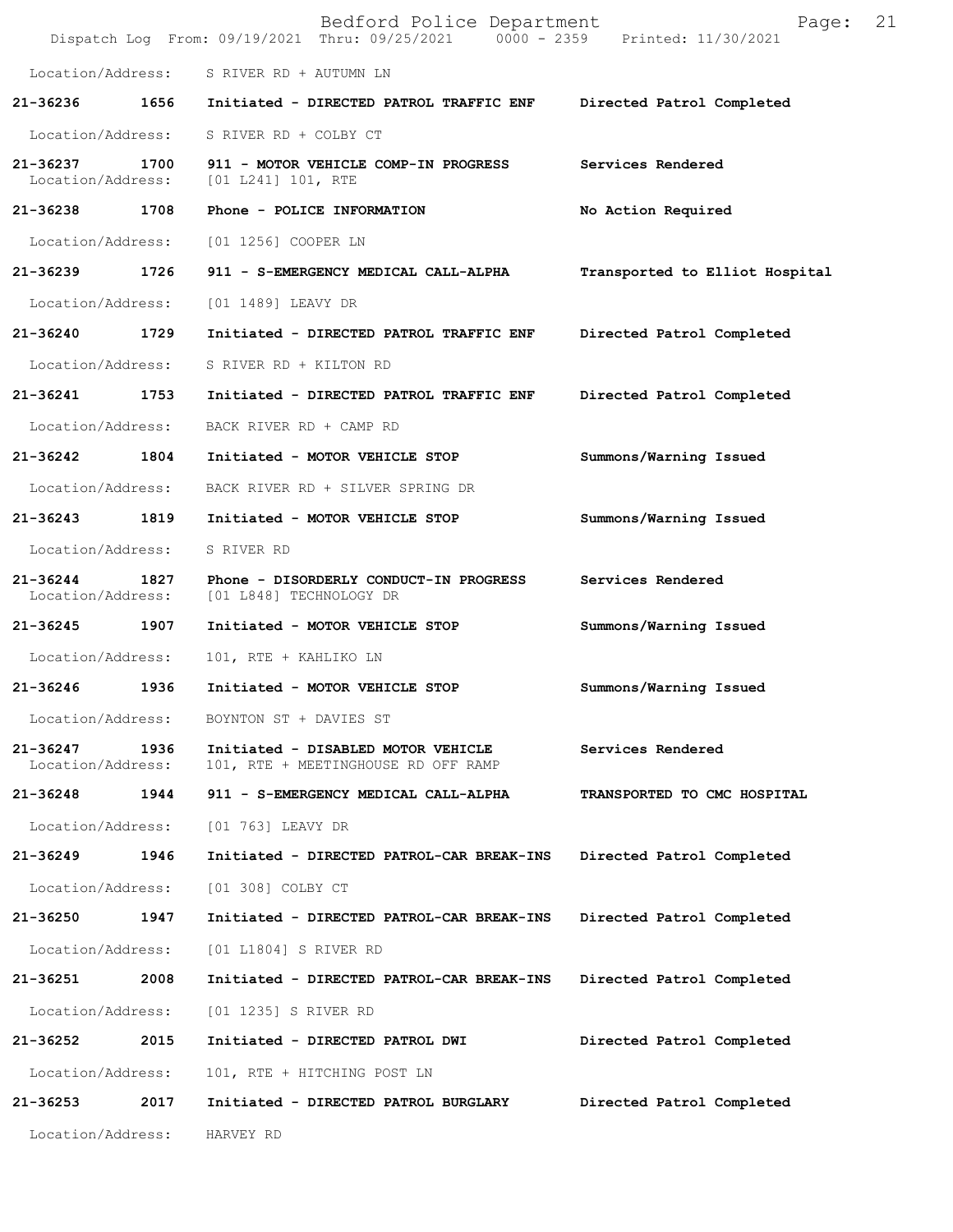|                               |              | Bedford Police Department<br>Dispatch Log From: 09/19/2021 Thru: 09/25/2021 0000 - 2359 Printed: 11/30/2021 | Page:                         | 22 |
|-------------------------------|--------------|-------------------------------------------------------------------------------------------------------------|-------------------------------|----|
| 21-36254                      | 2021         | Initiated - MOTOR VEHICLE STOP                                                                              | Summons/Warning Issued        |    |
| Location/Address:             |              | 101, RTE + CONSTITUTION DR                                                                                  |                               |    |
| 21-36255                      | 2032         | Initiated - DIRECTED PATROL DWI                                                                             | Directed Patrol Completed     |    |
| Location/Address:             |              | 101, RTE + WALLACE RD                                                                                       |                               |    |
| 21-36256<br>Location/Address: | 2033         | Phone - MOTOR VEHICLE ACCIDENT<br>PLUMMER ROAD OVERPASS + 101, RTE                                          | Investigated                  |    |
| 21-36257                      | 2038         | Initiated - MOTOR VEHICLE STOP                                                                              | Summons/Warning Issued        |    |
| Location/Address:             |              | 101, RTE + MEETINGHOUSE RD OFF RAMP                                                                         |                               |    |
| 21-36258 2058                 |              | Initiated - MOTOR VEHICLE STOP                                                                              | Summons/Warning Issued        |    |
| Location/Address:             |              | 101, RTE + MEETINGHOUSE RD OFF RAMP                                                                         |                               |    |
| 21-36259                      | 2059         | Initiated - MOTOR VEHICLE STOP                                                                              | Summons/Warning Issued        |    |
| Location/Address:             |              | 101, RTE + WALLACE RD                                                                                       |                               |    |
| 21-36260                      | 2123         | Phone - CIVIL                                                                                               | No Action Required            |    |
| Location/Address:             |              | STAGE COACH LN                                                                                              |                               |    |
| 21-36261 2223                 |              | Initiated - DIRECTED PATROL DWI                                                                             | Directed Patrol Completed     |    |
| Location/Address:             |              | BOYNTON ST + DAVIES ST                                                                                      |                               |    |
| 21-36262                      | 2245         | Phone - MOTOR VEHICLE COMP-IN PROGRESS                                                                      | Taken/Refered to Other Agency |    |
| Location/Address:             |              | OLD BEDFORD RD + RUNDLETT HILL RD                                                                           |                               |    |
| 21-36263                      | 2325         | Initiated - DIRECTED PATROL DWI                                                                             | Directed Patrol Completed     |    |
|                               | Vicinity of: | 101, RTE + 114 RTE                                                                                          |                               |    |
| 21-36264                      | 2330         | Initiated - DIRECTED PATROL DWI                                                                             | Directed Patrol Completed     |    |
|                               | Vicinity of: | 101, RTE + WALLACE RD                                                                                       |                               |    |
| 21-36265                      | 2332         | Initiated - DIRECTED PATROL DWI                                                                             | Directed Patrol Completed     |    |
| Location/Address:             |              | S RIVER RD + PALOMINO LN                                                                                    |                               |    |
| 21-36266                      | 2339         | Initiated - MOTOR VEHICLE STOP                                                                              | Summons/Warning Issued        |    |
| Location/Address:             |              | 101, RTE + PINECREST DR                                                                                     |                               |    |
| 21-36267                      | 2345         | Initiated - DIRECTED PATROL DWI                                                                             | Directed Patrol Completed     |    |
|                               | Vicinity of: | 101, RTE + BEDFORD CENTER RD                                                                                |                               |    |
| 21-36268                      | 2357         | Initiated - DIRECTED PATROL DWI                                                                             | Directed Patrol Completed     |    |
| Location/Address:             |              | S RIVER RD + KILTON RD                                                                                      |                               |    |

## **For Date: 09/22/2021 - Wednesday**

| 21-36269 | 0006 | Initiated - DIRECTED PATROL DWI      | Directed Patrol Completed |
|----------|------|--------------------------------------|---------------------------|
|          |      | Vicinity of: 114 RTE + NEW BOSTON RD |                           |
| 21-36270 | 0006 | Initiated - DIRECTED PATROL DWI      | Directed Patrol Completed |
|          |      | Vicinity of: 101, RTE + JENKINS RD   |                           |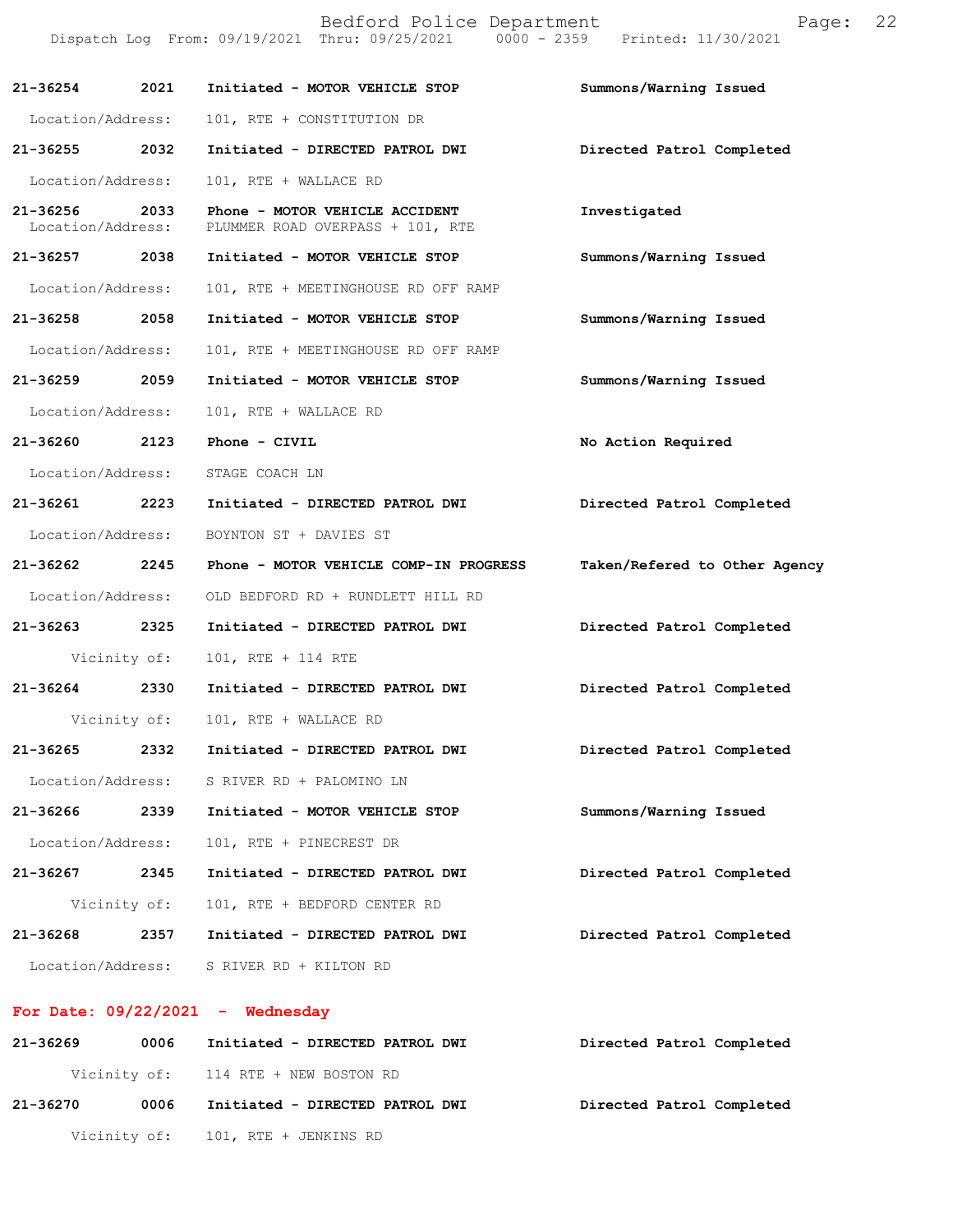|                   |              | Bedford Police Department<br>Dispatch Log From: 09/19/2021 Thru: 09/25/2021 0000 - 2359 Printed: 11/30/2021 | 23<br>Page:               |
|-------------------|--------------|-------------------------------------------------------------------------------------------------------------|---------------------------|
| 21-36271          | 0018         | Initiated - MOTOR VEHICLE STOP                                                                              | Summons/Warning Issued    |
| Location/Address: |              | OAK DR + MEETINGHOUSE RD                                                                                    |                           |
| 21-36272 0027     |              | Initiated - DIRECTED PATROL DWI                                                                             | Directed Patrol Completed |
|                   | Vicinity of: | OLD BEDFORD RD + LEAVY DR                                                                                   |                           |
| 21-36273 0028     |              | Initiated - MOTOR VEHICLE STOP                                                                              | Summons/Warning Issued    |
| Location/Address: |              | $101$ , RTE + ELK DR                                                                                        |                           |
| 21-36274          | 0032         | Initiated - DIRECTED PATROL-CAR BREAK-INS                                                                   | Directed Patrol Completed |
| Location/Address: |              | [01 1235] S RIVER RD                                                                                        |                           |
| 21-36275 0033     |              | Initiated - MOTOR VEHICLE STOP                                                                              | Summons/Warning Issued    |
| Location/Address: |              | S RIVER RD + BACK RIVER RD                                                                                  |                           |
| 21-36276 0048     |              | Initiated - DIRECTED PATROL DWI                                                                             | Directed Patrol Completed |
|                   | Vicinity of: | 114 RTE + DONALD ST                                                                                         |                           |
| 21-36277 0049     |              | Initiated - DIRECTED PATROL DWI                                                                             | Directed Patrol Completed |
| Location/Address: |              | MEETINGHOUSE RD + S RIVER RD                                                                                |                           |
| 21-36278 0050     |              | Initiated - DIRECTED PATROL DWI                                                                             | Directed Patrol Completed |
|                   | Vicinity of: | WALLACE RD + BEALS RD                                                                                       |                           |
| 21-36279 0103     |              | Initiated - DIRECTED PATROL DWI                                                                             | Directed Patrol Completed |
|                   | Vicinity of: | 114 RTE + WHITE AVE                                                                                         |                           |
| 21-36280 0115     |              | Initiated - MOTOR VEHICLE STOP                                                                              | Summons/Warning Issued    |
| Location/Address: |              | S RIVER RD + IRON HORSE DR                                                                                  |                           |
| 21-36281          | 0118         | Initiated - DIRECTED PATROL DWI                                                                             | Directed Patrol Completed |
|                   | Vicinity of: | 101, RTE + NASHUA RD                                                                                        |                           |
| 21-36282          | 0120         | Initiated - DIRECTED PATROL DWI                                                                             | Directed Patrol Completed |
| Location/Address: |              | UPJOHN ST + S RIVER RD                                                                                      |                           |
| 21-36283          | 0121         | Initiated - DIRECTED PATROL DWI                                                                             | Directed Patrol Completed |
|                   | Vicinity of: | 101, RTE + BEDFORD CENTER RD                                                                                |                           |
| 21-36284          | 0124         | Initiated - MOTOR VEHICLE STOP                                                                              | Summons/Warning Issued    |
| Location/Address: |              | S RIVER RD + IRON HORSE DR                                                                                  |                           |
| 21-36285          | 0127         | Initiated - MOTOR VEHICLE STOP                                                                              | Summons/Warning Issued    |
| Location/Address: |              | 101, RTE + F.E. EVERETT SOUTH TPKE                                                                          |                           |
| 21-36286          | 0139         | Initiated - MOTOR VEHICLE STOP                                                                              | Summons/Warning Issued    |
| Location/Address: |              | S RIVER RD + BACK RIVER RD                                                                                  |                           |
| 21-36287          | 0154         | Initiated - DIRECTED PATROL BURGLARY                                                                        | Directed Patrol Completed |
| Location/Address: |              | S RIVER RD + PARK DR                                                                                        |                           |
| 21-36288          | 0203         | Initiated - DIRECTED PATROL DWI                                                                             | Directed Patrol Completed |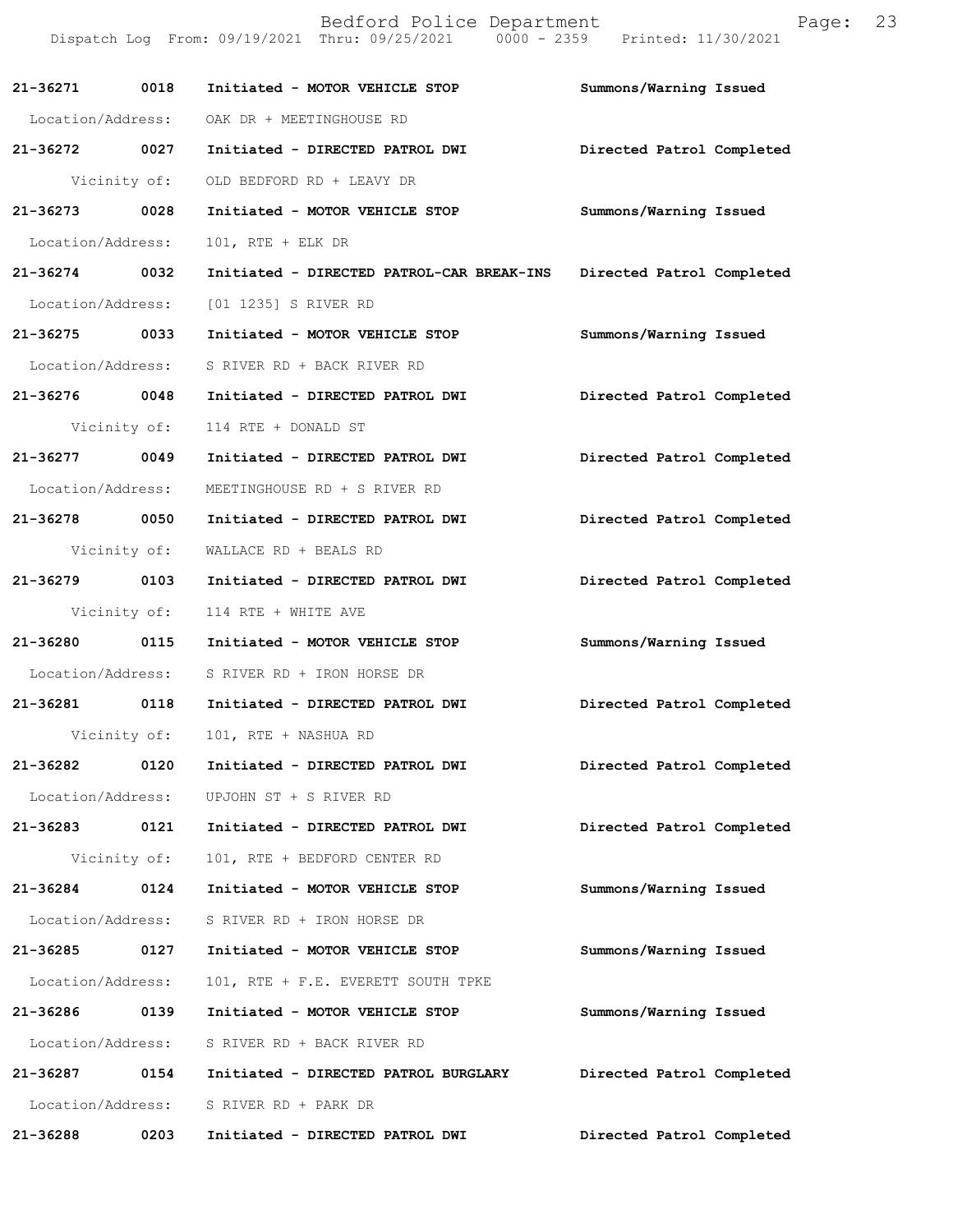|                               |              | Bedford Police Department<br>Dispatch Log From: 09/19/2021 Thru: 09/25/2021 0000 - 2359 Printed: 11/30/2021 | Page:                     | 24 |
|-------------------------------|--------------|-------------------------------------------------------------------------------------------------------------|---------------------------|----|
|                               | Vicinity of: | 101, RTE + CONSTITUTION DR                                                                                  |                           |    |
| 21-36289                      | 0208         | Initiated - BUILDING CHECK                                                                                  | Building Checked/Secured  |    |
| Location/Address:             |              | [01 463] NASHUA RD                                                                                          |                           |    |
| 21-36290                      | 0224         | Initiated - DIRECTED PATROL BURGLARY                                                                        | Directed Patrol Completed |    |
| Location/Address:             |              | COLBY CT                                                                                                    |                           |    |
| 21-36291<br>Location/Address: | 0357         | Phone - S- ALARM, CARBON MONOXIDE<br>[01 L176] CAMPBELL RD                                                  | Services Rendered         |    |
| 21-36292                      | 0445         | Initiated - DIRECTED PATROL BURGLARY                                                                        | Directed Patrol Completed |    |
| Location/Address:             |              | PALOMINO LN + PLUMMER RD                                                                                    |                           |    |
| 21-36293                      | 0447         | Initiated - DIRECTED PATROL-CAR BREAK-INS                                                                   | Directed Patrol Completed |    |
|                               | Vicinity of: | GAGE GIRLS RD + WENTWORTH DR                                                                                |                           |    |
| 21-36294                      | 0456         | Phone - S-FIRE ALARM                                                                                        | Alarm- correct code/reset |    |
| Location/Address:             |              | [01 2323] MCAFEE FARM RD                                                                                    |                           |    |
| 21-36295                      | 0502         | Initiated - DIRECTED PATROL TRAFFIC ENF                                                                     | Directed Patrol Completed |    |
|                               | Vicinity of: | 101, RTE + 114 RTE                                                                                          |                           |    |
| 21-36296                      | 0502         | Initiated - DIRECTED PATROL TRAFFIC ENF                                                                     | Directed Patrol Completed |    |
| Location/Address:             |              | KILTON RD + S RIVER RD                                                                                      |                           |    |
| 21-36297                      | 0516         | Initiated - DIRECTED PATROL TRAFFIC ENF                                                                     | Directed Patrol Completed |    |
|                               | Vicinity of: | 101, RTE + HITCHING POST LN                                                                                 |                           |    |
| 21-36298                      | 0522         | Initiated - DIRECTED PATROL TRAFFIC ENF                                                                     | Directed Patrol Completed |    |
| Location/Address:             |              | BACK RIVER RD + S RIVER RD                                                                                  |                           |    |
| 21-36299                      | 0529         | Initiated - MOTOR VEHICLE STOP                                                                              | Summons/Warning Issued    |    |
| Location/Address:             |              | 101, RTE + 114 RTE                                                                                          |                           |    |
| 21-36300                      | 0536         | Initiated - MOTOR VEHICLE STOP                                                                              | Summons/Warning Issued    |    |
| Location/Address:             |              | [01 L212] S RIVER RD                                                                                        |                           |    |
| 21-36301                      | 0539         | Initiated - MOTOR VEHICLE STOP                                                                              | Summons/Warning Issued    |    |
| Location/Address:             |              | BOYNTON ST + WAYSIDE DR                                                                                     |                           |    |
| 21-36302                      | 0547         | Initiated - DIRECTED PATROL TRAFFIC ENF                                                                     | Directed Patrol Completed |    |
|                               | Vicinity of: | 101, RTE + KAHLIKO LN                                                                                       |                           |    |
| 21-36303                      | 0547         | Initiated - DIRECTED PATROL ACCIDENTS                                                                       | Directed Patrol Completed |    |
| Location/Address:             |              | S RIVER RD + UPJOHN ST                                                                                      |                           |    |
| 21-36304                      | 0549         | Initiated - MOTOR VEHICLE STOP                                                                              | Summons/Warning Issued    |    |
| Location/Address:             |              | 101, RTE + 114 RTE                                                                                          |                           |    |
| 21-36305                      | 0551         | Initiated - MOTOR VEHICLE STOP                                                                              | Summons/Warning Issued    |    |
| Location/Address:             |              | S RIVER RD + CLUB ACRE LN                                                                                   |                           |    |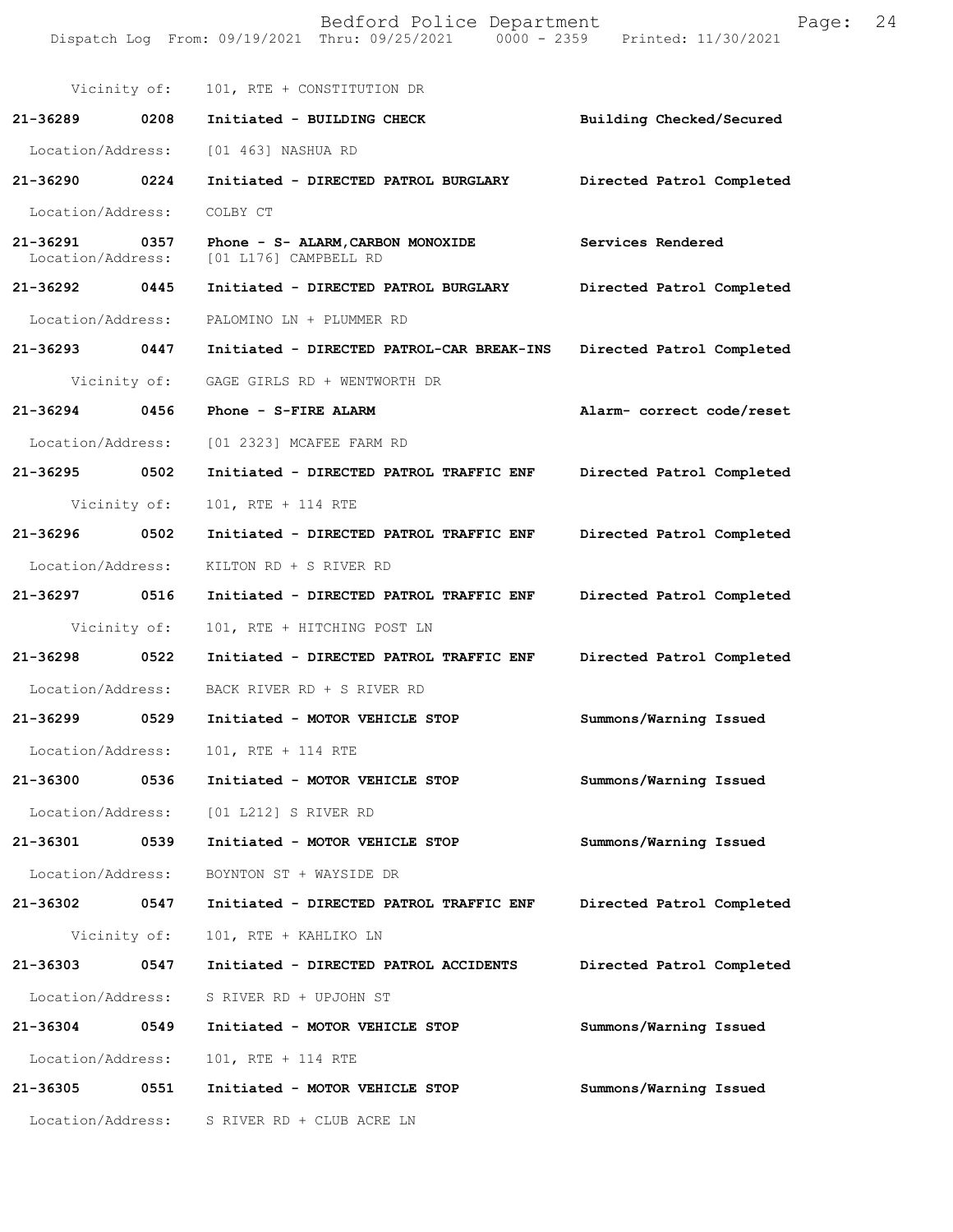|                               |              | Bedford Police Department<br>Dispatch Log From: 09/19/2021 Thru: 09/25/2021 0000 - 2359 Printed: 11/30/2021 | 25<br>Page:                    |
|-------------------------------|--------------|-------------------------------------------------------------------------------------------------------------|--------------------------------|
| 21-36306                      | 0600         | Initiated - DIRECTED PATROL TRAFFIC ENF                                                                     | Directed Patrol Completed      |
| Location/Address:             |              | S RIVER RD + CLUB ACRE LN                                                                                   |                                |
| 21-36307                      | 0600         | Initiated - DIRECTED PATROL TRAFFIC ENF                                                                     | Directed Patrol Completed      |
|                               | Vicinity of: | BELLEMORE DR + WHITE AVE                                                                                    |                                |
| 21-36308                      | 0621         | Initiated - MOTOR VEHICLE STOP                                                                              | Summons/Warning Issued         |
| Location/Address:             |              | MCALLISTER RD + NEW BOSTON RD                                                                               |                                |
| 21-36309<br>Location/Address: | 0627         | Phone - ALARM, BURGLAR<br>[01 L1196] TECHNOLOGY DR                                                          | Alarm - False                  |
| 21-36310                      | 0720         | Initiated - DIRECTED PATROL TRAFFIC ENF                                                                     | Directed Patrol Completed      |
| Location/Address:             |              | S RIVER RD + KILTON RD                                                                                      |                                |
| 21-36311                      | 0723         | Initiated - DIRECTED PATROL TRAFFIC ENF                                                                     | Directed Patrol Completed      |
| Location/Address:             |              | COUNTY RD + NASHUA RD                                                                                       |                                |
| 21-36312                      | 0731         | Initiated - DIRECTED PATROL TRAFFIC ENF                                                                     | Directed Patrol Completed      |
| Location/Address:             |              | 114 RTE + WHITE AVE                                                                                         |                                |
| 21-36313                      | 0742         | Initiated - DIRECTED PATROL TRAFFIC ENF                                                                     | Directed Patrol Completed      |
| Location/Address:             |              | S RIVER RD + MEETINGHOUSE RD                                                                                |                                |
| 21-36314<br>Location/Address: | 0744         | 911 - MOTOR VEHICLE ACCIDENT<br>114 RTE + OLD BEDFORD ROAD OVERPASS                                         | Investigated                   |
| 21-36315                      | 0747         | Initiated - MOTOR VEHICLE STOP                                                                              | Summons/Warning Issued         |
| Location/Address:             |              | S RIVER RD + RIDGEWOOD RD                                                                                   |                                |
| 21-36316                      | 0753         | Initiated - MOTOR VEHICLE STOP                                                                              | Summons/Warning Issued         |
| Location/Address:             |              | 101, RTE + KILTON ROAD RAMP                                                                                 |                                |
| 21-36317<br>Location/Address: | 0757         | Initiated - RADAR TRAILER<br>[01 2320] WALLACE RD                                                           | Services Rendered              |
| 21-36318                      | 0802         | Initiated - DIRECTED PATROL TRAFFIC ENF                                                                     | Directed Patrol Completed      |
| Location/Address:             |              | 101, RTE + JENKINS RD                                                                                       |                                |
| 21-36319                      | 0807         | Initiated - DIRECTED PATROL TRAFFIC ENF                                                                     | Directed Patrol Completed      |
| Location/Address:             |              | S RIVER RD + PALOMINO LN                                                                                    |                                |
| 21-36320                      | 0810         | 911 - S-EMERGENCY MEDICAL CALL-BRAVO                                                                        | Transported to Elliot Hospital |
| Location/Address:             |              | HARDY RD                                                                                                    |                                |
| 21-36322<br>Location/Address: | 0822         | Phone - PLATES, LOST/STOLEN<br>[01 474] CONSTITUTION DR<br>Refer To Incident: 21-908-OF                     | Investigated                   |
| 21-36321                      | 0823         | Initiated - DIRECTED PATROL TRAFFIC ENF                                                                     | Directed Patrol Completed      |
| Location/Address:             |              | S RIVER RD + HAWTHORNE DR                                                                                   |                                |
| 21-36323                      | 0825         | Initiated - MOTOR VEHICLE STOP                                                                              | Summons/Warning Issued         |
| Location/Address:             |              | [01 L2122] S RIVER RD                                                                                       |                                |
| 21-36324                      | 0826         | Initiated - MOTOR VEHICLE STOP                                                                              | NO PAPERWORK                   |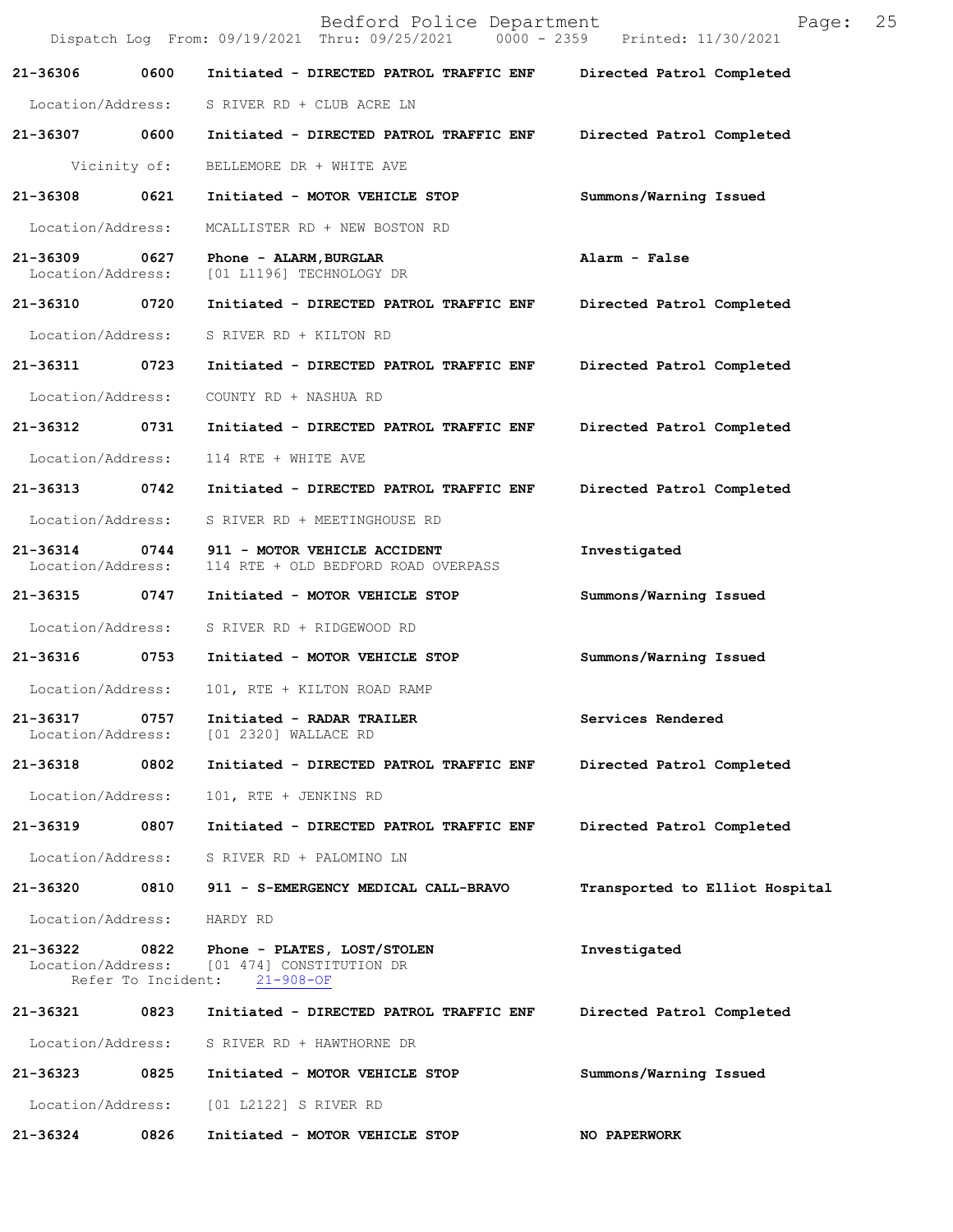|                                    |              | Bedford Police Department<br>Dispatch Log From: 09/19/2021 Thru: 09/25/2021 0000 - 2359 Printed: 11/30/2021 | Page:                     | 26 |
|------------------------------------|--------------|-------------------------------------------------------------------------------------------------------------|---------------------------|----|
| Location/Address:                  |              | 101, RTE + COVENANT WAY                                                                                     |                           |    |
| 21-36325                           | 0833         | Initiated - MOTOR VEHICLE STOP                                                                              | Summons/Warning Issued    |    |
| Location/Address:                  |              | 101, RTE + COVENANT WAY                                                                                     |                           |    |
| 21-36326                           | 0846         | Initiated - DIRECTED PATROL TRAFFIC ENF                                                                     | Directed Patrol Completed |    |
| Location/Address:                  |              | NEW BOSTON RD + WALLACE RD                                                                                  |                           |    |
| 21-36327 0850                      |              | Initiated - MOTOR VEHICLE STOP                                                                              | Summons/Warning Issued    |    |
| Location/Address:                  |              | S RIVER RD + RIDGEWOOD RD                                                                                   |                           |    |
| 21-36328 0923                      |              | Initiated - DIRECTED PATROL TRAFFIC ENF                                                                     | Directed Patrol Completed |    |
| Location/Address:                  |              | 101, RTE + COVENANT WAY                                                                                     |                           |    |
| 21-36329<br>Location/Address:      | 0929         | Phone - SEX OFFENDER REGISTRATION<br>[01 474] CONSTITUTION DR                                               | Investigated              |    |
| 21-36330 0930<br>Location/Address: |              | Phone - SEX OFFENDER REGISTRATION<br>[01 474] CONSTITUTION DR                                               | Investigated              |    |
| 21-36331                           | 0940         | Initiated - DIRECTED PATROL TRAFFIC ENF                                                                     | Directed Patrol Completed |    |
| Location/Address:                  |              | S RIVER RD + BACK RIVER RD                                                                                  |                           |    |
| 21-36332 0944<br>Location/Address: |              | 911 - S-EMERGENCY MEDICAL CALL<br>RAY WIEZOREK WEST DR                                                      | Could Not Locate          |    |
| 21-36333                           | 1008         | Initiated - DIRECTED PATROL-CAR BREAK-INS                                                                   | Directed Patrol Completed |    |
| Location/Address:                  |              | [01 324] HAWTHORNE DR                                                                                       |                           |    |
| 21-36334                           | 1013         | Initiated - DIRECTED PATROL TRAFFIC ENF                                                                     | Directed Patrol Completed |    |
|                                    | Vicinity of: | 114 RTE + 101, RTE                                                                                          |                           |    |
| 21-36335<br>Location/Address:      | 1015         | 911 - S-EMERGENCY MEDICAL CALL-ALPHA<br>[01 919] CORPORATE DR                                               | NO TRANSPORT              |    |
| 21-36336                           | 1028         | Initiated - DIRECTED PATROL ACCIDENTS                                                                       | Directed Patrol Completed |    |
| Location/Address:                  |              | 101, RTE + WALLACE RD                                                                                       |                           |    |
| 21-36337                           | 1030         | Initiated - DIRECTED PATROL TRAFFIC ENF                                                                     | Directed Patrol Completed |    |
| Location/Address:                  |              | S RIVER RD + HULL RD                                                                                        |                           |    |
| 21-36338                           | 1034         | Initiated - MOTOR VEHICLE STOP                                                                              | Summons/Warning Issued    |    |
| Location/Address:                  |              | 114 RTE + OLD BEDFORD ROAD OVERPASS                                                                         |                           |    |
| 21-36339                           | 1039         | Initiated - DIRECTED PATROL-CAR BREAK-INS                                                                   | Directed Patrol Completed |    |
| Location/Address:                  |              | [01 L1804] S RIVER RD                                                                                       |                           |    |
| 21-36340                           | 1043         | Initiated - DIRECTED PATROL ANIMAL CONTROL                                                                  | Directed Patrol Completed |    |
| Location/Address:                  |              | [01 L562] WALLACE RD                                                                                        |                           |    |
| 21-36341                           | 1102         | Initiated - DIRECTED PATROL-CAR BREAK-INS                                                                   | Directed Patrol Completed |    |
| Location/Address:                  |              | [01 L560] S RIVER RD                                                                                        |                           |    |
| 21-36342                           | 1116         | Initiated - MOTOR VEHICLE STOP                                                                              | Summons/Warning Issued    |    |
| Location/Address:                  |              | 101, RTE + CONSTITUTION DR                                                                                  |                           |    |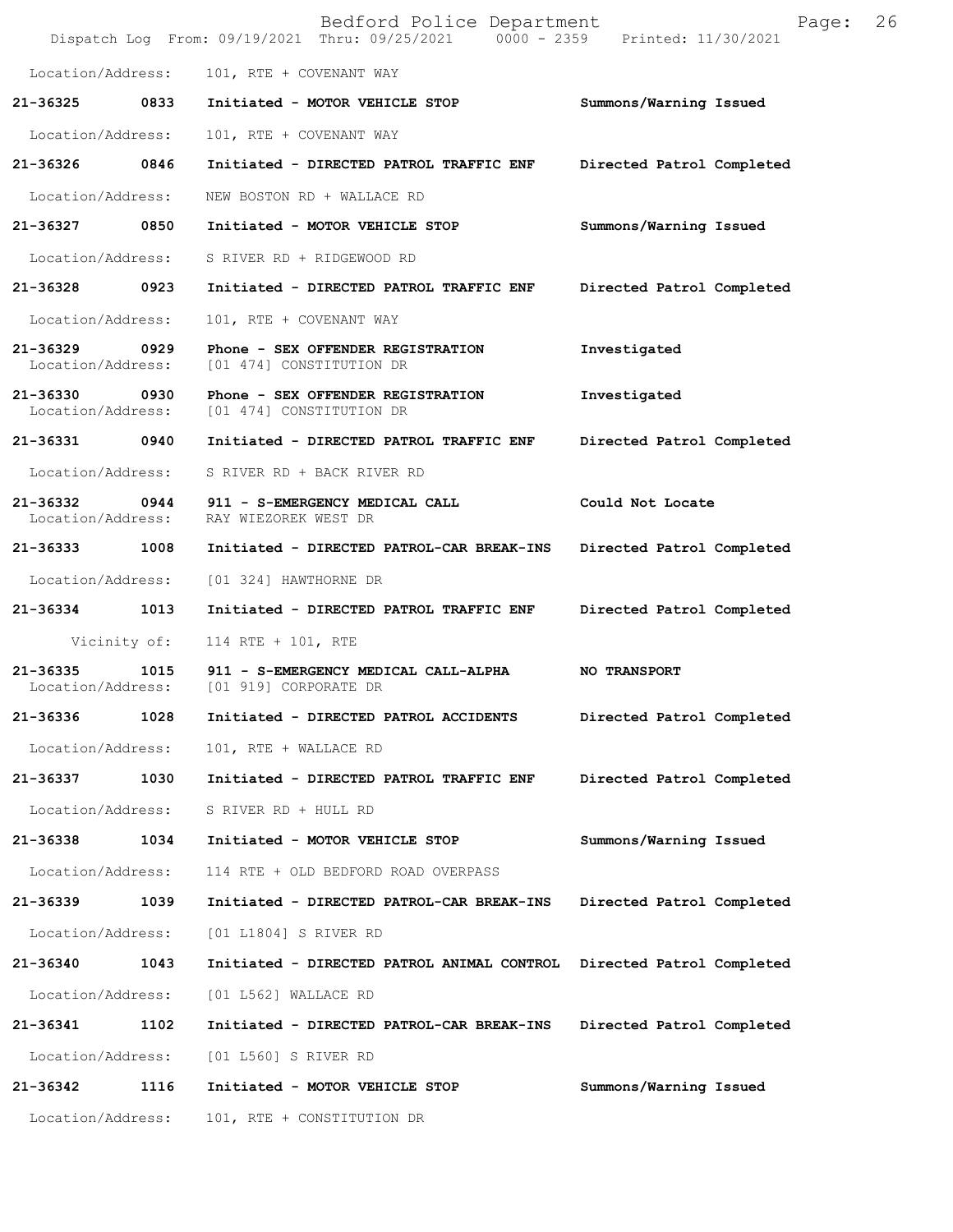|                               |                            | Bedford Police Department<br>Dispatch Log From: 09/19/2021 Thru: 09/25/2021 0000 - 2359 Printed: 11/30/2021 | Page:                          | 27 |
|-------------------------------|----------------------------|-------------------------------------------------------------------------------------------------------------|--------------------------------|----|
| 21-36343                      | 1127                       | Phone - ALARM, HOLD UP/PANIC                                                                                | Alarm- correct code/reset      |    |
| Location/Address:             |                            | [01 L310] S RIVER RD                                                                                        |                                |    |
| 21-36344                      | 1141                       | Initiated - DIRECTED PATROL-CAR BREAK-INS                                                                   | Directed Patrol Completed      |    |
| Location/Address:             |                            | COOPER LN + LEAVY DR                                                                                        |                                |    |
| 21-36345                      | 1151                       | 911 - S-EMERGENCY MEDICAL CALL-DELTA                                                                        | TRANSPORTED TO CMC HOSPITAL    |    |
| Location/Address:             |                            | [01 1387] TECHNOLOGY DR                                                                                     |                                |    |
| 21-36346                      | 1212                       | Initiated - DIRECTED PATROL TRAFFIC ENF                                                                     | Directed Patrol Completed      |    |
| Location/Address:             |                            | 101, RTE + KILTON ROAD RAMP                                                                                 |                                |    |
| 21-36347                      | 1220                       | Initiated - MOTOR VEHICLE STOP                                                                              | Summons/Warning Issued         |    |
| Location/Address:             |                            | 101, RTE + PLUMMER ROAD OVERPASS                                                                            |                                |    |
| 21-36348                      | 1233                       | Initiated - DIRECTED PATROL BURGLARY                                                                        | Directed Patrol Completed      |    |
| Location/Address:             |                            | MINISTERIAL RD + WALLACE RD                                                                                 |                                |    |
| 21-36349<br>Location/Address: | 1236<br>Refer To Incident: | Initiated - MOTOR VEHICLE STOP<br>101, RTE + CONSTITUTION DR<br>$21 - 911 - OF$                             | Investigated                   |    |
| 21-36350                      | 1241                       | Initiated - MOTOR VEHICLE STOP                                                                              | Summons/Warning Issued         |    |
| Location/Address:             |                            | S RIVER RD + EASTMAN AVE                                                                                    |                                |    |
| 21-36351                      | 1306                       | Initiated - DIRECTED PATROL TRAFFIC ENF                                                                     | Directed Patrol Completed      |    |
| Location/Address:             |                            | 101, RTE + KAHLIKO LN                                                                                       |                                |    |
| 21-36352<br>Location/Address: | 1309                       | 911 - 911 Abandoned<br>[01 L1867] 101, RTE                                                                  | Services Rendered              |    |
| 21-36353 1314                 |                            | 911 - S-EMERGENCY MEDICAL CALL-DELTA                                                                        | TRANSPORTED TO CMC HOSPITAL    |    |
| Location/Address:             |                            | [01 17] DONALD ST                                                                                           |                                |    |
| 21-36354                      | 1317                       | Initiated - MOTOR VEHICLE STOP                                                                              | Summons/Warning Issued         |    |
| Location/Address:             |                            | NEW BOSTON RD + CHESTERFIELD PL                                                                             |                                |    |
| 21-36355<br>Location/Address: | 1321                       | Radio - ASSIST CITIZEN<br>[01 L904] 101, RTE                                                                | Services Rendered              |    |
| 21-36356                      | 1332                       | Initiated - DIRECTED PATROL ACCIDENTS                                                                       | Directed Patrol Completed      |    |
|                               | Vicinity of:               | S RIVER RD                                                                                                  |                                |    |
| 21-36357                      | 1333                       | Initiated - DIRECTED PATROL ACCIDENTS                                                                       | Directed Patrol Completed      |    |
| Location/Address:             |                            | 101, RTE + KAHLIKO LN                                                                                       |                                |    |
| 21-36358                      | 1342                       | Initiated - DIRECTED PATROL ACCIDENTS                                                                       | Directed Patrol Completed      |    |
| Location/Address:             |                            | NEW BOSTON RD + MCALLISTER RD                                                                               |                                |    |
| 21-36359                      | 1408                       | 911 - S-EMERGENCY MEDICAL CALL-DELTA                                                                        | Transported to Elliot Hospital |    |
| Location/Address:             |                            | BACK RIVER RD + TIRRELL RD                                                                                  |                                |    |
| 21-36360<br>Location/Address: | 1431                       | Phone - SUSP ACTIVITIES<br>JOHN GOFFE DR + MATTHEW PATTEN DR                                                | Services Rendered              |    |
| 21-36361                      | 1451                       | 911 - S-EMERGENCY MEDICAL CALL-CHARL                                                                        | Transported to Elliot Hospital |    |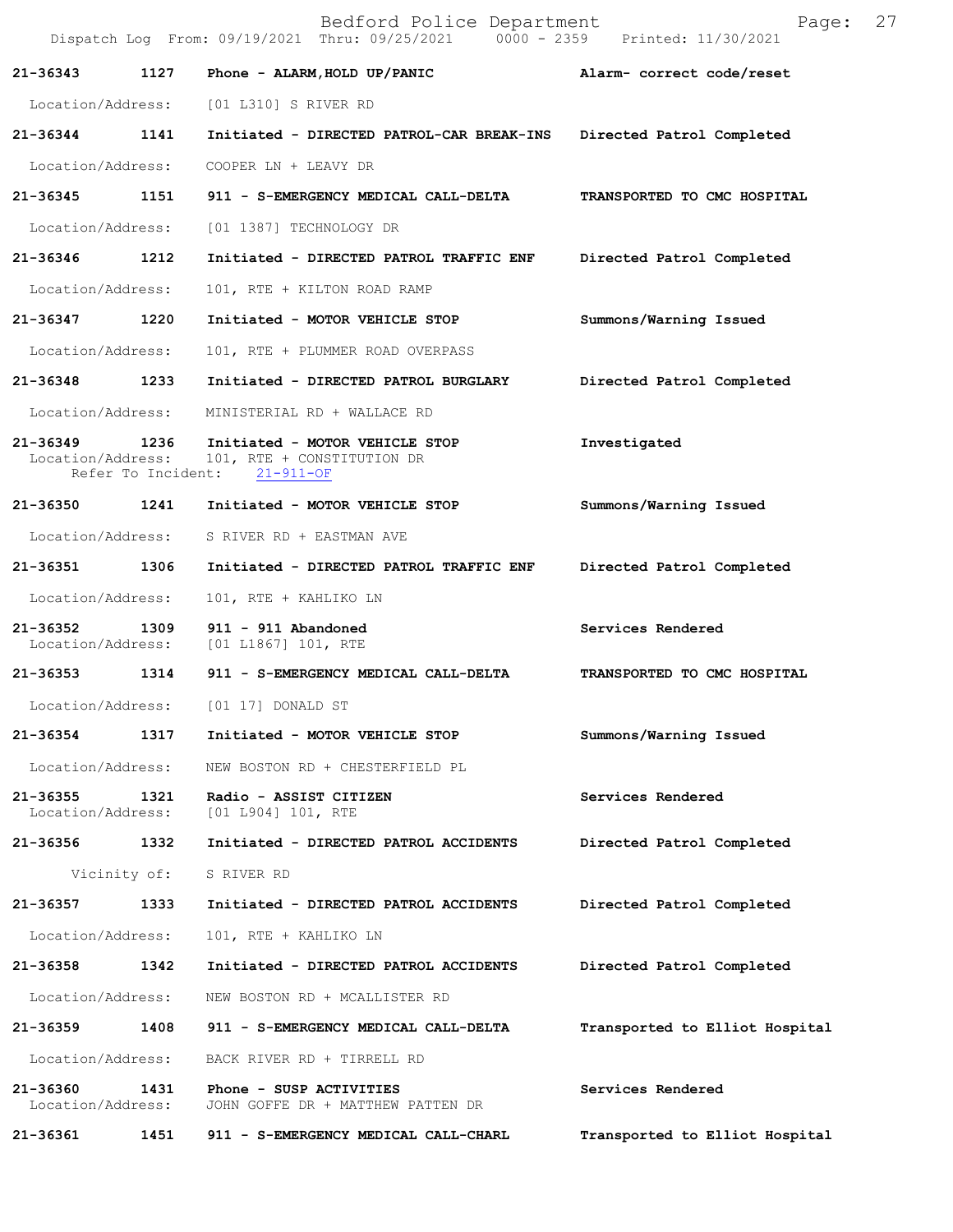|                               |                                                 | Bedford Police Department<br>Dispatch Log From: 09/19/2021 Thru: 09/25/2021 0000 - 2359 Printed: 11/30/2021                                                                | Page:                          | 28 |
|-------------------------------|-------------------------------------------------|----------------------------------------------------------------------------------------------------------------------------------------------------------------------------|--------------------------------|----|
| Location/Address:             |                                                 | [01 L0000552] S RIVER RD                                                                                                                                                   |                                |    |
| 21-36362<br>Location/Address: | 1532                                            | Initiated - SUSP ACTIVITIES<br>[01 1904] 101, RTE                                                                                                                          | Services Rendered              |    |
| 21-36363 1534                 |                                                 | Initiated - DIRECTED PATROL ACCIDENTS                                                                                                                                      | Directed Patrol Completed      |    |
| Location/Address:             |                                                 | 101, RTE + OLD BEDFORD RD                                                                                                                                                  |                                |    |
| 21-36364                      | 1537                                            | Initiated - DIRECTED PATROL TRAFFIC ENF                                                                                                                                    | Directed Patrol Completed      |    |
| Location/Address:             |                                                 | S RIVER RD + KILTON RD                                                                                                                                                     |                                |    |
| 21-36365                      | 1554                                            | Initiated - DIRECTED PATROL TRAFFIC ENF                                                                                                                                    | Directed Patrol Completed      |    |
| Location/Address:             |                                                 | S RIVER RD + MEETINGHOUSE RD                                                                                                                                               |                                |    |
| 21-36366 1555                 |                                                 | Initiated - DIRECTED PATROL TRAFFIC ENF                                                                                                                                    | Directed Patrol Completed      |    |
| Location/Address:             |                                                 | MEETINGHOUSE RD + 101                                                                                                                                                      |                                |    |
| 21-36367 1559                 |                                                 | Initiated - MOTOR VEHICLE STOP                                                                                                                                             | Summons/Warning Issued         |    |
| Location/Address:             |                                                 | BEDFORD CENTER RD                                                                                                                                                          |                                |    |
| 21-36368                      | 1600                                            | Initiated - MOTOR VEHICLE STOP                                                                                                                                             | Summons/Warning Issued         |    |
| Location/Address:             |                                                 | S RIVER RD + EASTMAN AVE                                                                                                                                                   |                                |    |
| 21-36369                      | 1603                                            | 911 - S-EMERGENCY MEDICAL CALL-CHARL                                                                                                                                       | Transported to Elliot Hospital |    |
| Location/Address:             |                                                 | [01 1489] LEAVY DR                                                                                                                                                         |                                |    |
| 21-36370                      | 1604                                            | 911 - S-EMERGENCY MEDICAL CALL-CHARL                                                                                                                                       | Transported to Elliot Hospital |    |
| Location/Address:             |                                                 | [01 17] DONALD ST                                                                                                                                                          |                                |    |
| 21-36371                      | 1614                                            | Initiated - MOTOR VEHICLE STOP                                                                                                                                             | Summons/Warning Issued         |    |
| Location/Address:             |                                                 | S RIVER RD + PARK DR                                                                                                                                                       |                                |    |
| 21-36372                      | 1621                                            | Initiated - DIRECTED PATROL TRAFFIC ENF                                                                                                                                    | Directed Patrol Completed      |    |
| Location/Address:             |                                                 | MINISTERIAL RD + MCALLISTER RD                                                                                                                                             |                                |    |
| 21-36373                      | 1625                                            | Initiated - MOTOR VEHICLE STOP                                                                                                                                             | Summons/Warning Issued         |    |
| Location/Address:             |                                                 | 101, RTE + WALLACE RD                                                                                                                                                      |                                |    |
| 21-36374                      | 1628                                            | Initiated - DIRECTED PATROL TRAFFIC ENF                                                                                                                                    | Directed Patrol Completed      |    |
| Location/Address:             |                                                 | S RIVER RD + CLUB ACRE LN                                                                                                                                                  |                                |    |
| 21-36375                      | 1635                                            | Initiated - MOTOR VEHICLE STOP                                                                                                                                             | Summons/Warning Issued         |    |
| Location/Address:             |                                                 | 101, RTE + MEETINGHOUSE RD                                                                                                                                                 |                                |    |
| 21-36376<br>Location/Address: | 1638<br>Arrest:<br>Address:<br>Age:<br>Charges: | Initiated - MOTOR VEHICLE STOP<br>PARK DR + S RIVER RD<br>Refer To Arrest: 21-532-AR<br>ESTEBAN CORRES DIAZ, JOSE<br>WEARE, NH<br>39<br>License Reqd; Op w/o Valid License | Arrest(s) Made                 |    |
| 21-36377<br>Location/Address: | 1638                                            | Phone - MOTOR VEHICLE COMPLAINT<br>101, RTE                                                                                                                                | Could Not Locate               |    |
| 21-36378                      | 1651                                            | Radio - S-EMERGENCY MEDICAL CALL                                                                                                                                           | <b>NO TRANSPORT</b>            |    |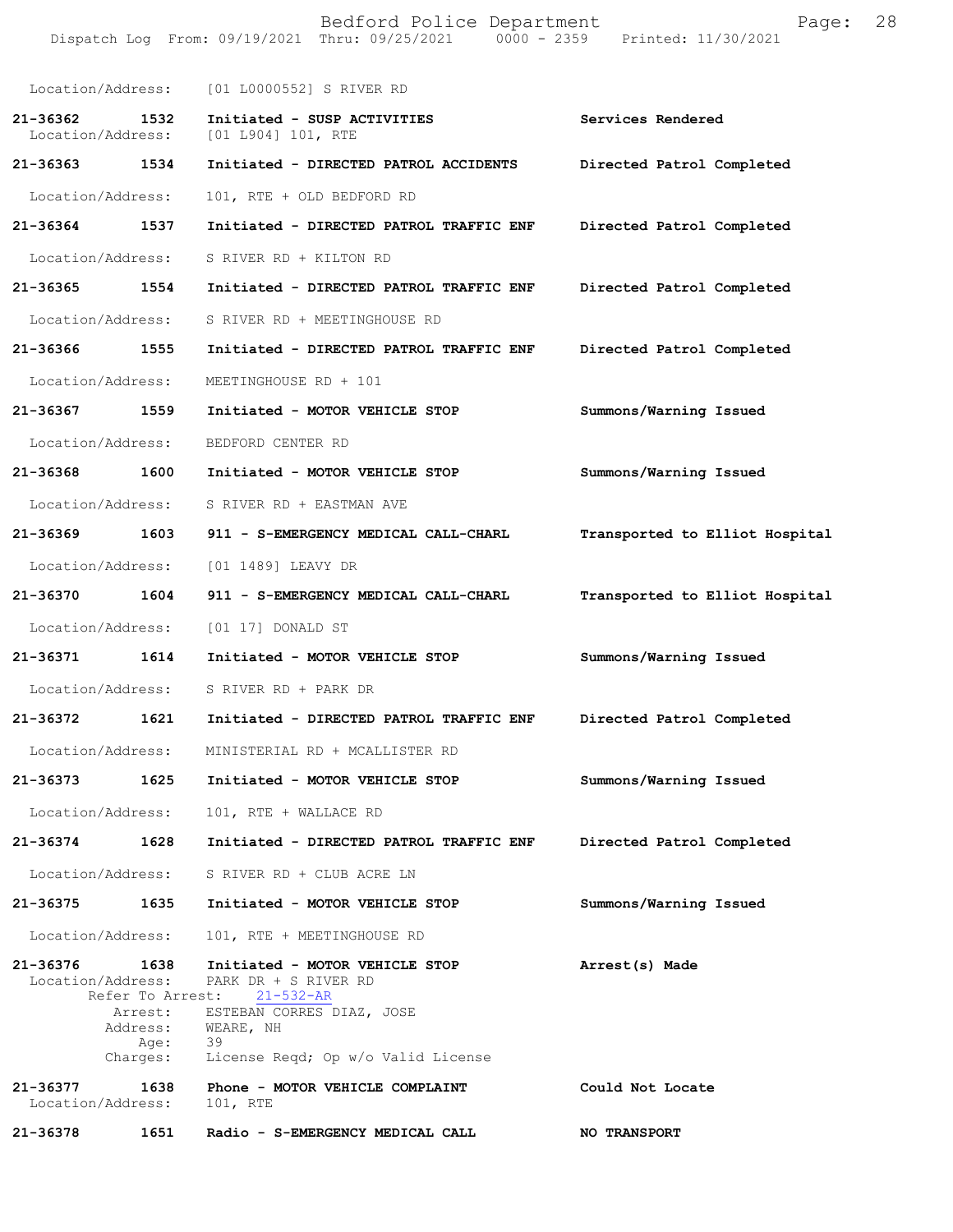|                                    |      | Bedford Police Department<br>Dispatch Log From: 09/19/2021 Thru: 09/25/2021 0000 - 2359 Printed: 11/30/2021 | Page:                          | 29 |
|------------------------------------|------|-------------------------------------------------------------------------------------------------------------|--------------------------------|----|
|                                    |      | Location/Address: [01 474] CONSTITUTION DR                                                                  |                                |    |
| 21-36379<br>Location/Address:      | 1656 | Phone - HIGHWAY CONDITIONS<br>ORIOLE DR + CARDINAL CT                                                       | Investigated                   |    |
| 21-36380 1716                      |      | Initiated - DIRECTED PATROL-CAR BREAK-INS                                                                   | Directed Patrol Completed      |    |
| Location/Address:                  |      | [01 1235] S RIVER RD                                                                                        |                                |    |
| 21-36381                           | 1725 | Initiated - MOTOR VEHICLE STOP                                                                              | Summons/Warning Issued         |    |
| Location/Address:                  |      | 101, RTE + HITCHING POST LN                                                                                 |                                |    |
| 21-36382                           | 1730 | 911 - S-EMERGENCY MEDICAL CALL-CHARL                                                                        | Transported to Elliot Hospital |    |
| Location/Address:                  |      | [01 L2098] HAWTHORNE DR                                                                                     |                                |    |
| 21-36383 1745                      |      | Initiated - MOTOR VEHICLE STOP                                                                              | Summons/Warning Issued         |    |
| Location/Address:                  |      | 101, RTE                                                                                                    |                                |    |
| 21-36384 1746                      |      | Initiated - DIRECTED PATROL-CAR BREAK-INS                                                                   | Directed Patrol Completed      |    |
| Location/Address:                  |      | [01 L357] WHITE AVE                                                                                         |                                |    |
| 21-36385                           | 1750 | Initiated - DIRECTED PATROL-CAR BREAK-INS                                                                   | Directed Patrol Completed      |    |
| Location/Address:                  |      | PLUMMER RD + WENDOVER WAY                                                                                   |                                |    |
| 21-36386 1759<br>Location/Address: |      | Initiated - MOTOR VEHICLE STOP<br>101, RTE + OLD BEDFORD RD<br>Refer To Incident: 21-912-OF                 | Investigated                   |    |
| 21-36387 1812                      |      | 911 - S-EMERGENCY MEDICAL CALL-CHARL                                                                        | Transported to Elliot Hospital |    |
| Location/Address:                  |      | $[01\;334]\;101$ , RTE                                                                                      |                                |    |
| 21-36388                           | 1823 | Initiated - DIRECTED PATROL TRAFFIC ENF                                                                     | Directed Patrol Completed      |    |
| Location/Address:                  |      | COLBY CT + S RIVER RD                                                                                       |                                |    |
| 21-36389                           | 1827 | Initiated - DIRECTED PATROL-CAR BREAK-INS                                                                   | Directed Patrol Completed      |    |
| Location/Address:                  |      | 101, RTE + BEDFORD CENTER RD                                                                                |                                |    |
| 21-36390                           | 1859 | Initiated - DIRECTED PATROL TRAFFIC ENF                                                                     | Directed Patrol Completed      |    |
| Location/Address:                  |      | S RIVER RD + HARVEY RD                                                                                      |                                |    |
| 21-36391                           | 1930 | Initiated - DIRECTED PATROL BURGLARY                                                                        | Directed Patrol Completed      |    |
| Location/Address:                  |      | 101, RTE + OLD BEDFORD RD                                                                                   |                                |    |
| 21-36392 1941                      |      | Initiated - MOTOR VEHICLE STOP                                                                              | Summons/Warning Issued         |    |
| Location/Address:                  |      | PINECREST DR                                                                                                |                                |    |
| 21-36393                           | 2003 | Initiated - DIRECTED PATROL ACCIDENTS                                                                       | Directed Patrol Completed      |    |
| Location/Address:                  |      | 101, RTE + 114 RTE                                                                                          |                                |    |
| 21-36394                           | 2005 | Initiated - MOTOR VEHICLE STOP                                                                              | Summons/Warning Issued         |    |
| Location/Address:                  |      | 101, RTE + BEDFORD CENTER RD                                                                                |                                |    |
| 21-36395                           | 2023 | Initiated - DIRECTED PATROL-CAR BREAK-INS                                                                   | Directed Patrol Completed      |    |
| Location/Address:                  |      | IRON HORSE DR                                                                                               |                                |    |
| 21-36396                           | 2047 | Initiated - BUILDING CHECK                                                                                  | Building Checked/Secured       |    |
|                                    |      |                                                                                                             |                                |    |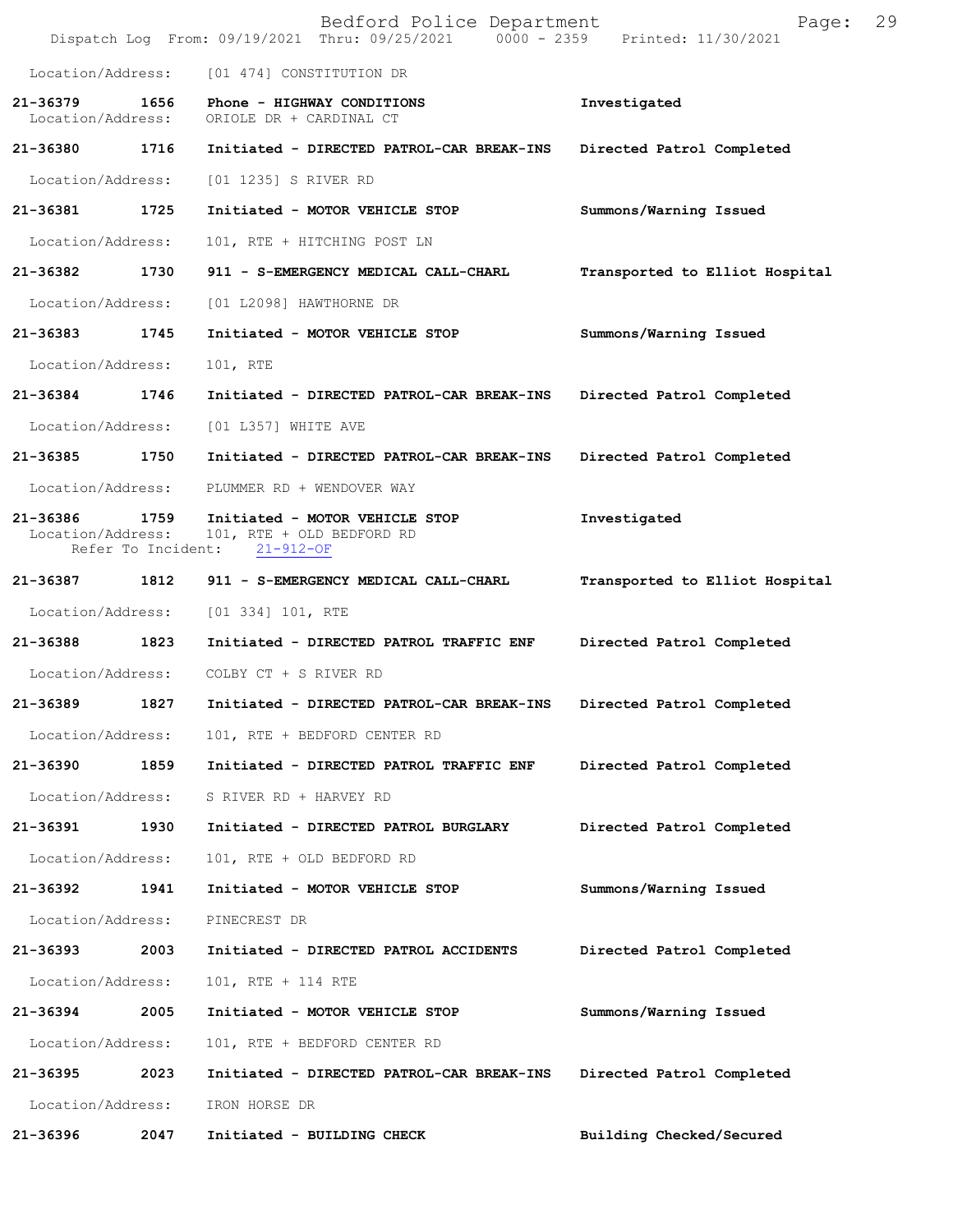|                               |              | Bedford Police Department<br>Dispatch Log From: 09/19/2021 Thru: 09/25/2021 0000 - 2359 Printed: 11/30/2021 | 30<br>Page:                    |
|-------------------------------|--------------|-------------------------------------------------------------------------------------------------------------|--------------------------------|
|                               |              | Location/Address: [01 L0000792] S RIVER RD                                                                  |                                |
| 21-36397                      | 2058         | Initiated - MOTOR VEHICLE STOP                                                                              | Summons/Warning Issued         |
| Location/Address:             |              | 101, RTE + PINECREST DR                                                                                     |                                |
| 21-36398<br>Location/Address: | 2058         | Phone - HIGHWAY CONDITIONS<br>MEETINGHOUSE RD OFF RAMP                                                      | Services Rendered              |
| 21-36399 2121                 |              | Initiated - MOTOR VEHICLE STOP                                                                              | Summons/Warning Issued         |
| Location/Address:             |              | PALOMINO LN                                                                                                 |                                |
| 21-36400                      | 2134         | Initiated - DIRECTED PATROL DWI                                                                             | Directed Patrol Completed      |
| Location/Address:             |              | 114 RTE + 101, RTE                                                                                          |                                |
| 21-36401 2141                 |              | Initiated - MOTOR VEHICLE STOP                                                                              | Summons/Warning Issued         |
| Location/Address:             |              | 101, RTE                                                                                                    |                                |
| 21-36402                      | 2144         | Initiated - MOTOR VEHICLE STOP                                                                              | Summons/Warning Issued         |
| Location/Address:             |              | 101, RTE + WALLACE RD                                                                                       |                                |
| 21-36403<br>Location/Address: | 2151         | Initiated - SUSP ACTIVITIES<br>[01 L562] WALLACE RD                                                         | Services Rendered              |
| 21-36404 2159                 |              | Initiated - MOTOR VEHICLE STOP                                                                              | Summons/Warning Issued         |
| Location/Address:             |              | S RIVER RD + CLUB ACRE LN                                                                                   |                                |
| 21-36405                      | 2204         | Initiated - DIRECTED PATROL DWI                                                                             | Directed Patrol Completed      |
| Location/Address:             |              | 101, RTE + OLD BEDFORD RD                                                                                   |                                |
| 21-36406                      | 2208         | Initiated - MOTOR VEHICLE STOP                                                                              | Summons/Warning Issued         |
|                               |              | Location/Address: BOYNTON ST + DAVIES ST                                                                    |                                |
|                               |              | 21-36407 2219 Initiated - MOTOR VEHICLE STOP                                                                | Summons/Warning Issued         |
|                               |              | Location/Address: 114 RTE + DONALD ST                                                                       |                                |
| 21-36408 2339                 |              | Initiated - DIRECTED PATROL DWI                                                                             | Directed Patrol Completed      |
|                               | Vicinity of: | 101, RTE + NASHUA RD                                                                                        |                                |
| 21-36409 2342                 |              | 911 - S-EMERGENCY MEDICAL CALL-CHARL                                                                        | Transported to Elliot Hospital |
| Location/Address:             |              | [01 335] COLBY CT                                                                                           |                                |
| 21-36410 2344                 |              | Initiated - DIRECTED PATROL DWI                                                                             | Directed Patrol Completed      |
|                               |              | Vicinity of: S RIVER RD + HAWTHORNE DR                                                                      |                                |
| 21-36411                      | 2346         | Initiated - DIRECTED PATROL DWI                                                                             | Directed Patrol Completed      |
| Location/Address:             |              | S RIVER RD + WATHEN RD                                                                                      |                                |
| 21-36412 2347                 |              | Initiated - MOTOR VEHICLE STOP                                                                              | Summons/Warning Issued         |
| Location/Address:             |              | 101, RTE + CONSTITUTION DR                                                                                  |                                |
| 21-36413 2351                 |              | Initiated - DIRECTED PATROL DWI                                                                             | Directed Patrol Completed      |
|                               | Vicinity of: | 101, RTE + WALLACE RD                                                                                       |                                |
| 21-36414                      | 2359         | Initiated - MOTOR VEHICLE STOP                                                                              | Summons/Warning Issued         |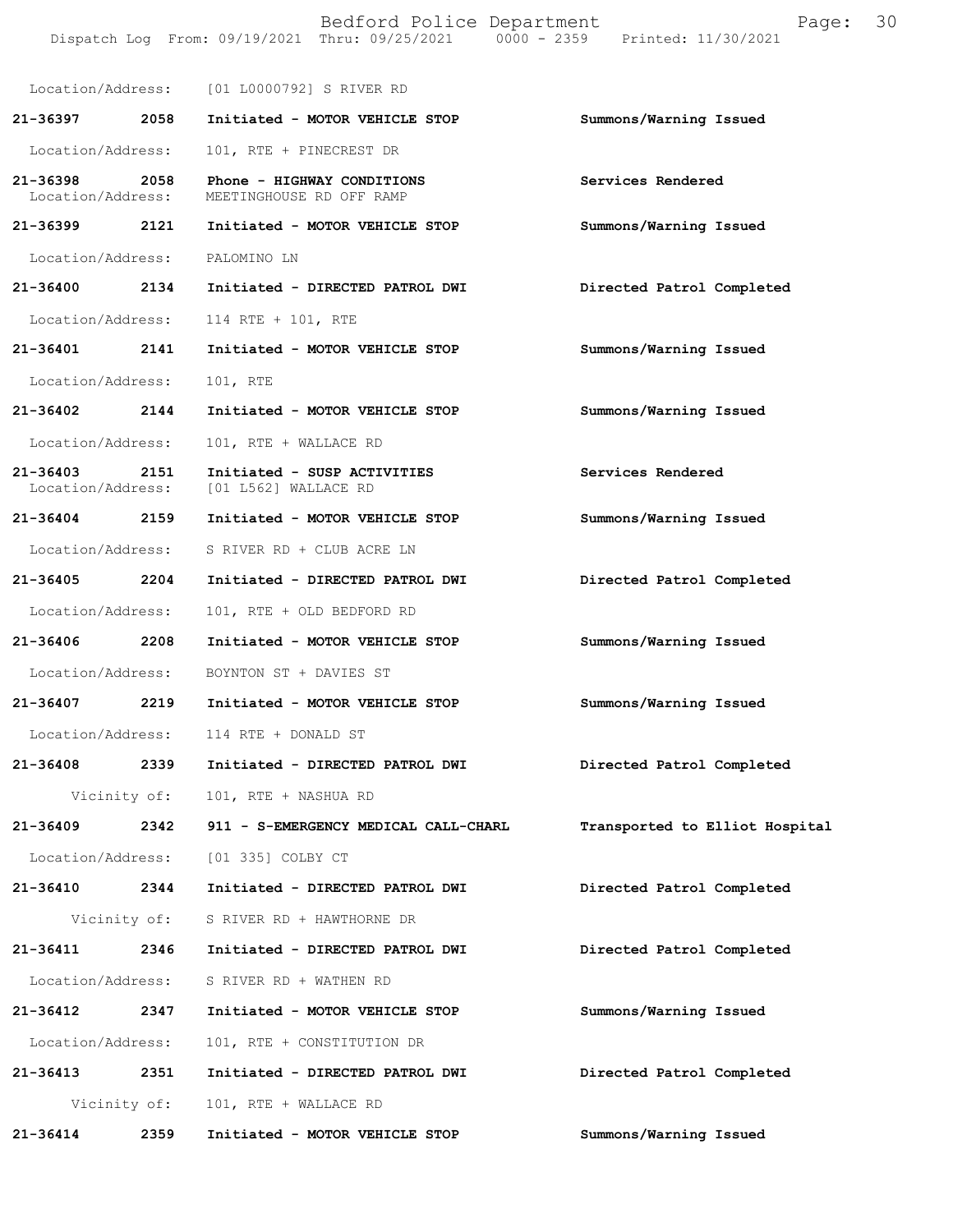|                   |              | Bedford Police Department<br>Dispatch Log From: 09/19/2021 Thru: 09/25/2021 0000 - 2359 Printed: 11/30/2021 | Page:                          | 31 |
|-------------------|--------------|-------------------------------------------------------------------------------------------------------------|--------------------------------|----|
|                   |              | Location/Address: 101, RTE + NASHUA RD                                                                      |                                |    |
|                   |              | 21-36415 2359 Initiated - DIRECTED PATROL DWI                                                               | Directed Patrol Completed      |    |
|                   |              | Location/Address: 114 RTE + OLD BEDFORD ROAD OVERPASS                                                       |                                |    |
|                   |              | For Date: $09/23/2021$ - Thursday                                                                           |                                |    |
| 21-36416          | 0005         | Initiated - MOTOR VEHICLE STOP                                                                              | Summons/Warning Issued         |    |
| Location/Address: |              | BACK RIVER RD + CAMP RD                                                                                     |                                |    |
| 21-36417          | 0009         | Initiated - MOTOR VEHICLE STOP                                                                              | Summons/Warning Issued         |    |
| Location/Address: |              | 101, RTE + CONSTITUTION DR                                                                                  |                                |    |
| 21-36418          | 0011         | Initiated - DIRECTED PATROL DWI                                                                             | Directed Patrol Completed      |    |
| Location/Address: |              | S RIVER RD + KILTON RD                                                                                      |                                |    |
| 21-36419 0025     |              | Initiated - DIRECTED PATROL DWI                                                                             | Directed Patrol Completed      |    |
| Location/Address: |              | 101, RTE + CONSTITUTION DR                                                                                  |                                |    |
| 21-36420 0033     |              | Initiated - DIRECTED PATROL DWI                                                                             | Directed Patrol Completed      |    |
|                   | Vicinity of: | S RIVER RD + BACK RIVER RD                                                                                  |                                |    |
| 21-36421          | 0034         | Initiated - DIRECTED PATROL DWI                                                                             | Directed Patrol Completed      |    |
|                   | Vicinity of: | 101, RTE + PINECREST DR                                                                                     |                                |    |
| 21-36422          | 0040         | Initiated - MOTOR VEHICLE STOP                                                                              | Summons/Warning Issued         |    |
| Location/Address: |              | 101, RTE + OLDE BEDFORD WAY                                                                                 |                                |    |
| 21-36423 0104     |              | Initiated - DIRECTED PATROL DWI                                                                             | Directed Patrol Completed      |    |
|                   |              | Vicinity of: S RIVER RD + AUTUMN LN                                                                         |                                |    |
| 21-36424          | 0113         | Initiated - DIRECTED PATROL DWI                                                                             | Directed Patrol Completed      |    |
|                   | Vicinity of: | 101, RTE + BELL HILL RD                                                                                     |                                |    |
| 21-36425          | 0114         | Initiated - DIRECTED PATROL DWI                                                                             | Directed Patrol Completed      |    |
| Location/Address: |              | S RIVER RD + MAIN ST                                                                                        |                                |    |
| 21-36426          | 0117         | Initiated - DIRECTED PATROL DWI                                                                             | Directed Patrol Completed      |    |
| Location/Address: |              | NEW BOSTON RD + WALLACE RD                                                                                  |                                |    |
| 21-36427          | 0135         | Initiated - DIRECTED PATROL DWI                                                                             | Directed Patrol Completed      |    |
|                   | Vicinity of: | 101, RTE + HITCHING POST LN                                                                                 |                                |    |
| 21-36428          | 0151         | Initiated - DIRECTED PATROL BURGLARY                                                                        | Directed Patrol Completed      |    |
|                   | Vicinity of: | WALLACE RD + NASHUA RD                                                                                      |                                |    |
| 21-36429          | 0155         | 911 - S-EMERGENCY MEDICAL CALL-CHARL                                                                        | Transported to Elliot Hospital |    |
| Location/Address: |              | [01 L2098] HAWTHORNE DR                                                                                     |                                |    |
| 21-36430          | 0214         | Initiated - DIRECTED PATROL DWI                                                                             | Directed Patrol Completed      |    |
|                   | Vicinity of: | 101, RTE + CHESTNUT DR                                                                                      |                                |    |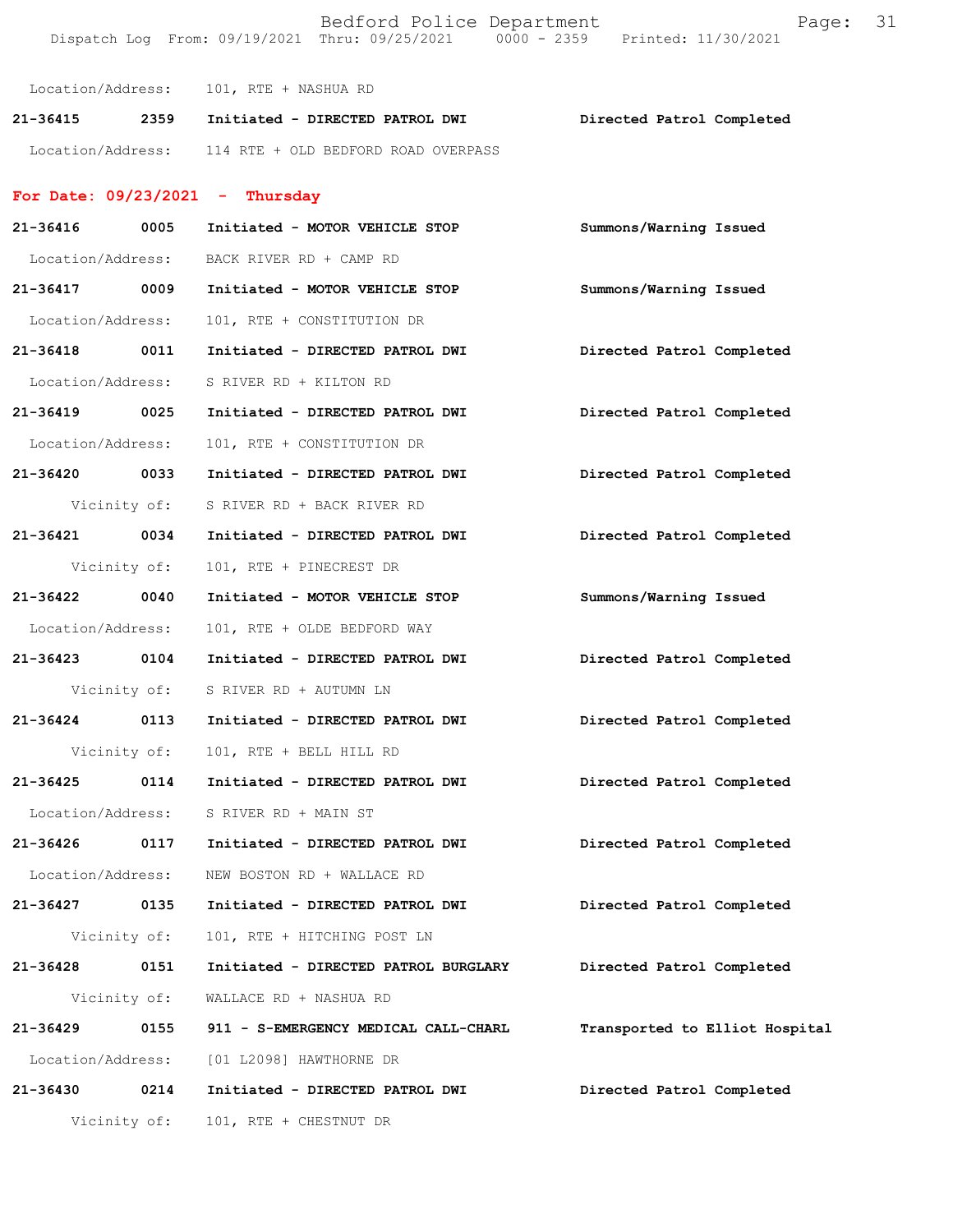|                                    |              | Bedford Police Department<br>Dispatch Log From: 09/19/2021 Thru: 09/25/2021 0000 - 2359 Printed: 11/30/2021 | Page:                     | 32 |
|------------------------------------|--------------|-------------------------------------------------------------------------------------------------------------|---------------------------|----|
| 21-36431                           | 0217         | Initiated - DIRECTED PATROL BURGLARY                                                                        | Directed Patrol Completed |    |
|                                    | Vicinity of: | COUNTY RD + BACK RIVER RD                                                                                   |                           |    |
| 21-36432                           | 0219         | Initiated - BUILDING CHECK                                                                                  | Building Checked/Secured  |    |
| Location/Address:                  |              | [01 192] NEW BOSTON RD                                                                                      |                           |    |
| 21-36433 0221                      |              | Initiated - DIRECTED PATROL-CAR BREAK-INS                                                                   | Directed Patrol Completed |    |
| Location/Address:                  |              | [01 1870] S RIVER RD                                                                                        |                           |    |
| 21-36434 0234                      |              | Initiated - BUILDING CHECK                                                                                  | Building Checked/Secured  |    |
| Location/Address:                  |              | [01 463] NASHUA RD                                                                                          |                           |    |
| 21-36435 0243                      |              | Initiated - DIRECTED PATROL BURGLARY                                                                        | Directed Patrol Completed |    |
|                                    | Vicinity of: | HARVEY RD                                                                                                   |                           |    |
| 21-36436                           | 0244         | Initiated - DIRECTED PATROL BURGLARY                                                                        | Directed Patrol Completed |    |
| Location/Address:                  |              | [01 L0000553] 101, RTE                                                                                      |                           |    |
| 21-36437 0254                      |              | Initiated - DIRECTED PATROL BURGLARY                                                                        | Directed Patrol Completed |    |
| Location/Address:                  |              | HAWK DR + EAGLE DR                                                                                          |                           |    |
| 21-36438 0259<br>Location/Address: |              | Initiated - MOTOR VEHICLE STOP<br>HAWK DR + LINDAHL RD                                                      | NO PAPERWORK              |    |
| 21-36439 0302                      |              | Initiated - BUILDING CHECK                                                                                  | Building Checked/Secured  |    |
| Location/Address:                  |              | [01 L2447] 101, RTE                                                                                         |                           |    |
| 21-36440 0309                      |              | Initiated - DIRECTED PATROL BURGLARY                                                                        | Directed Patrol Completed |    |
| Location/Address:                  |              | PULPIT RD                                                                                                   |                           |    |
| 21-36441<br>Location/Address:      | 0340         | Phone - S-FIRE ALARM<br>[01 1253] COOPER LN                                                                 | Services Rendered         |    |
| 21-36442                           | 0401         | Phone - S-MUTUAL AID-MEDICAL                                                                                | No Action Required        |    |
| Location/Address:                  |              | [07] SPRING ST                                                                                              |                           |    |
| 21-36443                           | 0409         | Initiated - BUILDING CHECK                                                                                  | Building Checked/Secured  |    |
| Location/Address:                  |              | [01 231] OLD BEDFORD RD                                                                                     |                           |    |
| 21-36444 0410                      |              | Phone - S-MUTUAL AID-MEDICAL                                                                                | No Action Required        |    |
| Location/Address:                  |              | [07] BAKER ST + TRAHAN ST                                                                                   |                           |    |
| 21-36445                           | 0410         | Initiated - DIRECTED PATROL BURGLARY                                                                        | Directed Patrol Completed |    |
|                                    | Vicinity of: | PINECREST DR + PINECREST CIR                                                                                |                           |    |
| 21-36446                           | 0413         | Initiated - DIRECTED PATROL BURGLARY                                                                        | Directed Patrol Completed |    |
|                                    | Vicinity of: | HAWTHORNE DR + STATION RD                                                                                   |                           |    |
| 21-36447                           | 0456         | Initiated - BUILDING CHECK                                                                                  | Building Checked/Secured  |    |
| Location/Address:                  |              | [01 L310] S RIVER RD                                                                                        |                           |    |
| 21-36448 0515                      |              | Initiated - DIRECTED PATROL TRAFFIC ENF                                                                     | Directed Patrol Completed |    |
|                                    | Vicinity of: | S RIVER RD + SUNSET LN                                                                                      |                           |    |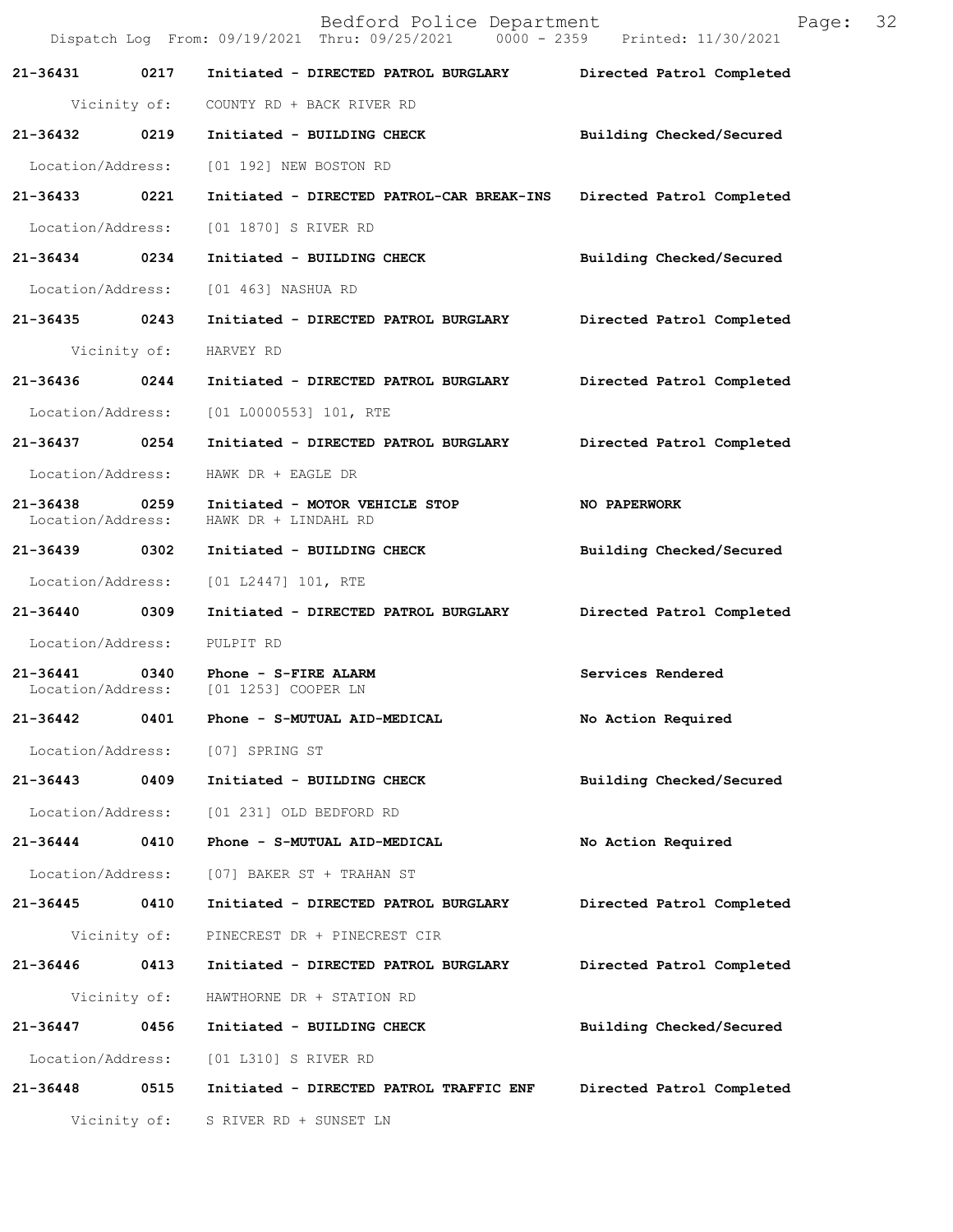|                               |              | Bedford Police Department<br>Dispatch Log From: 09/19/2021 Thru: 09/25/2021   0000 - 2359   Printed: 11/30/2021 | Page:                       | 33 |
|-------------------------------|--------------|-----------------------------------------------------------------------------------------------------------------|-----------------------------|----|
| 21-36449 0516                 |              | Initiated - DIRECTED PATROL TRAFFIC ENF Directed Patrol Completed                                               |                             |    |
|                               | Vicinity of: | 101, RTE + NASHUA RD                                                                                            |                             |    |
| 21-36450 0519                 |              | Initiated - MOTOR VEHICLE STOP                                                                                  | Summons/Warning Issued      |    |
| Location/Address:             |              | BACK RIVER RD                                                                                                   |                             |    |
| 21-36451 0536                 |              | Initiated - DIRECTED PATROL TRAFFIC ENF                                                                         | Directed Patrol Completed   |    |
| Location/Address:             |              | 114 RTE + OLD BEDFORD ROAD OVERPASS                                                                             |                             |    |
| 21-36452 0543                 |              | Initiated - DIRECTED PATROL TRAFFIC ENF                                                                         | Directed Patrol Completed   |    |
|                               | Vicinity of: | S RIVER RD + MEETINGHOUSE RD                                                                                    |                             |    |
| 21-36453 0600                 |              | Initiated - DIRECTED PATROL TRAFFIC ENF                                                                         | Directed Patrol Completed   |    |
| Location/Address:             |              | WHITE AVE + BELLEMORE DR                                                                                        |                             |    |
| 21-36454 0601                 |              | Initiated - DIRECTED PATROL TRAFFIC ENF                                                                         | Directed Patrol Completed   |    |
|                               | Vicinity of: | 101, RTE + WALLACE RD                                                                                           |                             |    |
| 21-36455 0738                 |              | Initiated - MOTOR VEHICLE STOP                                                                                  | Summons/Warning Issued      |    |
| Location/Address:             |              | 101, RTE + PLUMMER ROAD OVERPASS                                                                                |                             |    |
| 21-36456 0740                 |              | 911 - S-EMERGENCY MEDICAL CALL-BRAVO                                                                            | TRANSPORTED TO CMC HOSPITAL |    |
| Location/Address:             |              | LEDGEWOOD RD                                                                                                    |                             |    |
| 21-36457 0749                 |              | 911 - S-EMERGENCY MEDICAL CALL-CHARL                                                                            | TRANSPORTED TO CMC HOSPITAL |    |
| Location/Address:             |              | [01 L2098] HAWTHORNE DR                                                                                         |                             |    |
| 21-36458 0749                 |              | Initiated - DIRECTED PATROL TRAFFIC ENF                                                                         | Directed Patrol Completed   |    |
|                               | Vicinity of: | S RIVER RD + KILTON RD                                                                                          |                             |    |
| 21-36459                      | 0750         | Initiated - DIRECTED PATROL TRAFFIC ENF                                                                         | Directed Patrol Completed   |    |
| Location/Address:             |              | 101, RTE + WALLACE RD                                                                                           |                             |    |
| 21-36460                      | 0751         | Initiated - DIRECTED PATROL TRAFFIC ENF                                                                         | Directed Patrol Completed   |    |
| Location/Address:             |              | BACK RIVER RD + COUNTY RD                                                                                       |                             |    |
| 21-36461                      | 0752         | Initiated - DIRECTED PATROL TRAFFIC ENF                                                                         | Directed Patrol Completed   |    |
| Location/Address:             |              | [01 231] OLD BEDFORD RD                                                                                         |                             |    |
| 21-36462                      | 0804         | Initiated - MOTOR VEHICLE STOP                                                                                  | Summons/Warning Issued      |    |
| Location/Address:             |              | 101, RTE + HITCHING POST LN                                                                                     |                             |    |
| 21-36463                      | 0810         | Initiated - DIRECTED PATROL TRAFFIC ENF                                                                         | Directed Patrol Completed   |    |
|                               | Vicinity of: | S RIVER RD + PALOMINO LN                                                                                        |                             |    |
| 21-36464<br>Location/Address: | 0820         | Phone - S-FIRE ALARM<br>[01 L1778] BEDFORD FARMS DR                                                             | Services Rendered           |    |
| 21-36465                      | 0821         | Initiated - DIRECTED PATROL TRAFFIC ENF                                                                         | Directed Patrol Completed   |    |
| Location/Address:             |              | 101, RTE + COVENANT WAY                                                                                         |                             |    |
| 21-36466                      | 0826         | Initiated - DIRECTED PATROL TRAFFIC ENF                                                                         | Directed Patrol Completed   |    |
| Location/Address:             |              | S RIVER RD + MEETINGHOUSE RD                                                                                    |                             |    |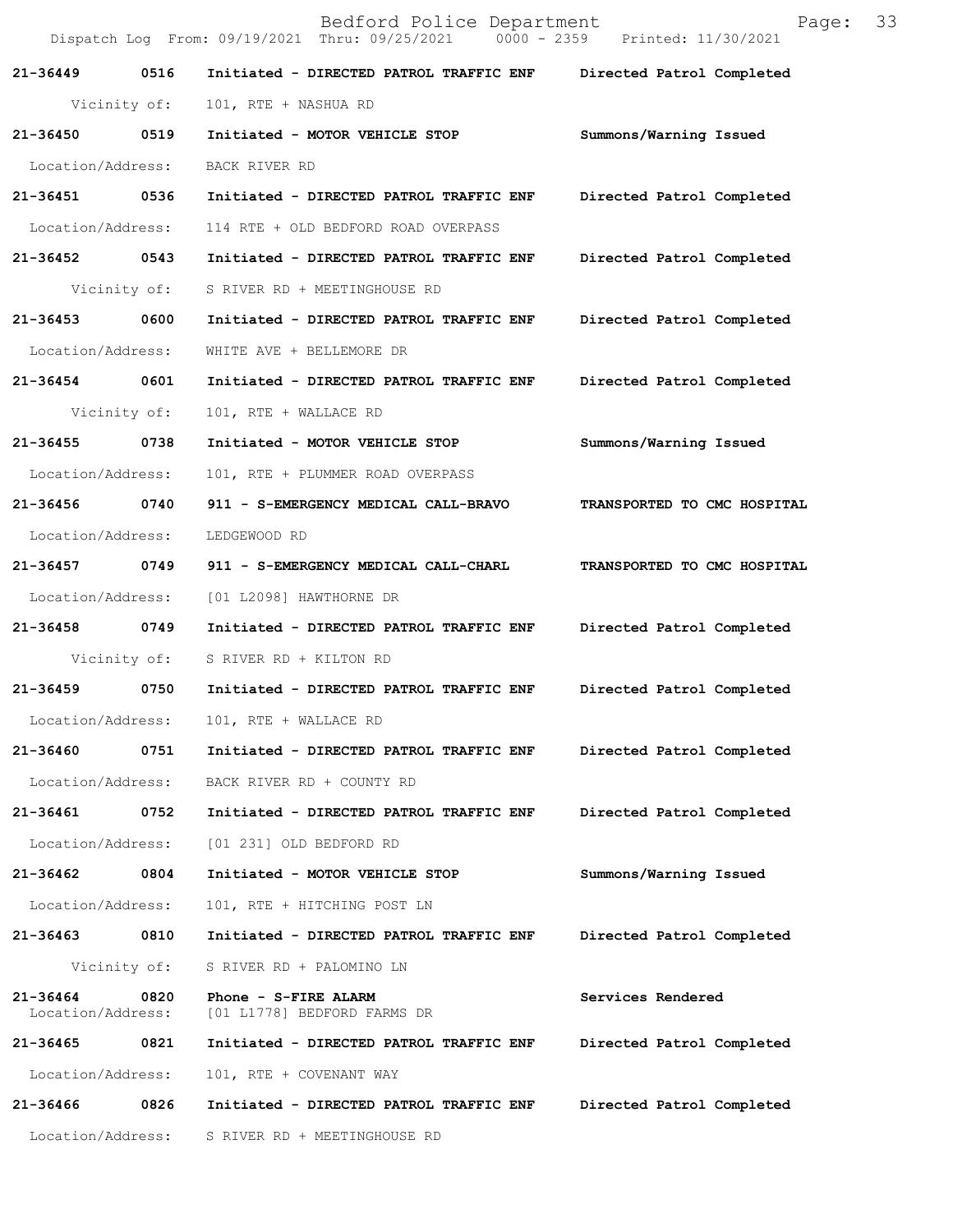|                                    |              | Bedford Police Department<br>Dispatch Log From: 09/19/2021 Thru: 09/25/2021 0000 - 2359 Printed: 11/30/2021 | Page:                       | 34 |
|------------------------------------|--------------|-------------------------------------------------------------------------------------------------------------|-----------------------------|----|
| 21-36467                           | 0830         | 911 - S-EMERGENCY MEDICAL CALL-DELTA                                                                        | TRANSPORTED TO CMC HOSPITAL |    |
| Location/Address:                  |              | PRIMROSE LN                                                                                                 |                             |    |
| 21-36468 0844                      |              | Initiated - DIRECTED PATROL TRAFFIC ENF                                                                     | Directed Patrol Completed   |    |
|                                    | Vicinity of: | S RIVER RD + COLBY CT                                                                                       |                             |    |
| 21-36469                           | 0848         | Initiated - MOTOR VEHICLE STOP                                                                              | Summons/Warning Issued      |    |
| Location/Address:                  |              | 101, RTE + I-293 NORTH                                                                                      |                             |    |
| $21 - 36470$<br>Location/Address:  | 0855         | Initiated - DIRECTED PATROL ANIMAL CONTROL Services Rendered<br>[01 L1706] NEW BOSTON RD                    |                             |    |
| 21-36471 0857                      |              | Initiated - MOTOR VEHICLE STOP                                                                              | Summons/Warning Issued      |    |
| Location/Address:                  |              | 101, RTE + HITCHING POST LN                                                                                 |                             |    |
| 21-36472                           | 0906         | Initiated - DIRECTED PATROL TRAFFIC ENF                                                                     | Directed Patrol Completed   |    |
|                                    | Vicinity of: | S RIVER RD + MEETINGHOUSE RD                                                                                |                             |    |
| 21-36473                           | 0916         | Initiated - MOTOR VEHICLE STOP                                                                              | Summons/Warning Issued      |    |
| Location/Address:                  |              | [01 1493] S RIVER RD                                                                                        |                             |    |
| 21-36474 0925<br>Location/Address: |              | Initiated - COMMUNITY POLICING<br>[01 232] LIBERTY HILL RD                                                  | Services Rendered           |    |
| 21-36475                           | 0931         | Initiated - MOTOR VEHICLE STOP                                                                              | Summons/Warning Issued      |    |
| Location/Address:                  |              | [01 L2122] S RIVER RD                                                                                       |                             |    |
| 21-36476 0936<br>Location/Address: |              | Initiated - COMMUNITY POLICING<br>[01 234] COUNTY RD                                                        | Services Rendered           |    |
| 21-36477 0948                      |              | Initiated - DIRECTED PATROL-CAR BREAK-INS                                                                   | Directed Patrol Completed   |    |
|                                    |              | Location/Address: [01 1235] S RIVER RD                                                                      |                             |    |
| 21-36478<br>Location/Address:      | 0955         | 911 - S-SERVICE CALL<br>[01 1576] CONSTITUTION DR                                                           | Services Rendered           |    |
| 21-36479                           | 0956         | Initiated - DIRECTED PATROL TRAFFIC ENF                                                                     | Directed Patrol Completed   |    |
| Location/Address:                  |              | S RIVER RD + HARVEY RD                                                                                      |                             |    |
| 21-36480                           | 1017         | Initiated - DIRECTED PATROL BURGLARY                                                                        | Directed Patrol Completed   |    |
| Location/Address:                  |              | DONALD ST                                                                                                   |                             |    |
| 21-36481                           | 1029         | Phone - MOTOR VEHICLE COMPLAINT                                                                             | No Action Required          |    |
| Location/Address:                  |              | 101, RTE                                                                                                    |                             |    |
| 21-36482<br>Location/Address:      | 1033         | Phone - ASSIST CITIZEN<br>STEPHANIE DR                                                                      | Services Rendered           |    |
| 21-36483                           | 1044         | Initiated - DIRECTED PATROL-CAR BREAK-INS                                                                   | Directed Patrol Completed   |    |
| Location/Address:                  |              | [01 L2252] JENKINS RD                                                                                       |                             |    |
| 21-36484<br>Location/Address:      | 1047         | Initiated - MOTOR VEHICLE STOP<br>CONSTITUTION DR                                                           | NO PAPERWORK                |    |
| 21-36485                           | 1050         | Initiated - DIRECTED PATROL-CAR BREAK-INS                                                                   | Directed Patrol Completed   |    |
| Location/Address:                  |              | [01 L1562] KILTON RD                                                                                        |                             |    |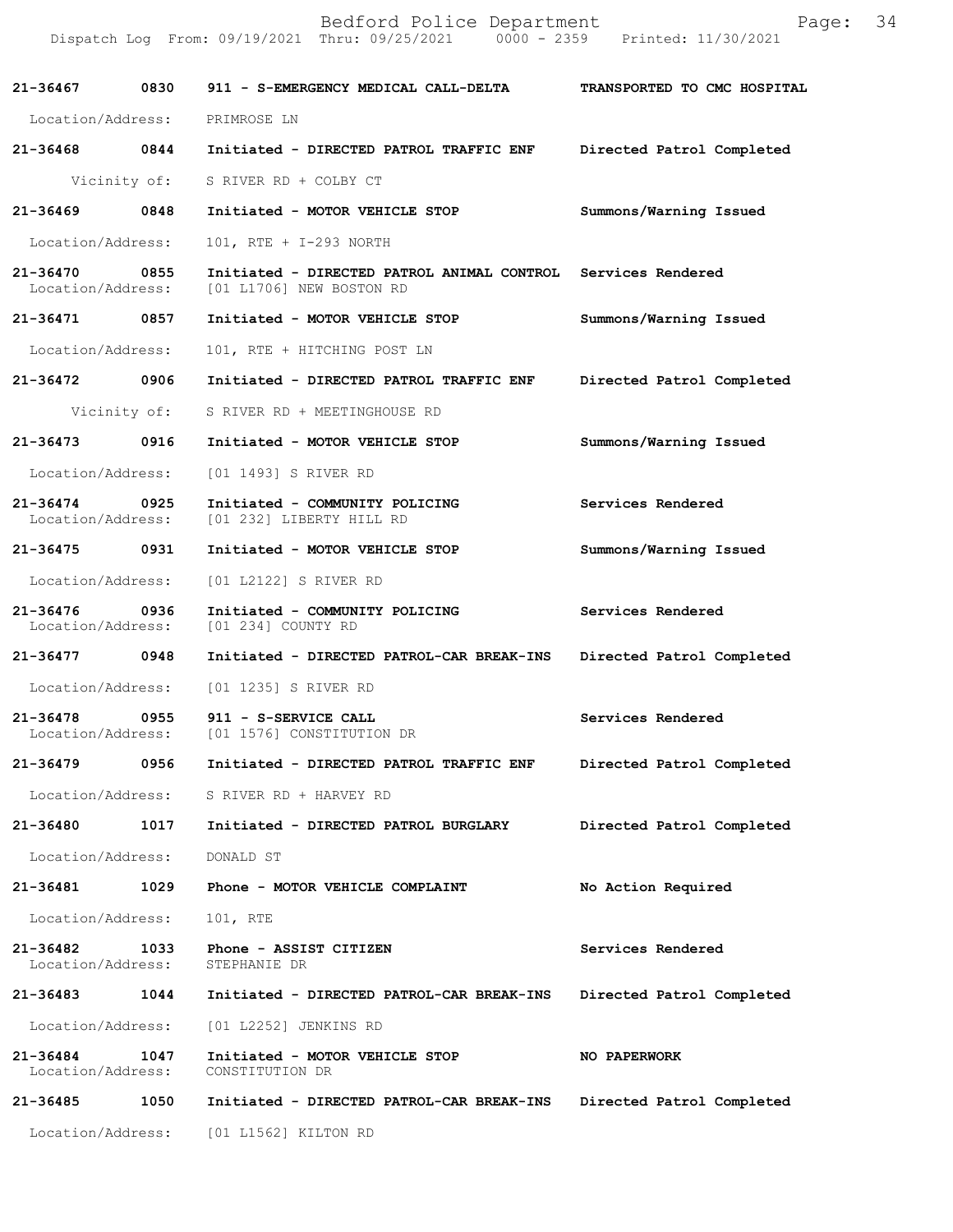|                                    |                                                 | Bedford Police Department<br>Dispatch Log From: 09/19/2021 Thru: 09/25/2021 0000 - 2359 Printed: 11/30/2021                                                                                                                       | Page:                     | 35 |
|------------------------------------|-------------------------------------------------|-----------------------------------------------------------------------------------------------------------------------------------------------------------------------------------------------------------------------------------|---------------------------|----|
| 21-36486                           | 1056                                            | Initiated - DIRECTED PATROL-CAR BREAK-INS                                                                                                                                                                                         | Directed Patrol Completed |    |
| Location/Address:                  |                                                 | TECHNOLOGY DR                                                                                                                                                                                                                     |                           |    |
| 21-36487 1122                      |                                                 | Initiated - DIRECTED PATROL-CAR BREAK-INS                                                                                                                                                                                         | Directed Patrol Completed |    |
| Location/Address:                  |                                                 | NASHUA RD + COUNTY RD                                                                                                                                                                                                             |                           |    |
| 21-36488 1152                      |                                                 | Initiated - MOTOR VEHICLE STOP                                                                                                                                                                                                    | Summons/Warning Issued    |    |
| Location/Address:                  |                                                 | OLD BEDFORD RD + LEAVY DR                                                                                                                                                                                                         |                           |    |
| 21-36489 1205                      |                                                 | Initiated - MOTOR VEHICLE STOP                                                                                                                                                                                                    | Summons/Warning Issued    |    |
| Location/Address:                  |                                                 | 101, RTE + BOYNTON ST                                                                                                                                                                                                             |                           |    |
| Location/Address:                  |                                                 | 21-36490 1210 Phone - SUSP ACTIVITIES<br>BIXBY FARM LN + BACK RIVER RD                                                                                                                                                            | Services Rendered         |    |
| Location/Address: BELMONT CT       |                                                 | 21-36492 1252 Phone - CHECK THE WELFARE                                                                                                                                                                                           | Services Rendered         |    |
|                                    |                                                 | 21-36491 1255 Initiated - DIRECTED PATROL TRAFFIC ENF                                                                                                                                                                             | Directed Patrol Completed |    |
|                                    |                                                 | Vicinity of: S RIVER RD + PARK DR                                                                                                                                                                                                 |                           |    |
| 21-36493 1324<br>Location/Address: |                                                 | Phone - ASSIST OTHER AGENCY<br>MCALLISTER RD                                                                                                                                                                                      | Services Rendered         |    |
| 21-36494 1350                      |                                                 | Initiated - MOTOR VEHICLE STOP                                                                                                                                                                                                    | Summons/Warning Issued    |    |
|                                    |                                                 | Location/Address: [01 284] N AMHERST RD                                                                                                                                                                                           |                           |    |
|                                    |                                                 | 21-36495 1352 Initiated - DIRECTED PATROL TRAFFIC ENF                                                                                                                                                                             | Directed Patrol Completed |    |
|                                    |                                                 | Vicinity of: S RIVER RD + MEETINGHOUSE RD                                                                                                                                                                                         |                           |    |
| $21 - 36497$                       |                                                 | 1502 911 - S-EMERGENCY MEDICAL CALL-CHARL<br>Location/Address: [01 919] CORPORATE DR                                                                                                                                              | <b>NO TRANSPORT</b>       |    |
| 21-36498 1507<br>Location/Address: |                                                 | Phone - S-FIRE ALARM<br>[01 L1562] KILTON RD                                                                                                                                                                                      | Alarm - False             |    |
| 21-36499<br>Location/Address:      | 1509                                            | 911 - MOTOR VEHICLE COMP-IN PROGRESS<br>101, RTE + MEETINGHOUSE RD                                                                                                                                                                | Could Not Locate          |    |
| 21-36500                           | 1520                                            | Initiated - DIRECTED PATROL TRAFFIC ENF                                                                                                                                                                                           | Directed Patrol Completed |    |
| Location/Address:                  |                                                 | 114 RTE + WHITE AVE                                                                                                                                                                                                               |                           |    |
| 21-36501<br>Location/Address:      | 1521                                            | Phone - POLICE INFORMATION<br>[01 463] NASHUA RD                                                                                                                                                                                  | Investigated              |    |
| 21-36502                           | 1522                                            | Initiated - MOTOR VEHICLE STOP                                                                                                                                                                                                    | Summons/Warning Issued    |    |
| Location/Address:                  |                                                 | S RIVER RD + BACK RIVER RD                                                                                                                                                                                                        |                           |    |
| 21-36503<br>Location/Address:      | 1525<br>Refer To Arrest:<br>Arrest:<br>Address: | Phone - FRAUD<br>[01 L1178] ATWOOD LN<br>$21 - 533 - AR$<br>CROWLEY, JOSEPH<br>OTHER STATE                                                                                                                                        | Arrest(s) Made            |    |
|                                    | Age:<br>Charges:                                | 65<br>Forgery Govt Instrument, Check, etc<br>Identity Fraud; Pose as Another<br>Cntrl Drug: Sched $1 - 4$ ; Possession<br>Felon in Possession of Dangerous Weapon<br>Recv Stolen Prop; \$0-\$1000<br>Recv Stolen Prop; \$0-\$1000 |                           |    |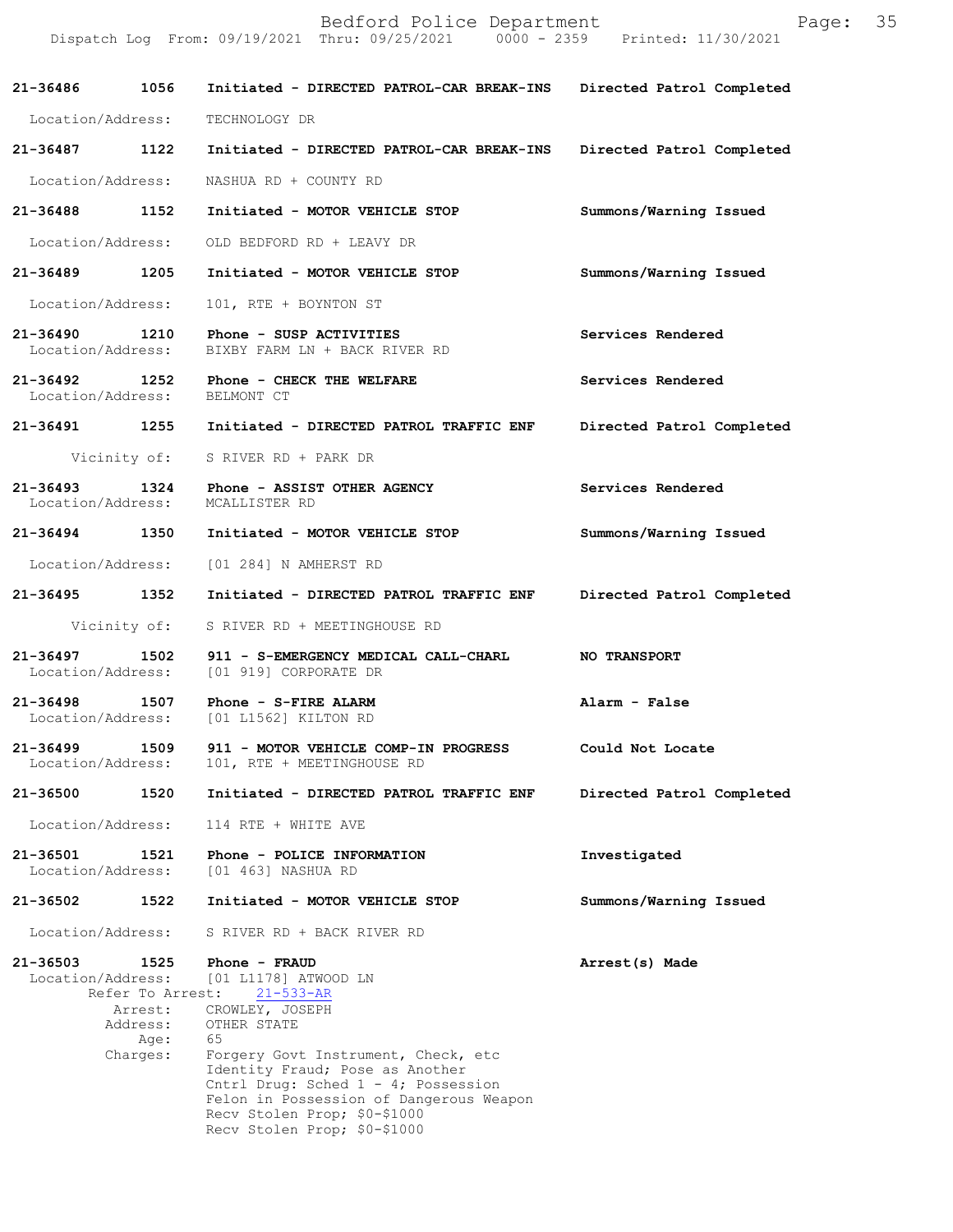|                                    |                    | Bedford Police Department<br>Dispatch Log From: 09/19/2021 Thru: 09/25/2021 0000 - 2359 Printed: 11/30/2021 | Page:                       | 36 |
|------------------------------------|--------------------|-------------------------------------------------------------------------------------------------------------|-----------------------------|----|
|                                    |                    | Manufacture/Possess False ID<br>Manufacture/Possess False ID                                                |                             |    |
| 21-36504 1601                      |                    | Phone - DISABLED MOTOR VEHICLE<br>Location/Address: [01 L000810] OLD BEDFORD RD                             | Services Rendered           |    |
| 21-36505 1608                      |                    | Initiated - MOTOR VEHICLE STOP                                                                              | Summons/Warning Issued      |    |
| Location/Address:                  |                    | 101, RTE + NASHUA RD                                                                                        |                             |    |
| 21-36506 1610                      |                    | Phone - CHECK THE WELFARE<br>Location/Address: [01 L0000587] 101, RTE                                       | Services Rendered           |    |
| 21-36507 1627                      |                    | 911 - S-EMERGENCY MEDICAL CALL-CHARL                                                                        | TRANSPORTED TO CMC HOSPITAL |    |
|                                    |                    | Location/Address: [01 919] CORPORATE DR                                                                     |                             |    |
| 21-36508                           | 1629               | Initiated - DIRECTED PATROL TRAFFIC ENF                                                                     | Directed Patrol Completed   |    |
| Location/Address:                  |                    | BOYNTON ST                                                                                                  |                             |    |
| 21-36509 1636                      |                    | Phone - ASSIST CITIZEN<br>Location/Address: [01 L955] SAVOIE ST                                             | Services Rendered           |    |
|                                    |                    | 21-36510 1646 Phone - MOTOR VEHICLE ACCIDENT<br>Location/Address: NEW BOSTON RD                             | Investigated                |    |
| 21-36511 1747<br>Location/Address: |                    | Phone - SCAMS (PHONE, EMAIL ETC)<br>BEALS RD                                                                | Services Rendered           |    |
| 21-36512 1756                      |                    | Initiated - MOTOR VEHICLE STOP                                                                              | Summons/Warning Issued      |    |
| Location/Address:                  |                    | 114 RTE + DONALD ST                                                                                         |                             |    |
| 21-36513 1809                      |                    | Phone - DISORDERLY CONDUCT<br>Location/Address: WALLACE RD + NEW BOSTON RD                                  | Services Rendered           |    |
| Location/Address: MAPLE DR         |                    | 21-36514 1814 Phone - SCAMS (PHONE, EMAIL ETC)                                                              | Services Rendered           |    |
|                                    |                    | 21-36515 1855 911 - POLICE INFORMATION                                                                      | No Action Required          |    |
| Location/Address:                  |                    | LIBERTY HILL RD                                                                                             |                             |    |
| 21-36516                           | 1913               | Initiated - DIRECTED PATROL DWI                                                                             | Directed Patrol Completed   |    |
| Location/Address:                  |                    | 101, RTE + WALLACE RD                                                                                       |                             |    |
| 21-36517<br>Location/Address:      | 1916               | Phone - SUSP ACTIVITIES-IN PROGRESS<br>[01 2292] 101, RTE                                                   | Could Not Locate            |    |
| 21-36518 1921<br>Location/Address: | Refer To Incident: | Other - MOTOR VEHICLE COMPLAINT<br>SPRAGUE MILL RD<br>$21 - 914 - OF$                                       | Investigated                |    |
| 21-36519                           | 1923               | Initiated - DIRECTED PATROL BURGLARY                                                                        | Directed Patrol Completed   |    |
| Location/Address:                  |                    | SAVOIE ST + DONALD ST                                                                                       |                             |    |
| 21-36520                           | 2013               | Initiated - DIRECTED PATROL DWI                                                                             | Directed Patrol Completed   |    |
| Location/Address:                  |                    | 101, RTE + NASHUA RD                                                                                        |                             |    |
| 21-36521                           | 2014               | Initiated - DIRECTED PATROL DWI                                                                             | Directed Patrol Completed   |    |
| Location/Address:                  |                    | 101, RTE + CONSTITUTION DR                                                                                  |                             |    |
| 21-36522                           | 2041               | Initiated - BUILDING CHECK                                                                                  | Directed Patrol Completed   |    |
|                                    |                    | Location/Address: [01 192] NEW BOSTON RD                                                                    |                             |    |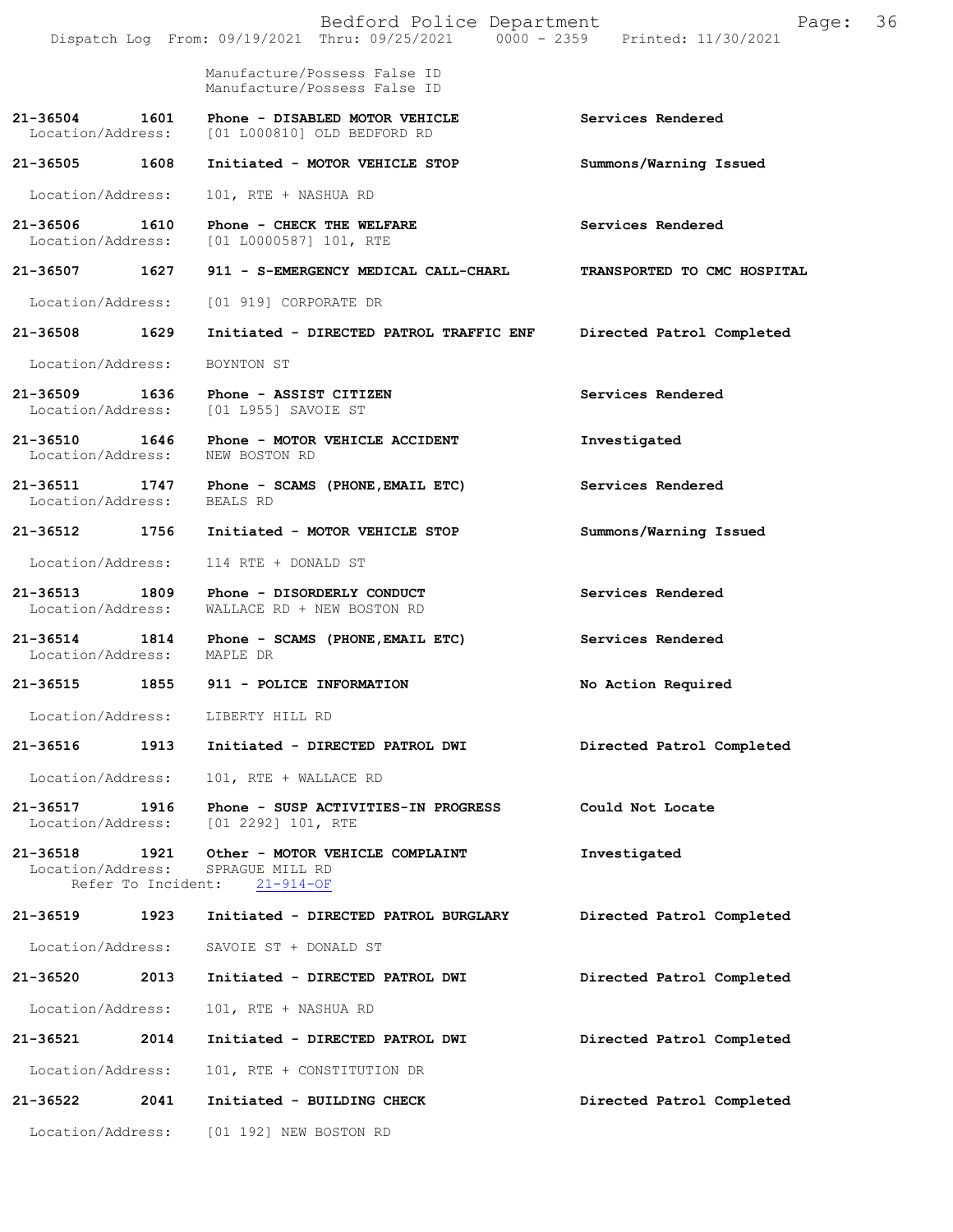Bedford Police Department Fage: 37 Dispatch Log From: 09/19/2021 Thru: 09/25/2021 0000 - 2359 Printed: 11/30/2021

| 21-36523                                   | 2104                       |  | Initiated - MOTOR VEHICLE STOP |  |  | Arrest(s) Made |  |
|--------------------------------------------|----------------------------|--|--------------------------------|--|--|----------------|--|
| Location/Address: 101, RTE + JOPPA HILL RD |                            |  |                                |  |  |                |  |
|                                            | Refer To Arrest: 21-534-AR |  |                                |  |  |                |  |

**Directed Patrol Completed** 

**Directed Patrol Completed** 

| $21 - 36524$                    | 2200 | Phone - ALARM, BURGLAR<br>Location/Address: [01 1050] DONALD ST | Alarm - False             |
|---------------------------------|------|-----------------------------------------------------------------|---------------------------|
| 21-36525                        | 2345 | Initiated - DIRECTED PATROL DWI                                 | Directed Patrol Completed |
| Vicinity of:                    |      | 101, RTE + 114 RTE                                              |                           |
| 21-36526                        | 2346 | Initiated - DIRECTED PATROL DWI                                 | Directed Patrol Completed |
| Location/Address:               |      | S RIVER RD + UPJOHN ST                                          |                           |
| 21-36527                        | 2346 | Initiated - DIRECTED PATROL DWI                                 | Directed Patrol Completed |
|                                 |      | Vicinity of: S RIVER RD + MEETINGHOUSE RD                       |                           |
| 21-36528 2352                   |      | Initiated - DIRECTED PATROL DWI                                 | Directed Patrol Completed |
|                                 |      | Location/Address: 101, RTE + KAHLIKO LN                         |                           |
| For Date: $09/24/2021$ - Friday |      |                                                                 |                           |
| $21 - 36529$                    | 0007 | Initiated - DIRECTED PATROL DWI                                 | Directed Patrol Completed |
|                                 |      | Vicinity of: 114 RTE + WHITE AVE                                |                           |
| 21-36530                        | 0008 | Initiated - MOTOR VEHICLE STOP                                  | Summons/Warning Issued    |
| Location/Address:               |      | 101, RTE + HITCHING POST LN                                     |                           |
| $21 - 36531$                    | 0009 | Initiated - MOTOR VEHICLE STOP                                  | Summons/Warning Issued    |

**Directed Patrol Completed**  Location/Address: 101, RTE + PLUMMER ROAD OVERPASS **21-36532 0013 Initiated - DIRECTED PATROL DWI**

**NO PAPERWORK 21-36533 0015 Initiated - MOTOR VEHICLE STOP** Location/Address: 114 RTE + OLD BEDFORD ROAD OVERPASS

**21-36534 0023 Initiated - DIRECTED PATROL DWI**

Vicinity of: S RIVER RD + BACK RIVER RD

Location/Address: 101, RTE + JENKINS RD

**Summons/Warning Issued 21-36535 0024 Initiated - MOTOR VEHICLE STOP**

Location/Address: 101, RTE + JENKINS RD

**Summons/Warning Issued 21-36536 0026 Initiated - MOTOR VEHICLE STOP** Location/Address: 101, RTE + 114 RTE

**Directed Patrol Completed 21-36537 0027 Initiated - DIRECTED PATROL DWI** Vicinity of: 114 RTE + DONALD ST

**21-36538 0033 Initiated - DIRECTED PATROL DWI**

Vicinity of: S RIVER RD + HAWTHORNE DR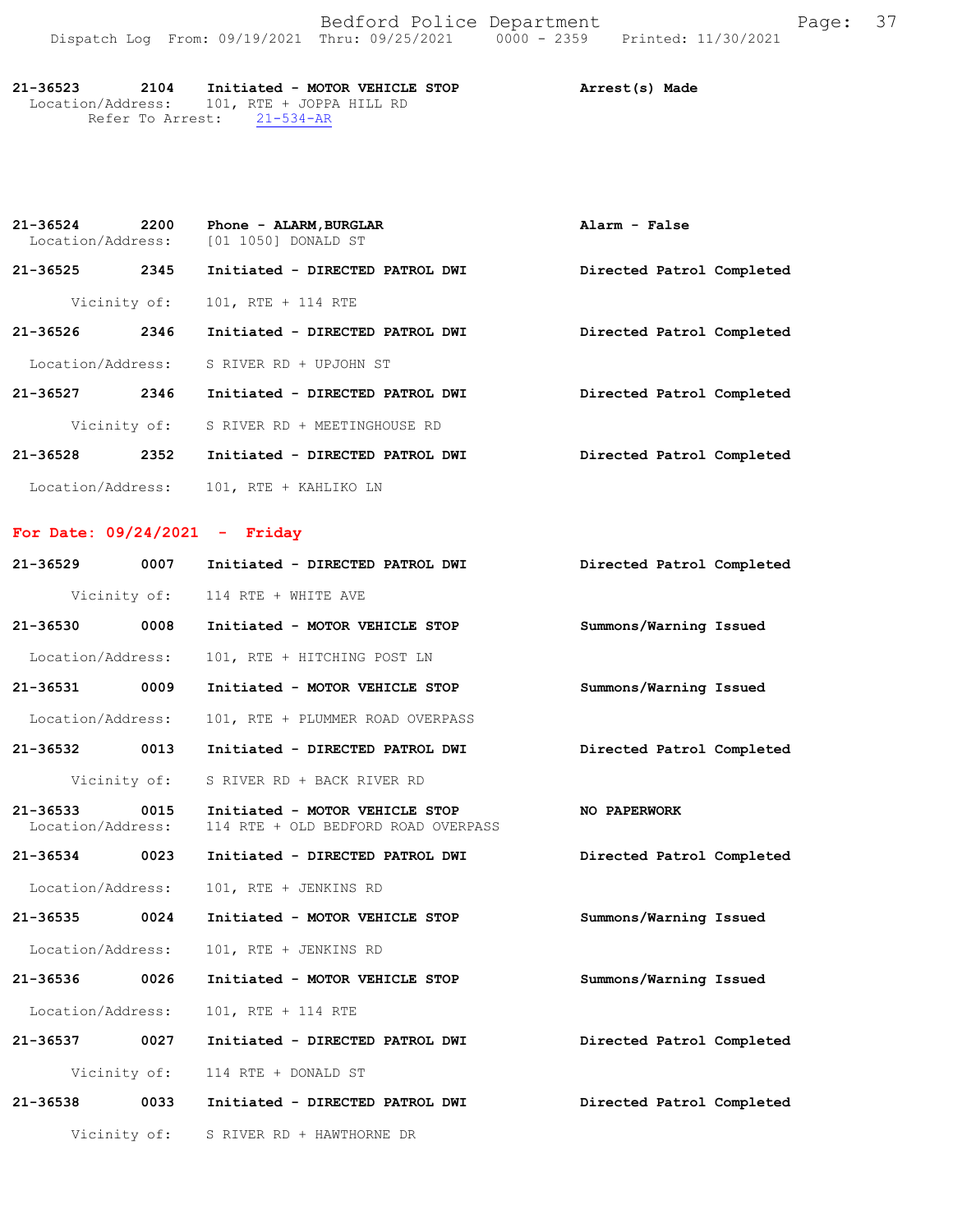|                                   |              | Bedford Police Department<br>Dispatch Log From: 09/19/2021 Thru: 09/25/2021 0000 - 2359 Printed: 11/30/2021 | Page:                     | 38 |
|-----------------------------------|--------------|-------------------------------------------------------------------------------------------------------------|---------------------------|----|
| 21-36539                          | 0040         | Initiated - MOTOR VEHICLE STOP                                                                              | Summons/Warning Issued    |    |
| Location/Address:                 |              | 101, RTE + MEETINGHOUSE RD                                                                                  |                           |    |
| 21-36540 0052                     |              | Initiated - DIRECTED PATROL DWI                                                                             | Directed Patrol Completed |    |
| Location/Address:                 |              | S RIVER RD + COLBY CT                                                                                       |                           |    |
| 21-36541 0054                     |              | Initiated - DIRECTED PATROL DWI                                                                             | Directed Patrol Completed |    |
| Location/Address:                 |              | 101, RTE + MEETINGHOUSE RD                                                                                  |                           |    |
| 21-36542                          | 0101         | Initiated - MOTOR VEHICLE STOP                                                                              | Summons/Warning Issued    |    |
| Location/Address:                 |              | S RIVER RD + IRON HORSE DR                                                                                  |                           |    |
| 21-36543 0120                     |              | Initiated - DIRECTED PATROL DWI                                                                             | Directed Patrol Completed |    |
|                                   | Vicinity of: | NEW BOSTON RD + WALLACE RD                                                                                  |                           |    |
| 21-36544 0132                     |              | Initiated - DIRECTED PATROL DWI                                                                             | Directed Patrol Completed |    |
|                                   | Vicinity of: | MEETINGHOUSE RD + S RIVER RD                                                                                |                           |    |
| $21 - 36545$<br>Location/Address: | 0141         | Initiated - SUSP ACTIVITIES<br>S RIVER RD                                                                   | Services Rendered         |    |
| 21-36546 0158                     |              | Initiated - DIRECTED PATROL BURGLARY                                                                        | Directed Patrol Completed |    |
|                                   | Vicinity of: | LEAVY DR + COOPER LN                                                                                        |                           |    |
| 21-36547 0202                     |              | Initiated - DIRECTED PATROL BURGLARY                                                                        | Directed Patrol Completed |    |
| Location/Address:                 |              | RIVERWAY PL                                                                                                 |                           |    |
| 21-36548                          | 0208         | Initiated - BUILDING CHECK                                                                                  | Building Checked/Secured  |    |
| Location/Address:                 |              | [01 463] NASHUA RD                                                                                          |                           |    |
| 21-36549                          | 0214         | Initiated - DIRECTED PATROL BURGLARY                                                                        | Directed Patrol Completed |    |
|                                   | Vicinity of: | SOMERVILLE DR + S RIVER RD                                                                                  |                           |    |
| 21-36550                          | 0234         | Initiated - DIRECTED PATROL BURGLARY                                                                        | Directed Patrol Completed |    |
|                                   | Vicinity of: | DONALD ST + CURTIS LN                                                                                       |                           |    |
| 21-36551                          | 0234         | Initiated - DIRECTED PATROL BURGLARY                                                                        | Directed Patrol Completed |    |
| Location/Address:                 |              | [01 L1805] BEDFORD FARMS DR                                                                                 |                           |    |
| 21-36552                          | 0235         | Initiated - BUILDING CHECK                                                                                  | Building Checked/Secured  |    |
| Location/Address:                 |              | [01 L0000792] S RIVER RD                                                                                    |                           |    |
| 21-36553                          | 0247         | Initiated - DIRECTED PATROL TRAFFIC ENF                                                                     | Directed Patrol Completed |    |
|                                   | Vicinity of: | TECHNOLOGY DR + S RIVER RD                                                                                  |                           |    |
| 21-36554                          | 0300         | Initiated - BUILDING CHECK                                                                                  | Building Checked/Secured  |    |
| Location/Address:                 |              | [01 L848] TECHNOLOGY DR                                                                                     |                           |    |
| 21-36555                          | 0315         | Initiated - BUILDING CHECK                                                                                  | Building Checked/Secured  |    |
| Location/Address:                 |              | [01 L1094] S RIVER RD                                                                                       |                           |    |
| 21-36556                          | 0316         | Initiated - DIRECTED PATROL BURGLARY                                                                        | Directed Patrol Completed |    |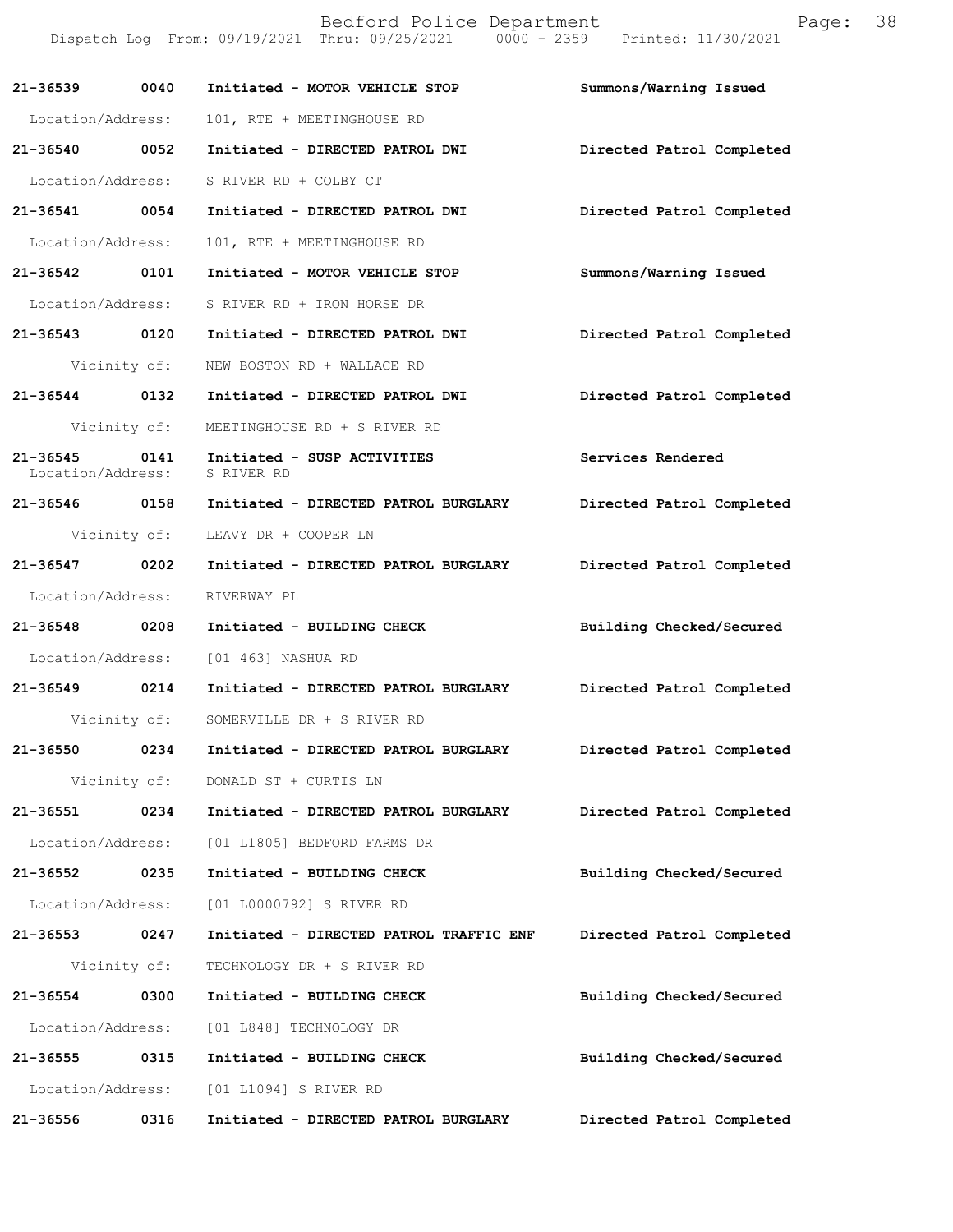|                               |              | Bedford Police Department<br>Dispatch Log From: 09/19/2021 Thru: 09/25/2021 0000 - 2359 Printed: 11/30/2021 | 39<br>Page:               |
|-------------------------------|--------------|-------------------------------------------------------------------------------------------------------------|---------------------------|
|                               | Vicinity of: | CHESTERFIELD PL + POWDER HILL RD                                                                            |                           |
| 21-36557                      | 0341         | Initiated - BUILDING CHECK                                                                                  | Building Checked/Secured  |
| Location/Address:             |              | [01 L2447] 101, RTE                                                                                         |                           |
| 21-36558 0349                 |              | Initiated - DIRECTED PATROL BURGLARY                                                                        | Directed Patrol Completed |
|                               | Vicinity of: | PLUMMER RD + PALOMINO LN                                                                                    |                           |
| 21-36559 0353                 |              | Initiated - DIRECTED PATROL BURGLARY                                                                        | Directed Patrol Completed |
| Vicinity of:                  |              | MCALLISTER RD + MINISTERIAL RD                                                                              |                           |
| 21-36560 0409                 |              | Initiated - DIRECTED PATROL-CAR BREAK-INS                                                                   | Directed Patrol Completed |
| Vicinity of:                  |              | TECHNOLOGY DR + S RIVER RD                                                                                  |                           |
| 21-36561 0528                 |              | Initiated - DIRECTED PATROL ACCIDENTS                                                                       | Directed Patrol Completed |
| Location/Address:             |              | 101, RTE + MEETINGHOUSE RD                                                                                  |                           |
| 21-36562 0544                 |              | Initiated - DIRECTED PATROL TRAFFIC ENF                                                                     | Directed Patrol Completed |
|                               | Vicinity of: | S RIVER RD + TECHNOLOGY DR                                                                                  |                           |
| 21-36563 0547                 |              | Initiated - DIRECTED PATROL ACCIDENTS                                                                       | Directed Patrol Completed |
| Location/Address:             |              | S RIVER RD + KILTON RD                                                                                      |                           |
| 21-36564 0549                 |              | Initiated - DIRECTED PATROL TRAFFIC ENF                                                                     | Directed Patrol Completed |
| Vicinity of:                  |              | NEW BOSTON RD + WALLACE RD                                                                                  |                           |
| 21-36565 0604                 |              | Initiated - DIRECTED PATROL TRAFFIC ENF                                                                     | Directed Patrol Completed |
| Location/Address:             |              | 101, RTE + KAHLIKO LN                                                                                       |                           |
| 21-36566 0628                 |              | Initiated - MOTOR VEHICLE STOP                                                                              | Summons/Warning Issued    |
| Location/Address:             |              | TIRRELL HILL RD + NEW BOSTON RD                                                                             |                           |
| 21-36567                      | 0710         | Initiated - DIRECTED PATROL TRAFFIC ENF                                                                     | Directed Patrol Completed |
|                               | Vicinity of: | 101, RTE + CONSTITUTION DR                                                                                  |                           |
| 21-36568<br>Location/Address: | 0737         | Phone - ANIMAL COMPLAINT<br>MCALLISTER RD                                                                   | Services Rendered         |
| 21-36569                      | 0741         | Initiated - DIRECTED PATROL ACCIDENTS                                                                       | Directed Patrol Completed |
|                               | Vicinity of: | 101, RTE + OLD BEDFORD RD                                                                                   |                           |
| 21-36570                      | 0742         | Initiated - MOTOR VEHICLE STOP                                                                              | Summons/Warning Issued    |
| Location/Address:             |              | 101, RTE + PLUMMER ROAD OVERPASS                                                                            |                           |
| 21-36571                      | 0745         | Initiated - DIRECTED PATROL TRAFFIC ENF                                                                     | Directed Patrol Completed |
| Location/Address:             |              | BOYNTON ST + PLUMMER RD                                                                                     |                           |
| 21-36572                      | 0746         | Initiated - DIRECTED PATROL TRAFFIC ENF                                                                     | Directed Patrol Completed |
| Location/Address:             |              | 101, RTE + NASHUA RD                                                                                        |                           |
| 21-36573                      | 0757         | Initiated - MOTOR VEHICLE STOP                                                                              | Summons/Warning Issued    |
| Location/Address:             |              | COUNTY RD + NASHUA RD                                                                                       |                           |
| 21-36574                      | 0759         | Initiated - MOTOR VEHICLE STOP                                                                              | Summons/Warning Issued    |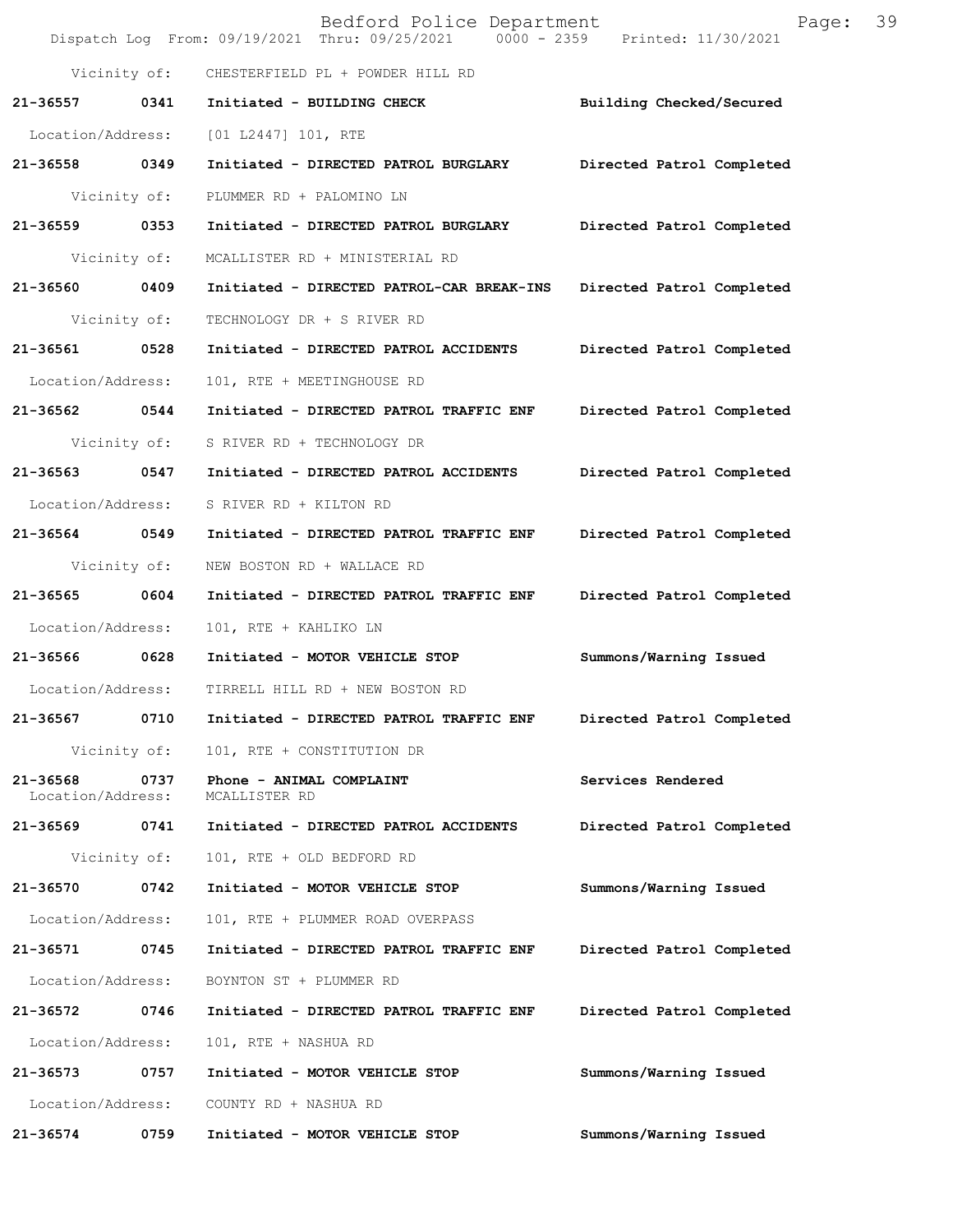|                                    |              | Bedford Police Department<br>Dispatch Log From: 09/19/2021 Thru: 09/25/2021 0000 - 2359 Printed: 11/30/2021 | Page:                          | 40 |
|------------------------------------|--------------|-------------------------------------------------------------------------------------------------------------|--------------------------------|----|
|                                    |              | Location/Address: NEW BOSTON RD + PASTURE LN                                                                |                                |    |
| 21-36575 0803                      |              | Initiated - MOTOR VEHICLE STOP                                                                              | Summons/Warning Issued         |    |
| Location/Address:                  |              | BOYNTON ST + PAULINE ST                                                                                     |                                |    |
| 21-36576 0809                      |              | Initiated - DIRECTED PATROL TRAFFIC ENF                                                                     | Directed Patrol Completed      |    |
|                                    | Vicinity of: | 101, RTE + BEDFORD CENTER RD                                                                                |                                |    |
| 21-36577                           | 0810         | Initiated - DIRECTED PATROL TRAFFIC ENF                                                                     | Directed Patrol Completed      |    |
| Location/Address:                  |              | S RIVER RD + HAWTHORNE DR                                                                                   |                                |    |
| 21-36578 0819                      |              | Initiated - DIRECTED PATROL ACCIDENTS                                                                       | Directed Patrol Completed      |    |
| Location/Address:                  |              | S RIVER RD + KILTON RD                                                                                      |                                |    |
| 21-36579                           | 0822         | Initiated - MOTOR VEHICLE STOP                                                                              | Summons/Warning Issued         |    |
| Location/Address:                  |              | CLUB ACRE LN + S RIVER RD                                                                                   |                                |    |
| 21-36580 0830<br>Location/Address: |              | 911 - 911 Abandoned<br>[01 248] RIDGEWOOD RD                                                                | Services Rendered              |    |
| 21-36581<br>Location/Address:      | 0835         | Phone - S-FIRE ALARM<br>[01 946] S RIVER RD                                                                 | Services Rendered              |    |
| 21-36582 0840                      |              | Initiated - DIRECTED PATROL ACCIDENTS                                                                       | Directed Patrol Completed      |    |
|                                    | Vicinity of: | 101, RTE + 114 RTE                                                                                          |                                |    |
| 21-36583 0840                      |              | Initiated - DIRECTED PATROL TRAFFIC ENF                                                                     | Directed Patrol Completed      |    |
| Location/Address:                  |              | 101, RTE + KAHLIKO LN                                                                                       |                                |    |
| 21-36584 0843                      |              | Initiated - DIRECTED PATROL TRAFFIC ENF                                                                     | Directed Patrol Completed      |    |
| Location/Address:                  |              | S RIVER RD + COLBY CT                                                                                       |                                |    |
| 21-36585<br>Location/Address:      | 0902         | Phone - S-MUTUAL AID-MEDICAL<br>[03] MAST RD                                                                | NO TRANSPORT                   |    |
| 21-36586                           | 0906         | Initiated - MOTOR VEHICLE STOP                                                                              | Summons/Warning Issued         |    |
| Location/Address:                  |              | S RIVER RD + RIDGEWOOD RD                                                                                   |                                |    |
| 21-36587                           | 0911         | Initiated - MOTOR VEHICLE STOP                                                                              | Summons/Warning Issued         |    |
| Location/Address:                  |              | 101, RTE + OLD BEDFORD RD                                                                                   |                                |    |
| 21-36588                           | 0938         | Initiated - DIRECTED PATROL-CAR BREAK-INS                                                                   | Directed Patrol Completed      |    |
| Location/Address:                  |              | [01 L1804] S RIVER RD                                                                                       |                                |    |
| 21-36589<br>Location/Address:      | 0953         | Phone - ALARM, BURGLAR<br>[01 L1151] CHESTERFIELD PL                                                        | Alarm - False                  |    |
| 21-36590                           | 1009         | Phone - S-MOTOR VEHICLE ACCIDENT INJ                                                                        | Transported to Elliot Hospital |    |
| Location/Address:                  |              | F.E. EVERETT SOUTH TPKE                                                                                     |                                |    |
| 21-36591<br>Location/Address:      | 1017         | Initiated - INVESTIGATION-FOLLOW UP<br>[01 2286] SPRAGUE MILL RD<br>Refer To Incident: 21-914-OF            | Services Rendered              |    |
| 21-36592                           | 1045         | Initiated - MOTOR VEHICLE STOP                                                                              | Summons/Warning Issued         |    |
| Location/Address:                  |              | 101, RTE                                                                                                    |                                |    |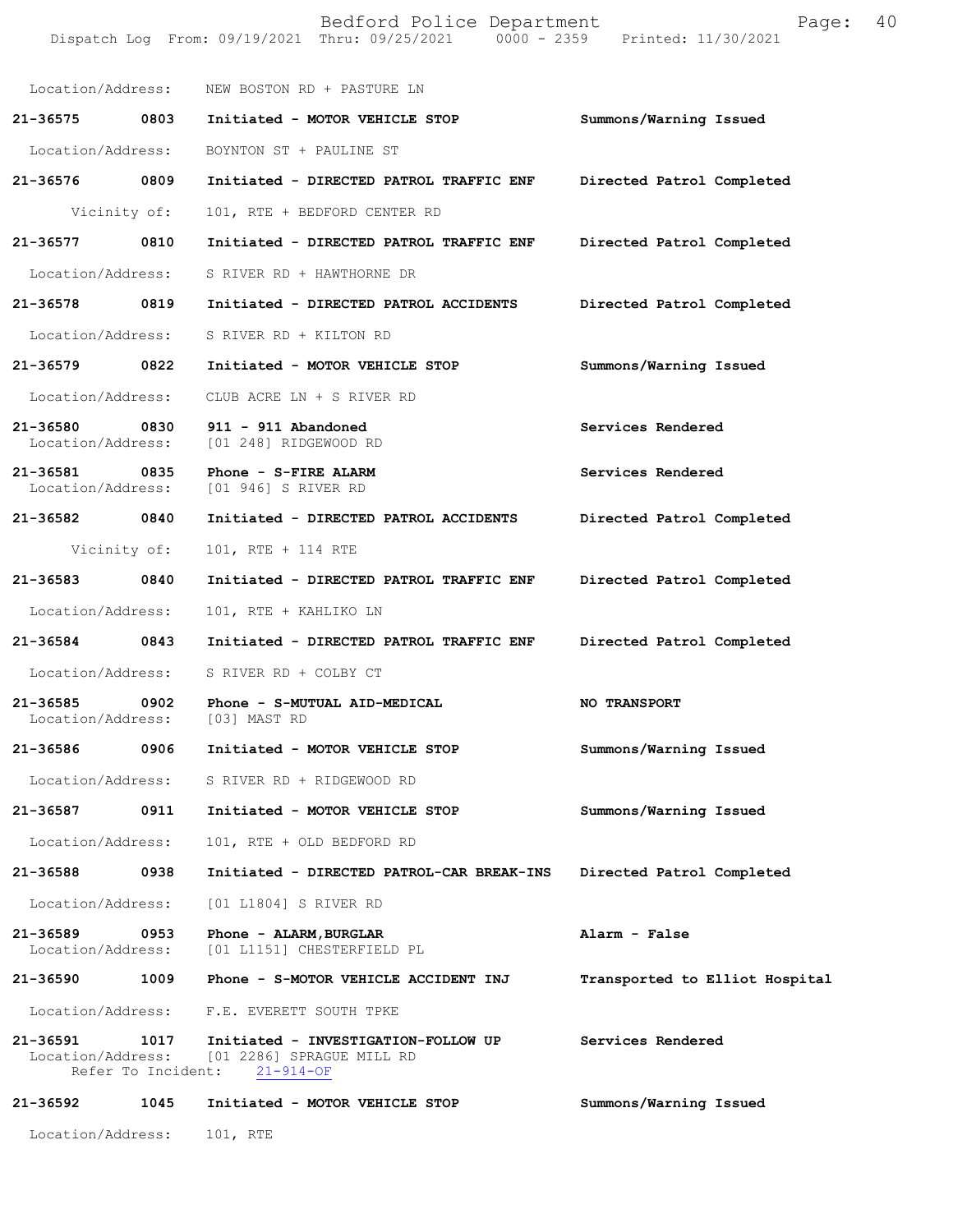|                              |                     | Bedford Police Department<br>Dispatch Log From: 09/19/2021 Thru: 09/25/2021 0000 - 2359 Printed: 11/30/2021  | Page: 41                  |  |
|------------------------------|---------------------|--------------------------------------------------------------------------------------------------------------|---------------------------|--|
| 21-36593 1113                |                     | Initiated - DIRECTED PATROL-CAR BREAK-INS                                                                    | Directed Patrol Completed |  |
| Location/Address:            |                     | [01 1235] S RIVER RD                                                                                         |                           |  |
| 21-36594 1114                |                     | Initiated - DIRECTED PATROL TRAFFIC ENF                                                                      | Directed Patrol Completed |  |
|                              | Vicinity of:        | JOPPA HILL RD + GOLDEN DR                                                                                    |                           |  |
| 21-36595 1128                |                     | Initiated - DIRECTED PATROL TRAFFIC ENF                                                                      | Directed Patrol Completed |  |
| Location/Address:            |                     | S RIVER RD + MEETINGHOUSE RD                                                                                 |                           |  |
| 21-36596 1135                |                     | Phone - SUSP ACTIVITIES-IN PROGRESS                                                                          | Services Rendered         |  |
| Location/Address:            |                     | [01 1419] SETTLER'S CT                                                                                       |                           |  |
| 21-36597 1137                |                     | Initiated - INVESTIGATION-FOLLOW UP<br>Location/Address: [01 L1804] S RIVER RD<br>Refer To Arrest: 21-507-AR | Services Rendered         |  |
|                              | Arrest:<br>Address: | BRASILI, DIMITRI DEVONTE<br>DRACUT, MA                                                                       |                           |  |
|                              | Age:<br>Charges:    | 26<br>Cntrl Drug: Sell etc. Drug Paraphernalia<br>Recv Stolen Prop; \$0-\$1000                               |                           |  |
| 21-36598 1220                |                     | Initiated - DIRECTED PATROL ACCIDENTS                                                                        | Directed Patrol Completed |  |
|                              | Vicinity of:        | 101, RTE + OLD BEDFORD RD                                                                                    |                           |  |
| 21-36599 1234                |                     | Initiated - DIRECTED PATROL TRAFFIC ENF                                                                      | Directed Patrol Completed |  |
| Location/Address:            |                     | 101, RTE + KAHLIKO LN                                                                                        |                           |  |
| 21-36600 1241                |                     | Initiated - DIRECTED PATROL-CAR BREAK-INS                                                                    | Directed Patrol Completed |  |
|                              | Vicinity of:        | LEAVY DR + COOPER LN                                                                                         |                           |  |
| 21-36601                     |                     | 1303 Initiated - MOTOR VEHICLE STOP                                                                          | Summons/Warning Issued    |  |
|                              |                     | Location/Address: PALOMINO LN + ATWOOD LN                                                                    |                           |  |
| Location/Address:            |                     | 21-36602 1308 Phone - DOG COMPLAINT<br>PHEASANT RUN                                                          | Services Rendered         |  |
|                              |                     | 21-36603 1314 Walk-In - CHECK THE WELFARE<br>Location/Address: [01 474] CONSTITUTION DR                      | Services Rendered         |  |
| Location/Address:            |                     | [07] PROVENCHER ST                                                                                           | <b>NO TRANSPORT</b>       |  |
|                              |                     | 21-36605 1318 Initiated - MOTOR VEHICLE STOP                                                                 | Summons/Warning Issued    |  |
| Location/Address: S RIVER RD |                     |                                                                                                              |                           |  |
|                              |                     | 21-36607 1329 Phone - POLICE INFORMATION                                                                     | No Action Required        |  |
| Location/Address:            |                     | [14] CENTRAL ST                                                                                              |                           |  |
| 21-36606                     | 1332                | Initiated - DIRECTED PATROL TRAFFIC ENF                                                                      | Summons/Warning Issued    |  |
|                              |                     | Location/Address: S RIVER RD + RIVERWAY PL                                                                   |                           |  |
|                              |                     | 21-36608 1338 Initiated - MOTOR VEHICLE STOP                                                                 | Summons/Warning Issued    |  |
|                              |                     | Location/Address: S RIVER RD + RIDGEWOOD RD                                                                  |                           |  |
|                              |                     | 21-36609 1345 911 - POLICE INFORMATION                                                                       | No Action Required        |  |
|                              |                     | Location/Address: [01 463] NASHUA RD                                                                         |                           |  |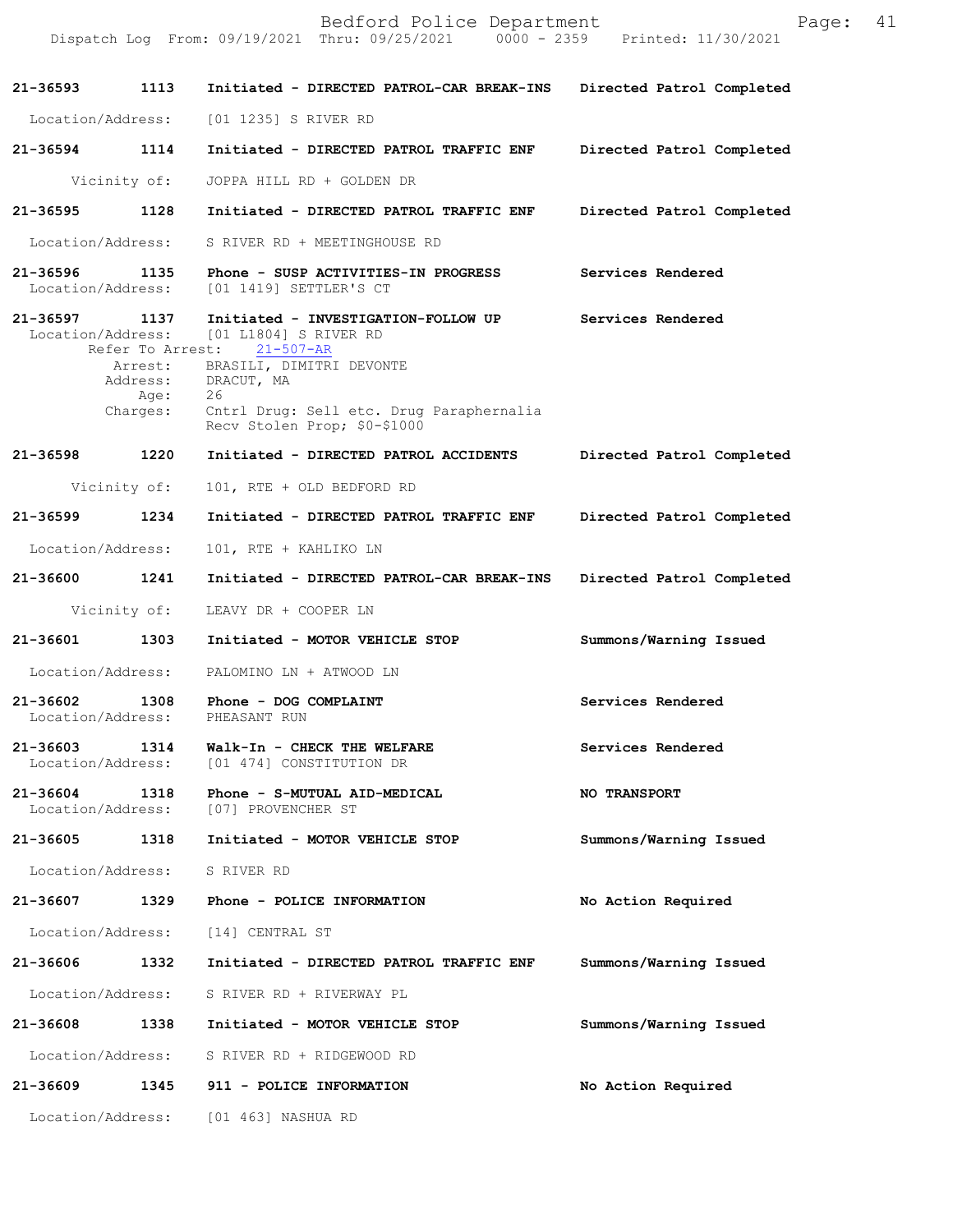|                               |                                                                     | Bedford Police Department<br>Dispatch Log From: 09/19/2021 Thru: 09/25/2021 0000 - 2359 Printed: 11/30/2021                                                                                                                                                                                                                                                                                                        | Page:                         | 42 |
|-------------------------------|---------------------------------------------------------------------|--------------------------------------------------------------------------------------------------------------------------------------------------------------------------------------------------------------------------------------------------------------------------------------------------------------------------------------------------------------------------------------------------------------------|-------------------------------|----|
| 21-36610                      | 1352                                                                | Initiated - DIRECTED PATROL-CAR BREAK-INS                                                                                                                                                                                                                                                                                                                                                                          | Directed Patrol Completed     |    |
| Location/Address:             |                                                                     | [01 L1562] KILTON RD                                                                                                                                                                                                                                                                                                                                                                                               |                               |    |
| 21-36611                      | 1353                                                                | Initiated - MOTOR VEHICLE STOP                                                                                                                                                                                                                                                                                                                                                                                     | Summons/Warning Issued        |    |
| Location/Address:             |                                                                     | 101, RTE                                                                                                                                                                                                                                                                                                                                                                                                           |                               |    |
| 21-36612                      | 1435                                                                | 911 - S-EMERGENCY MEDICAL CALL-CHARL                                                                                                                                                                                                                                                                                                                                                                               | TRANSPORTED TO CMC HOSPITAL   |    |
| Location/Address:             |                                                                     | [01 1919] WALLACE RD                                                                                                                                                                                                                                                                                                                                                                                               |                               |    |
| 21-36613<br>Location/Address: | 1451                                                                | Phone - ANIMAL COMPLAINT<br>[01 L1639] WENDOVER WAY                                                                                                                                                                                                                                                                                                                                                                | Services Rendered             |    |
| 21-36614<br>Location/Address: | 1518<br>Refer To Arrest:<br>Arrest:<br>Address:<br>Age:<br>Charges: | Initiated - INVESTIGATION-FOLLOW UP<br>[01 L1178] ATWOOD LN<br>$21 - 533 - AR$<br>CROWLEY, JOSEPH<br>OTHER STATE<br>65<br>Forgery Govt Instrument, Check, etc<br>Identity Fraud; Pose as Another<br>Cntrl Drug: Sched 1 - 4; Possession<br>Felon in Possession of Dangerous Weapon<br>Recv Stolen Prop; \$0-\$1000<br>Recv Stolen Prop; \$0-\$1000<br>Manufacture/Possess False ID<br>Manufacture/Possess False ID | Investigated                  |    |
| 21-36615                      | 1525                                                                | Initiated - DIRECTED PATROL TRAFFIC ENF                                                                                                                                                                                                                                                                                                                                                                            | Directed Patrol Completed     |    |
| Location/Address:             |                                                                     | 101, RTE + KAHLIKO LN                                                                                                                                                                                                                                                                                                                                                                                              |                               |    |
| 21-36616                      | 1529                                                                | Initiated - DIRECTED PATROL TRAFFIC ENF                                                                                                                                                                                                                                                                                                                                                                            | Directed Patrol Completed     |    |
| Location/Address:             |                                                                     | S RIVER RD + MEETINGHOUSE RD                                                                                                                                                                                                                                                                                                                                                                                       |                               |    |
| 21-36617                      | 1530                                                                | Initiated - MOTOR VEHICLE STOP                                                                                                                                                                                                                                                                                                                                                                                     | Summons/Warning Issued        |    |
| Location/Address:             |                                                                     | 101, RTE + HARDY RD                                                                                                                                                                                                                                                                                                                                                                                                |                               |    |
| 21-36618<br>Location/Address: | 1531                                                                | Phone - S-FIRE ALARM<br>[01 2324] RACHEL WAY                                                                                                                                                                                                                                                                                                                                                                       | Services Rendered             |    |
| 21-36619                      | 1535                                                                | 911 - S-EMERGENCY MEDICAL CALL-DELTA                                                                                                                                                                                                                                                                                                                                                                               | TRANSPORTED TO CMC HOSPITAL   |    |
| Location/Address:             |                                                                     | [01 1387] TECHNOLOGY DR                                                                                                                                                                                                                                                                                                                                                                                            |                               |    |
| 21-36620                      | 1539                                                                | 911 - S-EMERGENCY MEDICAL CALL-ALPHA                                                                                                                                                                                                                                                                                                                                                                               | Transported to Hospital-Other |    |
| Location/Address:             |                                                                     | [01 L1639] WENDOVER WAY                                                                                                                                                                                                                                                                                                                                                                                            |                               |    |
| 21-36621<br>Location/Address: | 1543<br>Refer To Incident:                                          | Walk-In - SCAMS (PHONE, EMAIL ETC)<br>[01 474] CONSTITUTION DR<br>$21 - 915 - OF$                                                                                                                                                                                                                                                                                                                                  | Investigated                  |    |
| 21-36622                      | 1551                                                                | Initiated - MOTOR VEHICLE STOP                                                                                                                                                                                                                                                                                                                                                                                     | Summons/Warning Issued        |    |
| Location/Address:             |                                                                     | 101, RTE + COVENANT WAY                                                                                                                                                                                                                                                                                                                                                                                            |                               |    |
| 21-36623                      | 1604                                                                | Initiated - DIRECTED PATROL TRAFFIC ENF                                                                                                                                                                                                                                                                                                                                                                            | Directed Patrol Completed     |    |
| Location/Address:             |                                                                     | S RIVER RD + KILTON RD                                                                                                                                                                                                                                                                                                                                                                                             |                               |    |
| 21-36624                      | 1607                                                                | Initiated - DIRECTED PATROL TRAFFIC ENF                                                                                                                                                                                                                                                                                                                                                                            | Directed Patrol Completed     |    |
| Location/Address:             |                                                                     | 101, RTE + COVENANT WAY                                                                                                                                                                                                                                                                                                                                                                                            |                               |    |
| 21-36625                      | 1609                                                                | Initiated - MOTOR VEHICLE STOP                                                                                                                                                                                                                                                                                                                                                                                     | Summons/Warning Issued        |    |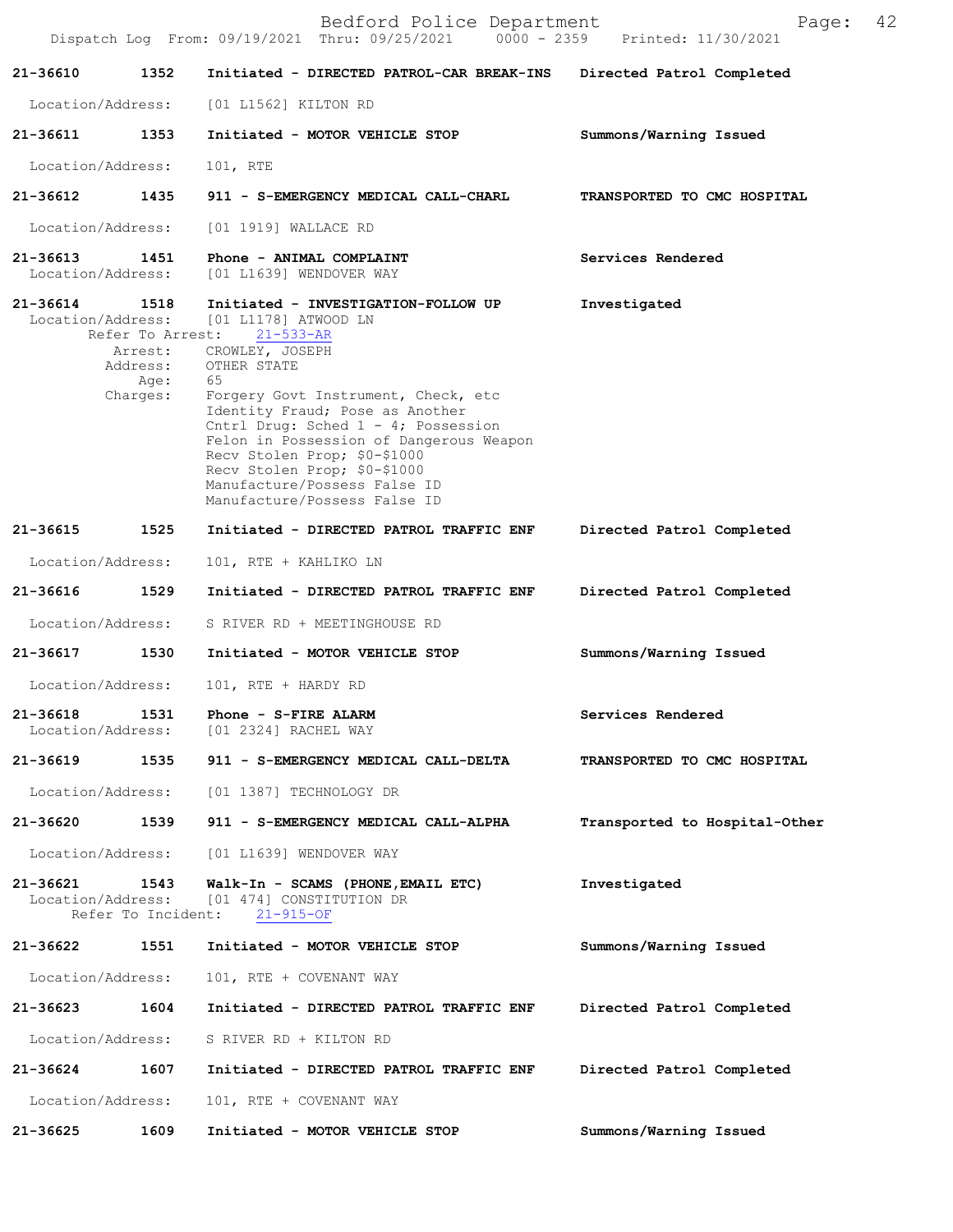|                                    |      | Bedford Police Department<br>Dispatch Log From: 09/19/2021 Thru: 09/25/2021 0000 - 2359 Printed: 11/30/2021 | Page:                       | 43 |
|------------------------------------|------|-------------------------------------------------------------------------------------------------------------|-----------------------------|----|
|                                    |      | Location/Address: MEETINGHOUSE RD + S RIVER RD                                                              |                             |    |
| 21-36626 1631                      |      | Phone - BURGLARY<br>Location/Address: [01 L904] 101, RTE<br>Refer To Incident: 21-916-OF                    | Investigated                |    |
| 21-36627 1637<br>Location/Address: |      | Phone - SUSP ACTIVITIES<br>WEST WIND DR                                                                     | Services Rendered           |    |
| 21-36628 1650<br>Location/Address: |      | Phone - CHECK THE WELFARE<br>101, RTE + BEAVER LN                                                           | Services Rendered           |    |
| 21-36629 1651                      |      | Initiated - DIRECTED PATROL-CAR BREAK-INS                                                                   | Directed Patrol Completed   |    |
| Location/Address:                  |      | [01 L1803] S RIVER RD                                                                                       |                             |    |
| 21-36630                           | 1700 | Initiated - MOTOR VEHICLE STOP                                                                              | Summons/Warning Issued      |    |
| Location/Address:                  |      | 101, RTE + MEETINGHOUSE RD                                                                                  |                             |    |
| 21-36631 1700                      |      | Phone - ANIMAL COMPLAINT                                                                                    | No Action Required          |    |
| Location/Address:                  |      | MCALLISTER RD                                                                                               |                             |    |
| 21-36632                           | 1717 | Initiated - MOTOR VEHICLE STOP                                                                              | Summons/Warning Issued      |    |
| Location/Address:                  |      | 101, RTE + JOPPA HILL RD                                                                                    |                             |    |
| 21-36633                           | 1727 | 911 - S-EMERGENCY MEDICAL CALL-CHARL                                                                        | TRANSPORTED TO CMC HOSPITAL |    |
| Location/Address:                  |      | [01 L2400] RIDGEWOOD RD                                                                                     |                             |    |
| 21-36634 1740<br>Location/Address: |      | Initiated - DISABLED MOTOR VEHICLE<br>FAIRLANE DR + N AMHERST RD                                            | Services Rendered           |    |
| 21-36635 1741                      |      | Initiated - MOTOR VEHICLE STOP                                                                              | Summons/Warning Issued      |    |
| Location/Address:                  |      | S RIVER RD + PARK DR                                                                                        |                             |    |
| 21-36636                           | 1748 | Initiated - MOTOR VEHICLE STOP                                                                              | Summons/Warning Issued      |    |
| Location/Address:                  |      | REGENCY DR + HARDY RD                                                                                       |                             |    |
| 21-36637                           | 1754 | Initiated - DIRECTED PATROL-CAR BREAK-INS                                                                   | Directed Patrol Completed   |    |
| Location/Address:                  |      | [01 1788] KILTON RD                                                                                         |                             |    |
| 21-36638                           | 1759 | Initiated - DIRECTED PATROL TRAFFIC ENF                                                                     | Directed Patrol Completed   |    |
| Location/Address:                  |      | [01 L2447] 101, RTE                                                                                         |                             |    |
| 21-36639                           | 1800 | Initiated - MOTOR VEHICLE STOP                                                                              | Summons/Warning Issued      |    |
| Location/Address:                  |      | 101, RTE + WALLACE RD                                                                                       |                             |    |
| 21-36640                           | 1800 | Phone - HIGHWAY CONDITIONS                                                                                  | No Action Required          |    |
| Location/Address:                  |      | 101, RTE + MEETINGHOUSE RD                                                                                  |                             |    |
| 21-36641                           | 1808 | Initiated - MOTOR VEHICLE STOP                                                                              | Summons/Warning Issued      |    |
| Location/Address:                  |      | [01 L90] 101, RTE                                                                                           |                             |    |
| 21-36642                           | 1820 | Initiated - DIRECTED PATROL-CAR BREAK-INS                                                                   | Directed Patrol Completed   |    |
| Location/Address:                  |      | $[01 L1777]$ WALLACE RD                                                                                     |                             |    |
| 21-36643                           | 1824 | 911 - S-EMERGENCY MEDICAL CALL-CHARL                                                                        | TRANSPORTED TO CMC HOSPITAL |    |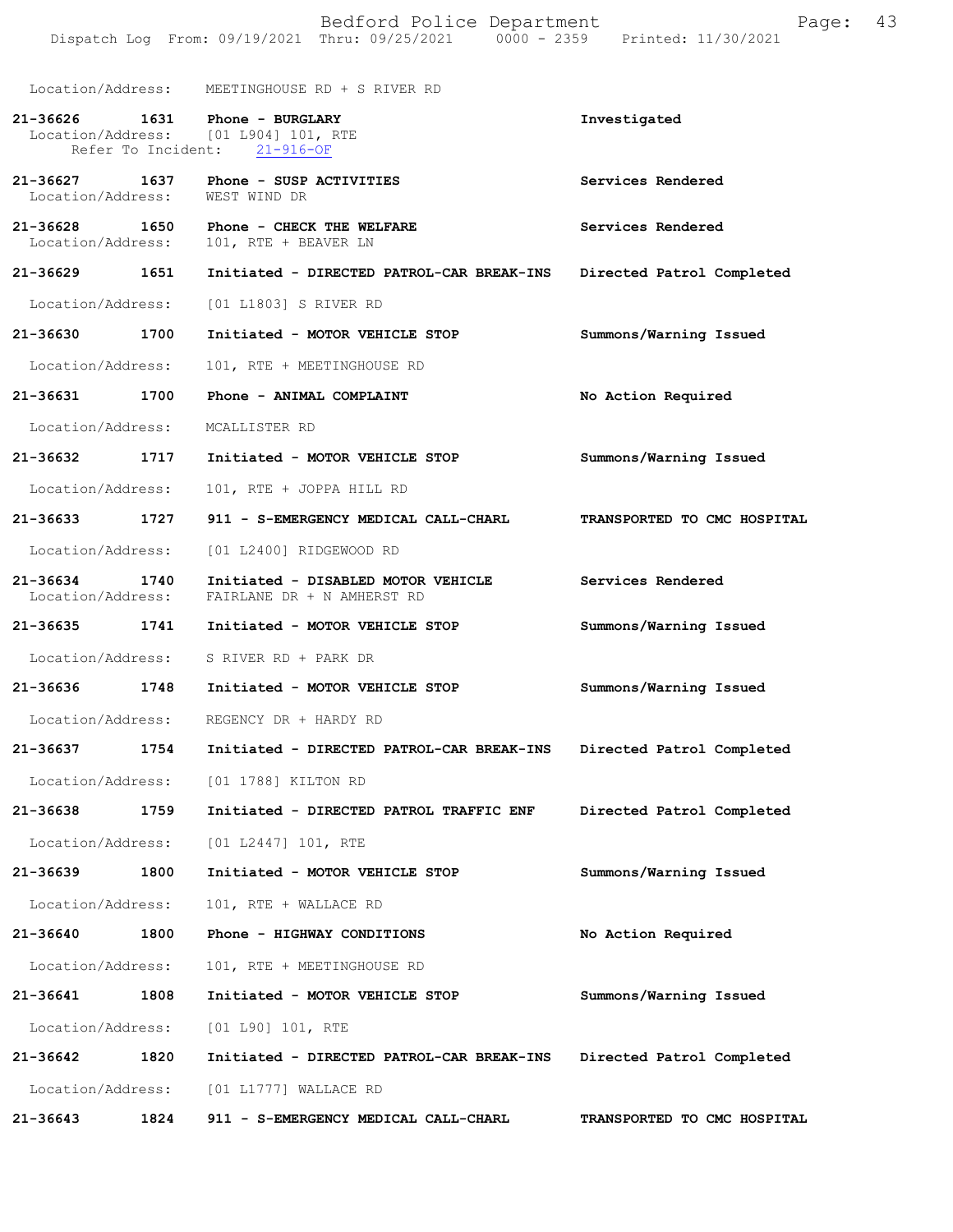|                               |              | Bedford Police Department<br>Dispatch Log From: 09/19/2021 Thru: 09/25/2021 0000 - 2359 Printed: 11/30/2021 | Page:                       | 44 |
|-------------------------------|--------------|-------------------------------------------------------------------------------------------------------------|-----------------------------|----|
|                               |              | Location/Address: [01 L2098] HAWTHORNE DR                                                                   |                             |    |
| 21-36644                      | 1839         | Initiated - MOTOR VEHICLE STOP                                                                              | Summons/Warning Issued      |    |
| Location/Address:             |              | WALLACE RD + NATHAN CUTLER DR                                                                               |                             |    |
| 21-36645 2013                 |              | Initiated - DIRECTED PATROL-CAR BREAK-INS                                                                   | Directed Patrol Completed   |    |
| Location/Address:             |              | [01 324] HAWTHORNE DR                                                                                       |                             |    |
| 21-36646 2104                 |              | 911 - S-EMERGENCY MEDICAL CALL-ECHO                                                                         | TRANSPORTED TO CMC HOSPITAL |    |
| Location/Address:             |              | [01 1387] TECHNOLOGY DR                                                                                     |                             |    |
| 21-36647                      | 2106         | Phone - MOTOR VEHICLE ACCIDENT                                                                              | Summons/Warning Issued      |    |
|                               |              | Location/Address: [01 1445] NASHUA RD                                                                       |                             |    |
| 21-36649                      |              | 2111 Phone - DOG COMPLAINT                                                                                  | No Action Required          |    |
| Location/Address:             |              | MCQUADE BROOK RD                                                                                            |                             |    |
|                               |              | 21-36648 2114 Phone - SUSP ACTIVITIES                                                                       | No Action Required          |    |
| Location/Address:             |              | S RIVER RD                                                                                                  |                             |    |
| 21-36650<br>Location/Address: | 2122         | Phone - ASSIST CITIZEN<br>WENTWORTH DR                                                                      | Investigated                |    |
| 21-36651 2311                 |              | Initiated - DIRECTED PATROL DWI                                                                             | Directed Patrol Completed   |    |
|                               | Vicinity of: | 101, RTE + CONSTITUTION DR                                                                                  |                             |    |
| 21-36652 2317                 |              | Initiated - MOTOR VEHICLE STOP                                                                              | Summons/Warning Issued      |    |
| Location/Address:             |              | 101, RTE + F.E. EVERETT SOUTH TPKE                                                                          |                             |    |
| 21-36653                      | 2318         | Initiated - DIRECTED PATROL DWI                                                                             | Directed Patrol Completed   |    |
|                               |              | Location/Address: S RIVER RD + SOMERVILLE DR                                                                |                             |    |
| 21-36654 2321                 |              | Initiated - DIRECTED PATROL DWI                                                                             | Directed Patrol Completed   |    |
|                               |              | Vicinity of: 101, RTE + NASHUA RD                                                                           |                             |    |
| 21-36655<br>Location/Address: | 2323         | Phone - ALARM, BURGLAR<br>[01 L1804] S RIVER RD                                                             | Alarm - False               |    |
| 21-36656 2327                 |              | Initiated - MOTOR VEHICLE STOP                                                                              | Summons/Warning Issued      |    |
| Location/Address:             |              | 101, RTE + NASHUA RD                                                                                        |                             |    |
| 21-36657                      | 2340         | Initiated - DIRECTED PATROL DWI                                                                             | Directed Patrol Completed   |    |
| Location/Address:             |              | 101, RTE + WALLACE RD                                                                                       |                             |    |
| 21-36658                      | 2341         | Initiated - MOTOR VEHICLE STOP                                                                              | Summons/Warning Issued      |    |
| Location/Address:             |              | 101, RTE + COLONIAL DR                                                                                      |                             |    |
| 21-36659 2349                 |              | Initiated - DIRECTED PATROL DWI                                                                             | Directed Patrol Completed   |    |
| Location/Address:             |              | S RIVER RD + HAWTHORNE DR                                                                                   |                             |    |
| 21-36660                      | 2354         | Initiated - DIRECTED PATROL DWI                                                                             | Directed Patrol Completed   |    |
|                               | Vicinity of: | 101, RTE + HARDY RD                                                                                         |                             |    |

**For Date: 09/25/2021 - Saturday**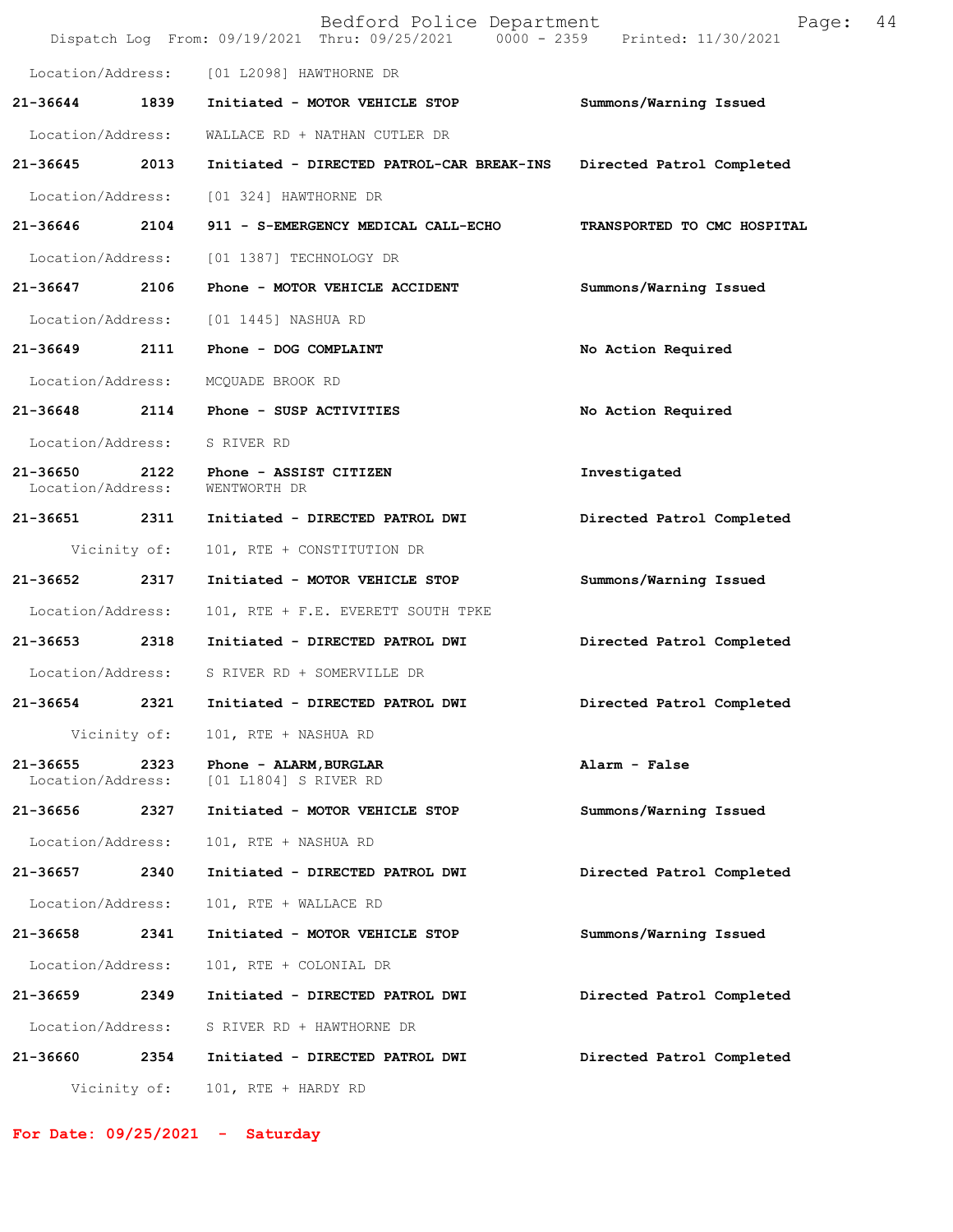|                   |              | Bedford Police Department<br>Dispatch Log From: 09/19/2021 Thru: 09/25/2021 0000 - 2359 Printed: 11/30/2021 | Page:                     | 45 |
|-------------------|--------------|-------------------------------------------------------------------------------------------------------------|---------------------------|----|
| 21-36661 0002     |              | Initiated - MOTOR VEHICLE STOP                                                                              | Summons/Warning Issued    |    |
| Location/Address: |              | 101, RTE                                                                                                    |                           |    |
| 21-36662 0003     |              | Initiated - DIRECTED PATROL DWI                                                                             | Directed Patrol Completed |    |
|                   | Vicinity of: | 101, RTE + OLD BEDFORD RD                                                                                   |                           |    |
| 21-36663 0010     |              | Initiated - DIRECTED PATROL DWI                                                                             | Directed Patrol Completed |    |
| Location/Address: |              | 101, RTE + MEETINGHOUSE RD OFF RAMP                                                                         |                           |    |
| 21-36664 0018     |              | Initiated - DIRECTED PATROL DWI                                                                             | Directed Patrol Completed |    |
| Vicinity of:      |              | 101, RTE + WALLACE RD                                                                                       |                           |    |
| 21-36665 0022     |              | Initiated - DIRECTED PATROL DWI                                                                             | Directed Patrol Completed |    |
|                   |              | Location/Address: [01 324] HAWTHORNE DR                                                                     |                           |    |
| 21-36666 0023     |              | Initiated - DIRECTED PATROL DWI                                                                             | Directed Patrol Completed |    |
|                   | Vicinity of: | NEW BOSTON RD + PULPIT RD                                                                                   |                           |    |
| 21-36667 0024     |              | Initiated - MOTOR VEHICLE STOP                                                                              | Summons/Warning Issued    |    |
| Location/Address: |              | 101, RTE + HARDY RD                                                                                         |                           |    |
| 21-36668 0033     |              | Initiated - MOTOR VEHICLE STOP                                                                              | Summons/Warning Issued    |    |
| Location/Address: |              | 101, RTE                                                                                                    |                           |    |
| 21-36669 0034     |              | Initiated - DIRECTED PATROL DWI                                                                             | Directed Patrol Completed |    |
| Location/Address: |              | JENKINS RD + BEALS RD                                                                                       |                           |    |
|                   |              | 21-36670 0039 Initiated - MOTOR VEHICLE STOP                                                                | Summons/Warning Issued    |    |
|                   |              | Location/Address: S RIVER RD + PARK DR                                                                      |                           |    |
| 21-36671 0045     |              | Initiated - DIRECTED PATROL-CAR BREAK-INS Directed Patrol Completed                                         |                           |    |
|                   |              | Location/Address: [01 324] HAWTHORNE DR                                                                     |                           |    |
|                   |              |                                                                                                             | Directed Patrol Completed |    |
| Location/Address: |              | BELLEMORE DR                                                                                                |                           |    |
| 21-36673 0056     |              | Initiated - MOTOR VEHICLE STOP                                                                              | Summons/Warning Issued    |    |
| Location/Address: |              | S RIVER RD + HAWTHORNE DR                                                                                   |                           |    |
| Location/Address: |              | 21-36674 0101 911 - SUSP ACTIVITIES-IN PROGRESS<br>INDIAN ROCK RD                                           | Could Not Locate          |    |
|                   |              |                                                                                                             | Summons/Warning Issued    |    |
| Location/Address: |              | S RIVER RD + MOORES CROSSING RD                                                                             |                           |    |
|                   |              |                                                                                                             | Directed Patrol Completed |    |
|                   |              | Location/Address: S RIVER RD + BACK RIVER RD                                                                |                           |    |
|                   |              |                                                                                                             | Directed Patrol Completed |    |
|                   | Vicinity of: | 101, RTE + STOWELL RD                                                                                       |                           |    |
| 21-36678          | 0146         | Initiated - DIRECTED PATROL DWI<br>Vicinity of: 101, RTE + 114 RTE                                          | Extinquished              |    |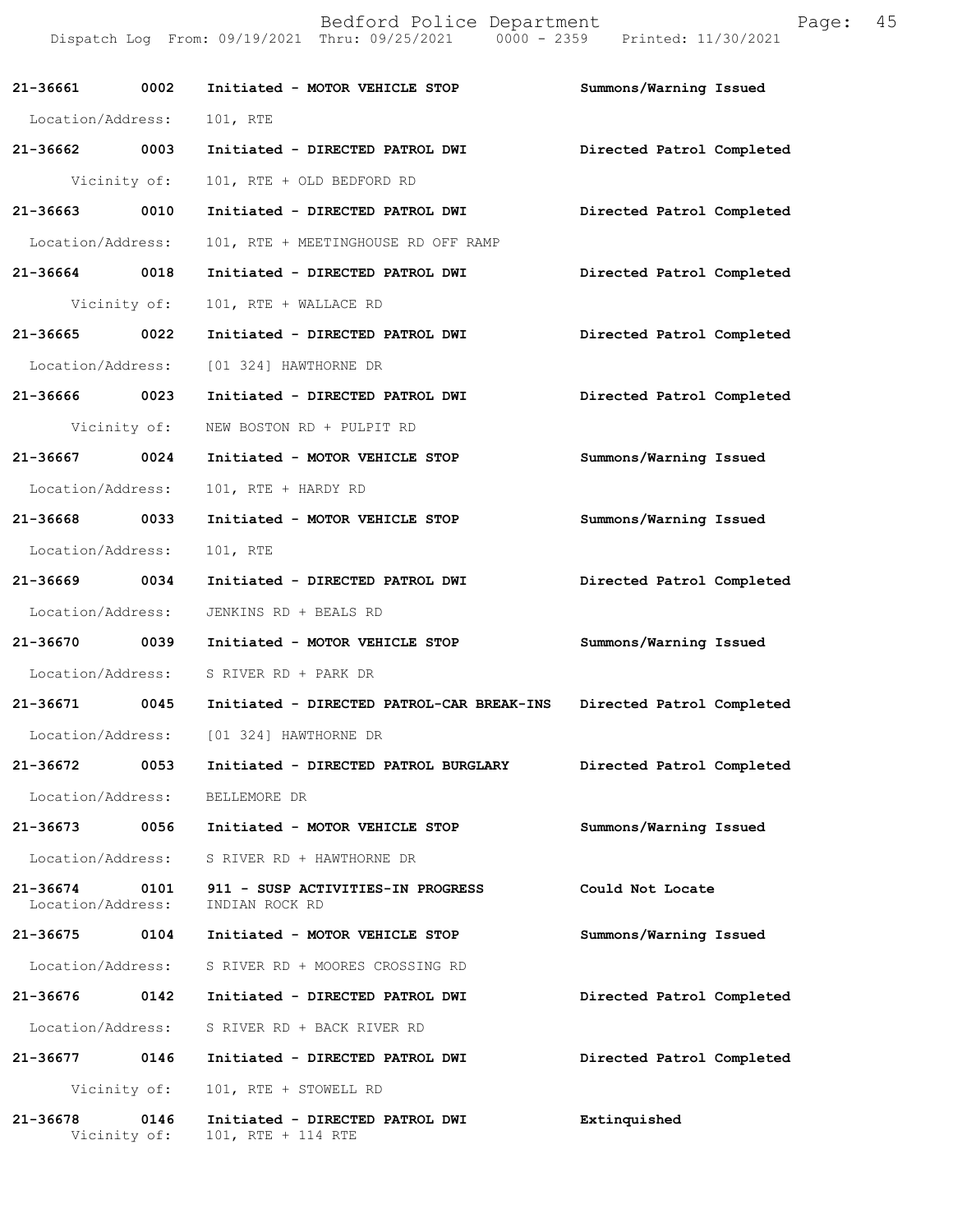|                               |              | Bedford Police Department<br>Dispatch Log From: 09/19/2021 Thru: 09/25/2021 0000 - 2359 Printed: 11/30/2021 | Page:                     | 46 |
|-------------------------------|--------------|-------------------------------------------------------------------------------------------------------------|---------------------------|----|
| 21-36679                      | 0151         | Initiated - MOTOR VEHICLE STOP                                                                              | Summons/Warning Issued    |    |
| Location/Address:             |              | S RIVER RD                                                                                                  |                           |    |
| 21-36680 0219                 |              | Initiated - MOTOR VEHICLE STOP                                                                              | Summons/Warning Issued    |    |
| Location/Address:             |              | S RIVER RD                                                                                                  |                           |    |
| 21-36681                      | 0233         | Initiated - BUILDING CHECK                                                                                  | Building Checked/Secured  |    |
| Location/Address:             |              | [01 192] NEW BOSTON RD                                                                                      |                           |    |
| 21-36682 0238                 |              | Initiated - DIRECTED PATROL BURGLARY                                                                        | Directed Patrol Completed |    |
|                               | Vicinity of: | OLDE ENGLISH RD + GAGE RD                                                                                   |                           |    |
| 21-36683                      | 0248         | Initiated - DIRECTED PATROL BURGLARY                                                                        | Directed Patrol Completed |    |
|                               | Vicinity of: | NEW BOSTON RD + MCALLISTER RD                                                                               |                           |    |
| 21-36684 0255                 |              | Initiated - DIRECTED PATROL-CAR BREAK-INS                                                                   | Directed Patrol Completed |    |
| Location/Address:             |              | HAWTHORNE DR                                                                                                |                           |    |
| 21-36685                      | 0313         | Initiated - BUILDING CHECK                                                                                  | Building Checked/Secured  |    |
| Location/Address:             |              | [01 L0000792] S RIVER RD                                                                                    |                           |    |
| 21-36686 0332                 |              | Initiated - DIRECTED PATROL BURGLARY                                                                        | Directed Patrol Completed |    |
|                               | Vicinity of: | COUNTY RD + NASHUA RD                                                                                       |                           |    |
| 21-36687<br>Location/Address: | 0336         | Phone - ALARM, BURGLAR<br>[01 L1804] S RIVER RD                                                             | Alarm - False             |    |
| 21-36688                      | 0351         | Initiated - DIRECTED PATROL BURGLARY                                                                        | Directed Patrol Completed |    |
| Location/Address:             |              | [01 308] COLBY CT                                                                                           |                           |    |
| 21-36689                      | 0357         | Initiated - DIRECTED PATROL BURGLARY                                                                        | Directed Patrol Completed |    |
|                               | Vicinity of: | OLD BEDFORD RD + HOLBROOK RD                                                                                |                           |    |
| 21-36690                      | 0401         | Initiated - DIRECTED PATROL BURGLARY                                                                        | Directed Patrol Completed |    |
|                               | Vicinity of: | WALLACE RD + BEALS RD                                                                                       |                           |    |
| 21-36691                      | 0414         | Initiated - DIRECTED PATROL BURGLARY                                                                        | Directed Patrol Completed |    |
|                               | Vicinity of: | BEDFORD CENTER RD + CHANDLER RD                                                                             |                           |    |
| 21-36692<br>Location/Address: | 0416         | Initiated - SUSP ACTIVITIES<br>S RIVER RD                                                                   | Services Rendered         |    |
| 21-36693 0429                 |              | Initiated - BUILDING CHECK                                                                                  | Directed Patrol Completed |    |
| Location/Address:             |              | [01 1235] S RIVER RD                                                                                        |                           |    |
| 21-36694 0544                 |              | Initiated - DIRECTED PATROL TRAFFIC ENF                                                                     | Directed Patrol Completed |    |
| Location/Address:             |              | S RIVER RD + KILTON RD                                                                                      |                           |    |
| 21-36695                      | 0545         | Initiated - DIRECTED PATROL TRAFFIC ENF                                                                     | Directed Patrol Completed |    |
|                               | Vicinity of: | 101, RTE + BEDFORD CENTER RD                                                                                |                           |    |
| 21-36696                      | 0547         | Initiated - DIRECTED PATROL TRAFFIC ENF                                                                     | Directed Patrol Completed |    |
|                               | Vicinity of: | 101, RTE + JENKINS RD                                                                                       |                           |    |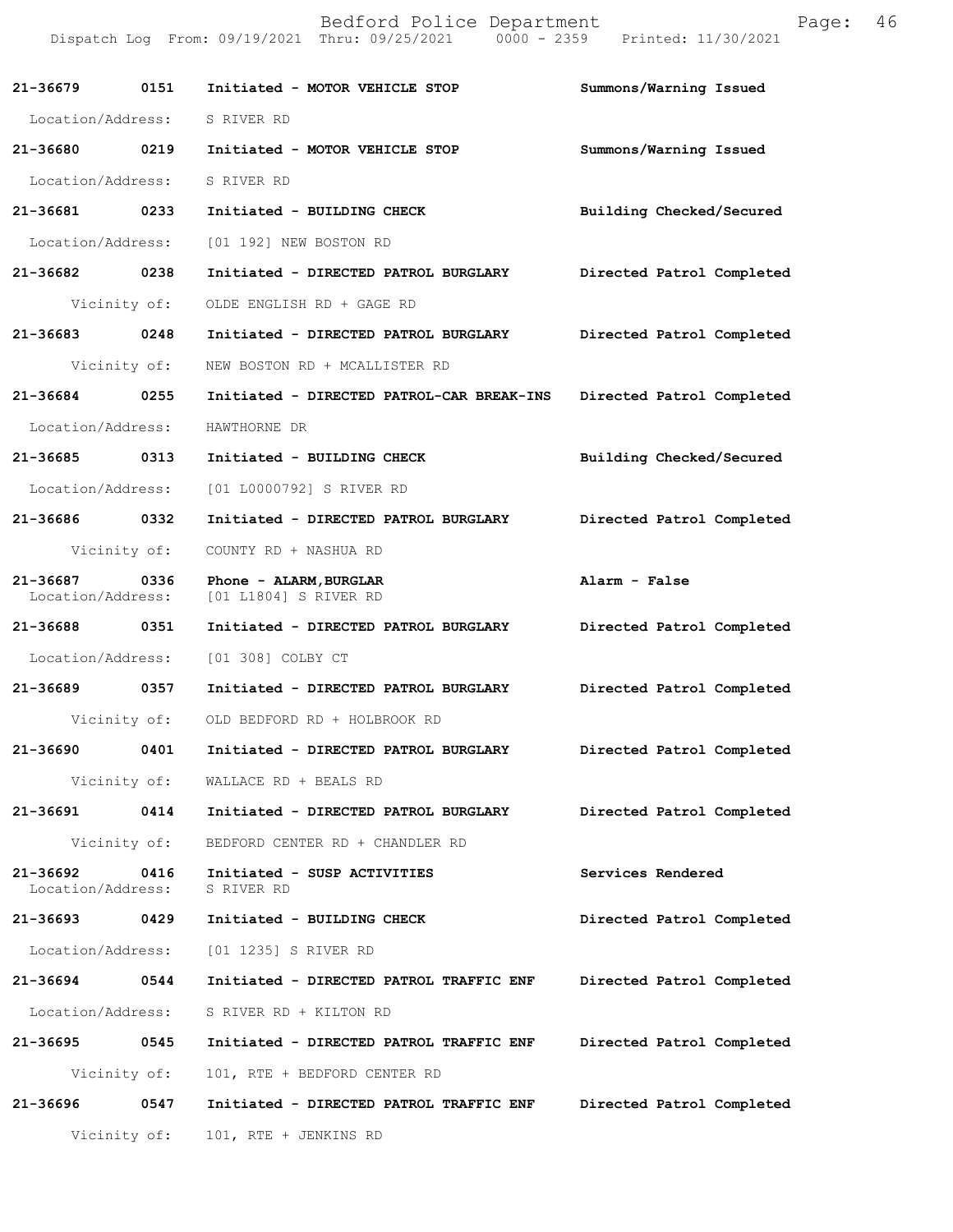|                                    |                    | Bedford Police Department<br>Dispatch Log From: 09/19/2021 Thru: 09/25/2021 0000 - 2359 Printed: 11/30/2021 | 47<br>Page:                    |
|------------------------------------|--------------------|-------------------------------------------------------------------------------------------------------------|--------------------------------|
| 21-36697                           | 0838               | Initiated - DIRECTED PATROL TRAFFIC ENF                                                                     | Directed Patrol Completed      |
|                                    |                    | Location/Address: S RIVER RD + KILTON RD                                                                    |                                |
|                                    |                    | 21-36698 0840 Phone - ALARM, BURGLAR                                                                        | Alarm- correct code/reset      |
| Location/Address:                  |                    | [01 L653] OLD BEDFORD RD                                                                                    |                                |
| 21-36699                           | 0852               | Initiated - DIRECTED PATROL TRAFFIC ENF                                                                     | Directed Patrol Completed      |
| Location/Address:                  |                    | 101, RTE + HARDY RD                                                                                         |                                |
| 21-36700                           | 0853               | Initiated - DIRECTED PATROL TRAFFIC ENF                                                                     | Directed Patrol Completed      |
| Location/Address:                  |                    | 101, RTE + 114 RTE                                                                                          |                                |
| 21-36701 0856                      |                    | Initiated - DIRECTED PATROL TRAFFIC ENF                                                                     | Directed Patrol Completed      |
| Location/Address:                  |                    | BACK RIVER RD                                                                                               |                                |
| 21-36702 0857<br>Location/Address: |                    | Phone - FINGERPRINTS<br>[01 474] CONSTITUTION DR                                                            | Services Rendered              |
| 21-36703 0908                      |                    | Walk-In - FINGERPRINTS<br>Location/Address: [01 474] CONSTITUTION DR                                        | Services Rendered              |
| 21-36704 0911                      |                    | Initiated - DIRECTED PATROL TRAFFIC ENF                                                                     | Directed Patrol Completed      |
|                                    |                    | Location/Address: S RIVER RD                                                                                |                                |
| 21-36707                           | Refer To Incident: | 0914 911 - CHECK THE WELFARE<br>Location/Address: [01 248] RIDGEWOOD RD<br>$21 - 917 - OF$                  | Investigated                   |
| 21-36705 0926                      |                    | Phone - ALARM, BURGLAR                                                                                      | Alarm- correct code/reset      |
| Location/Address:                  |                    | [01 L0000689] S RIVER RD                                                                                    |                                |
| 21-36706 0929                      |                    | Initiated - MOTOR VEHICLE STOP                                                                              | Summons/Warning Issued         |
| Location/Address:                  |                    | 101, RTE + NASHUA RD                                                                                        |                                |
| 21-36708                           | 0949               | Walk-In - ASSIST-WALK IN                                                                                    | Services Rendered              |
| 21-36709                           | 0955               | 911 - S-EMERGENCY MEDICAL CALL-CHARL                                                                        | Transported to Elliot Hospital |
| Location/Address:                  |                    | [01 919] CORPORATE DR                                                                                       |                                |
| 21-36711<br>Location/Address:      | 0956               | Walk-In - FINGERPRINTS<br>[01 474] CONSTITUTION DR                                                          | Services Rendered              |
| 21-36710                           | 0957               | Initiated - DIRECTED PATROL TRAFFIC ENF                                                                     | Directed Patrol Completed      |
| Location/Address:                  |                    | 101, RTE + HITCHING POST LN                                                                                 |                                |
| 21-36712                           | 0958               | Initiated - DIRECTED PATROL TRAFFIC ENF                                                                     | Directed Patrol Completed      |
| Location/Address:                  |                    | CAMP RD                                                                                                     |                                |
| 21-36713                           | 1008               | Initiated - MOTOR VEHICLE STOP                                                                              | Summons/Warning Issued         |
| Location/Address:                  |                    | S RIVER RD                                                                                                  |                                |
| 21-36715<br>Location/Address:      | 1009               | Walk-In - FINGERPRINTS<br>[01 474] CONSTITUTION DR                                                          | Services Rendered              |
| 21-36714                           | 1010               | Initiated - MOTOR VEHICLE STOP                                                                              | Summons/Warning Issued         |
| Location/Address:                  |                    | 101, RTE + NASHUA RD                                                                                        |                                |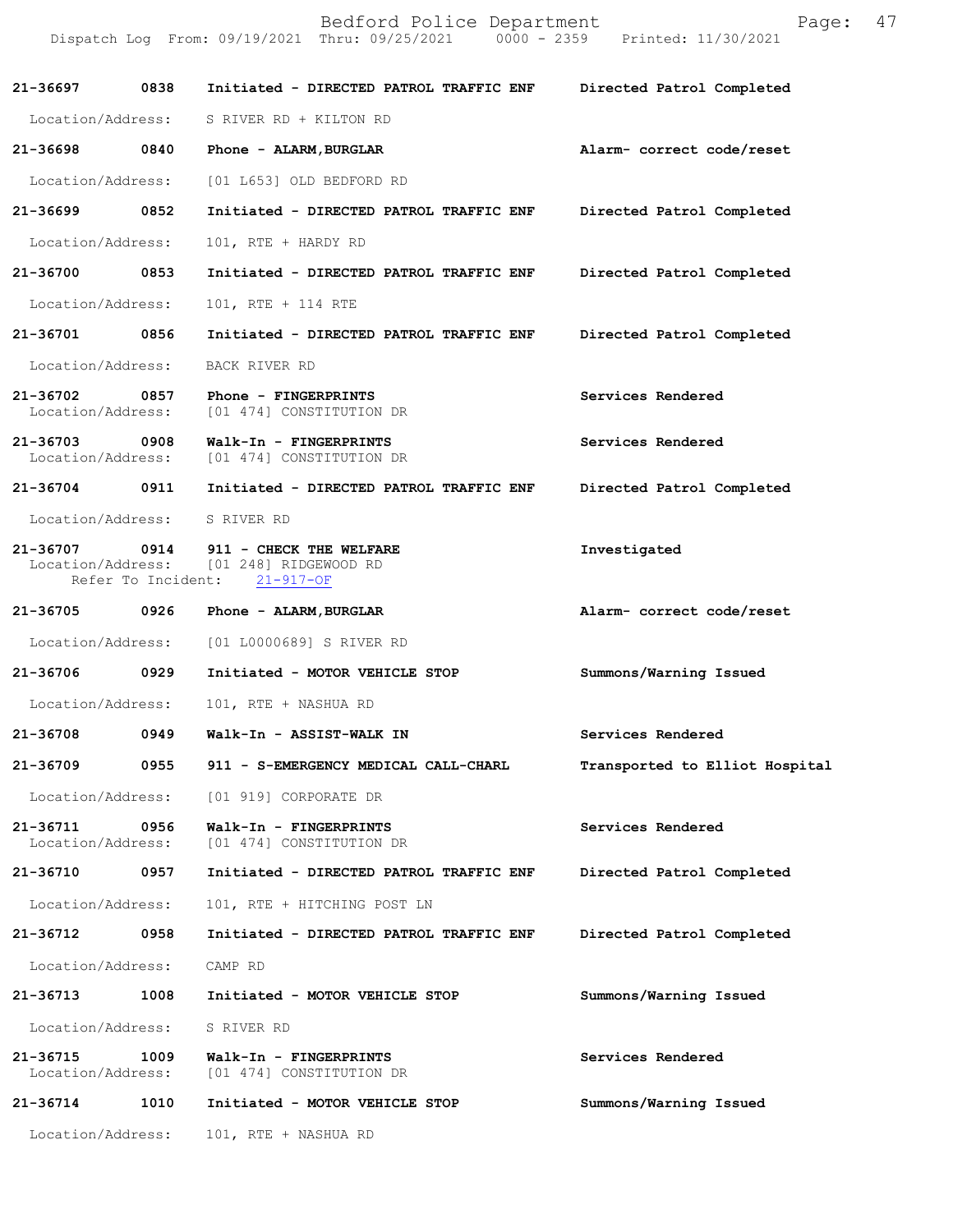|                                    |      | Bedford Police Department<br>Dispatch Log From: 09/19/2021 Thru: 09/25/2021 0000 - 2359 Printed: 11/30/2021 | 48<br>Page:                    |
|------------------------------------|------|-------------------------------------------------------------------------------------------------------------|--------------------------------|
| 21-36716                           | 1035 | Initiated - MOTOR VEHICLE STOP                                                                              | Summons/Warning Issued         |
| Location/Address:                  |      | MEETINGHOUSE RD + S RIVER RD                                                                                |                                |
| 21-36717 1038                      |      | Initiated - DIRECTED PATROL-CAR BREAK-INS                                                                   | Directed Patrol Completed      |
| Location/Address:                  |      | GREENFIELD PKWY                                                                                             |                                |
| 21-36718                           | 1057 | Initiated - MOTOR VEHICLE STOP                                                                              | Summons/Warning Issued         |
| Location/Address:                  |      | BACK RIVER RD + COUNTY RD                                                                                   |                                |
| 21-36222                           | 1100 | Phone - POLICE INFORMATION                                                                                  | No Action Required             |
| Location/Address:                  |      | 101, RTE                                                                                                    |                                |
| 21-36719<br>Location/Address:      | 1105 | Phone - HIGHWAY CONDITIONS<br>101, RTE                                                                      | Could Not Locate               |
| 21-36720                           | 1107 | Walk-In - FINGERPRINTS<br>Location/Address: [01 474] CONSTITUTION DR                                        | Services Rendered              |
| 21-36721                           | 1113 | Initiated - DIRECTED PATROL TRAFFIC ENF                                                                     | Directed Patrol Completed      |
| Location/Address:                  |      | 101, RTE + WALLACE RD                                                                                       |                                |
| 21-36162 1130                      |      | Phone - POLICE INFORMATION                                                                                  | No Action Required             |
| Location/Address:                  |      | [01 927] BELL HILL RD                                                                                       |                                |
| 21-36722                           | 1132 | Initiated - MOTOR VEHICLE STOP                                                                              | Summons/Warning Issued         |
| Location/Address:                  |      | 101, RTE + WALLACE RD                                                                                       |                                |
| 21-36723 1133<br>Location/Address: |      | 911 - MOTOR VEHICLE COMP-IN PROGRESS<br>101, RTE                                                            | Services Rendered              |
| 21-36724<br>Location/Address:      | 1140 | Walk-In - FINGERPRINTS<br>[01 474] CONSTITUTION DR                                                          | Services Rendered              |
| 21-36725<br>Location/Address:      | 1212 | Phone - ANIMAL COMPLAINT<br>SPRING HILL RD                                                                  | Services Rendered              |
| 21-36726                           | 1215 | Initiated - DIRECTED PATROL-CAR BREAK-INS                                                                   | Directed Patrol Completed      |
| Location/Address:                  |      | [01 1235] S RIVER RD                                                                                        |                                |
| 21-36727                           | 1247 | Initiated - DIRECTED PATROL-CAR BREAK-INS                                                                   | Directed Patrol Completed      |
| Location/Address:                  |      | [01 1050] DONALD ST                                                                                         |                                |
| 21-30112                           | 1300 | Phone - POLICE INFORMATION                                                                                  | No Action Required             |
| Location/Address:                  |      | [01 L562] WALLACE RD                                                                                        |                                |
| 21-36728                           | 1310 | Initiated - DIRECTED PATROL-CAR BREAK-INS                                                                   | Directed Patrol Completed      |
| Location/Address:                  |      | [01 L2252] JENKINS RD                                                                                       |                                |
| 21-36729                           | 1321 | 911 - S-EMERGENCY MEDICAL CALL-ALPHA                                                                        | Transported to Elliot Hospital |
| Location/Address:                  |      | [01 919] CORPORATE DR                                                                                       |                                |
| 21-36730                           | 1323 | Initiated - DIRECTED PATROL-CAR BREAK-INS                                                                   | Directed Patrol Completed      |
| Location/Address:                  |      | MARKET ST + MAIN ST                                                                                         |                                |
| 21-36731                           | 1324 | Initiated - MOTOR VEHICLE STOP                                                                              | Summons/Warning Issued         |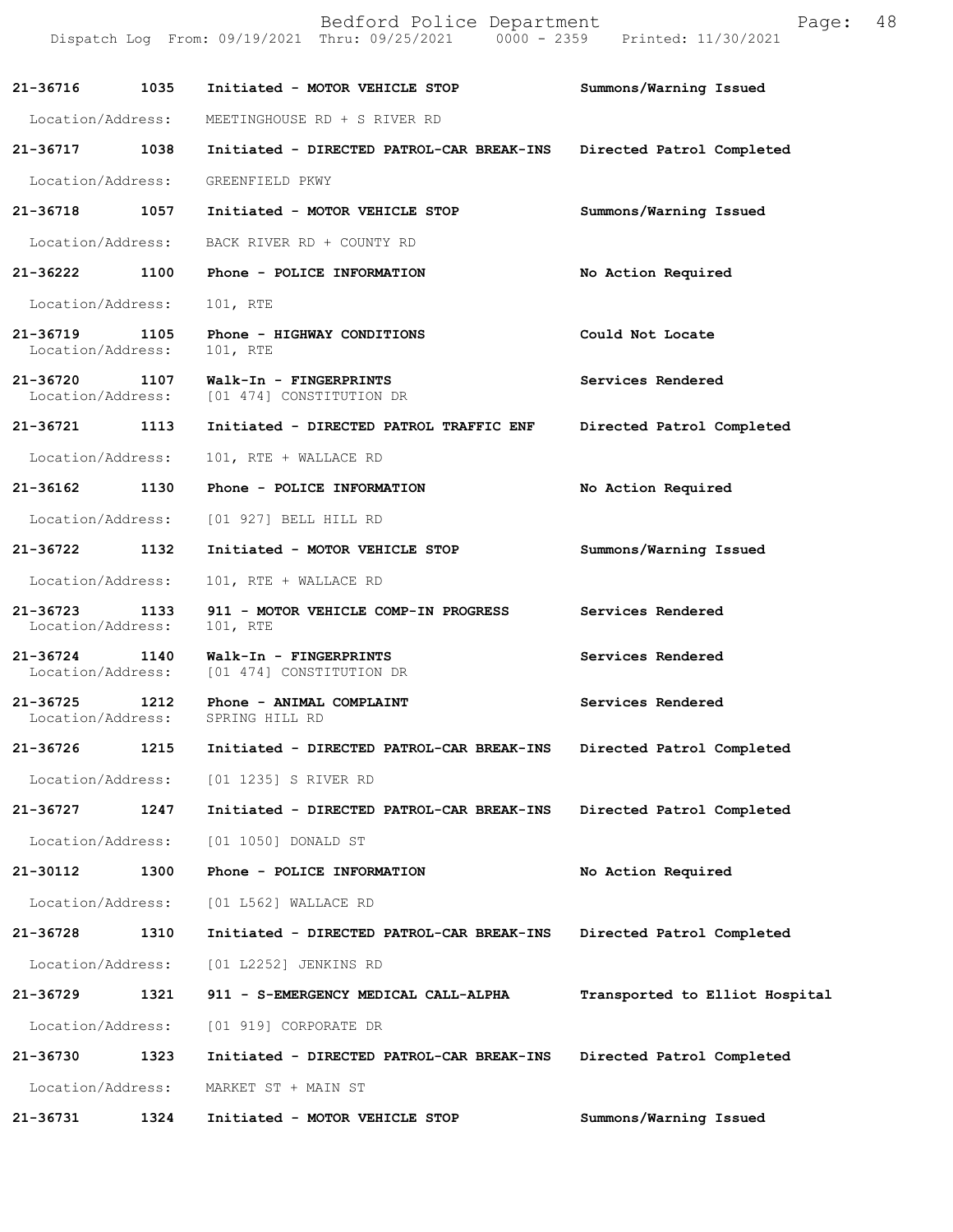|                                    |              | Bedford Police Department<br>Dispatch Log From: 09/19/2021 Thru: 09/25/2021 0000 - 2359 Printed: 11/30/2021 | 49<br>Page:                 |
|------------------------------------|--------------|-------------------------------------------------------------------------------------------------------------|-----------------------------|
|                                    |              | Location/Address: S RIVER RD + MOORES CROSSING RD                                                           |                             |
| 21-36732                           |              | 1329 911 - S-EMERGENCY MEDICAL CALL-CHARL                                                                   | TRANSPORTED TO CMC HOSPITAL |
| Location/Address:                  |              | [01 248] RIDGEWOOD RD                                                                                       |                             |
| 21-36733                           | 1335         | Initiated - MOTOR VEHICLE STOP                                                                              | Summons/Warning Issued      |
| Location/Address:                  |              | 101, RTE + HITCHING POST LN                                                                                 |                             |
| 21-36734 1337                      |              | Initiated - MOTOR VEHICLE STOP                                                                              | Summons/Warning Issued      |
| Location/Address:                  |              | S RIVER RD + COMMERCE DR                                                                                    |                             |
| 21-36735<br>Location/Address:      | 1345         | Phone - SUSP ACTIVITIES<br>[01 L1803] S RIVER RD                                                            | Could Not Locate            |
| 21-36736 1349<br>Location/Address: |              | Phone - S-FIRE ALARM<br>[01 1442] HARVEY RD                                                                 | Services Rendered           |
| 21-36737 1353                      |              | Initiated - MOTOR VEHICLE STOP                                                                              | Summons/Warning Issued      |
| Location/Address:                  |              | 101, RTE                                                                                                    |                             |
| 21-36738                           | 1406         | Initiated - MOTOR VEHICLE STOP                                                                              | Summons/Warning Issued      |
| Location/Address:                  |              | 101, RTE + KAHLIKO LN                                                                                       |                             |
| 21-36739<br>Location/Address:      | 1415         | Phone - ASSIST CITIZEN<br>YORK RD                                                                           | Services Rendered           |
| 21-36740                           | 1533         | Initiated - DIRECTED PATROL TRAFFIC ENF                                                                     | Directed Patrol Completed   |
| Location/Address:                  |              | 101, RTE + 114 RTE                                                                                          |                             |
| 21-36741                           | 1535         | Initiated - DIRECTED PATROL TRAFFIC ENF                                                                     | Directed Patrol Completed   |
| Location/Address:                  |              | S RIVER RD + CLUB ACRE LN                                                                                   |                             |
| 21-36742                           | 1538         | Initiated - DIRECTED PATROL TRAFFIC ENF                                                                     | Directed Patrol Completed   |
|                                    | Vicinity of: | 101, RTE + TWIN BROOK LN                                                                                    |                             |
| $21 - 36743$                       | 1548         | Initiated - MOTOR VEHICLE STOP                                                                              | Summons/Warning Issued      |
| Location/Address:                  |              | 101, RTE + 114 RTE                                                                                          |                             |
| 21-36744                           | 1605         | Initiated - DIRECTED PATROL TRAFFIC ENF                                                                     | Directed Patrol Completed   |
| Location/Address:                  |              | S RIVER RD + COLBY CT                                                                                       |                             |
| 21-36745                           | 1612         | Initiated - MOTOR VEHICLE STOP                                                                              | Summons/Warning Issued      |
| Location/Address:                  |              | S RIVER RD + UPJOHN ST                                                                                      |                             |
| 21-36746<br>Location/Address:      | 1614         | 911 - MOTOR VEHICLE ACC-SPECIAL CIR.<br>[01 L800] COLBY CT                                                  | Investigated                |
| 21-36747                           | 1633         | Initiated - MOTOR VEHICLE STOP                                                                              | Summons/Warning Issued      |
| Location/Address:                  |              | S RIVER RD + KILTON RD                                                                                      |                             |
| 21-36748                           | 1649         | Initiated - DIRECTED PATROL TRAFFIC ENF                                                                     | Directed Patrol Completed   |
| Location/Address:                  |              | 101, RTE + PINECREST DR                                                                                     |                             |
| 21-36749                           | 1652         | Initiated - MOTOR VEHICLE STOP                                                                              | Summons/Warning Issued      |
| Location/Address:                  |              | 101, RTE + HITCHING POST LN                                                                                 |                             |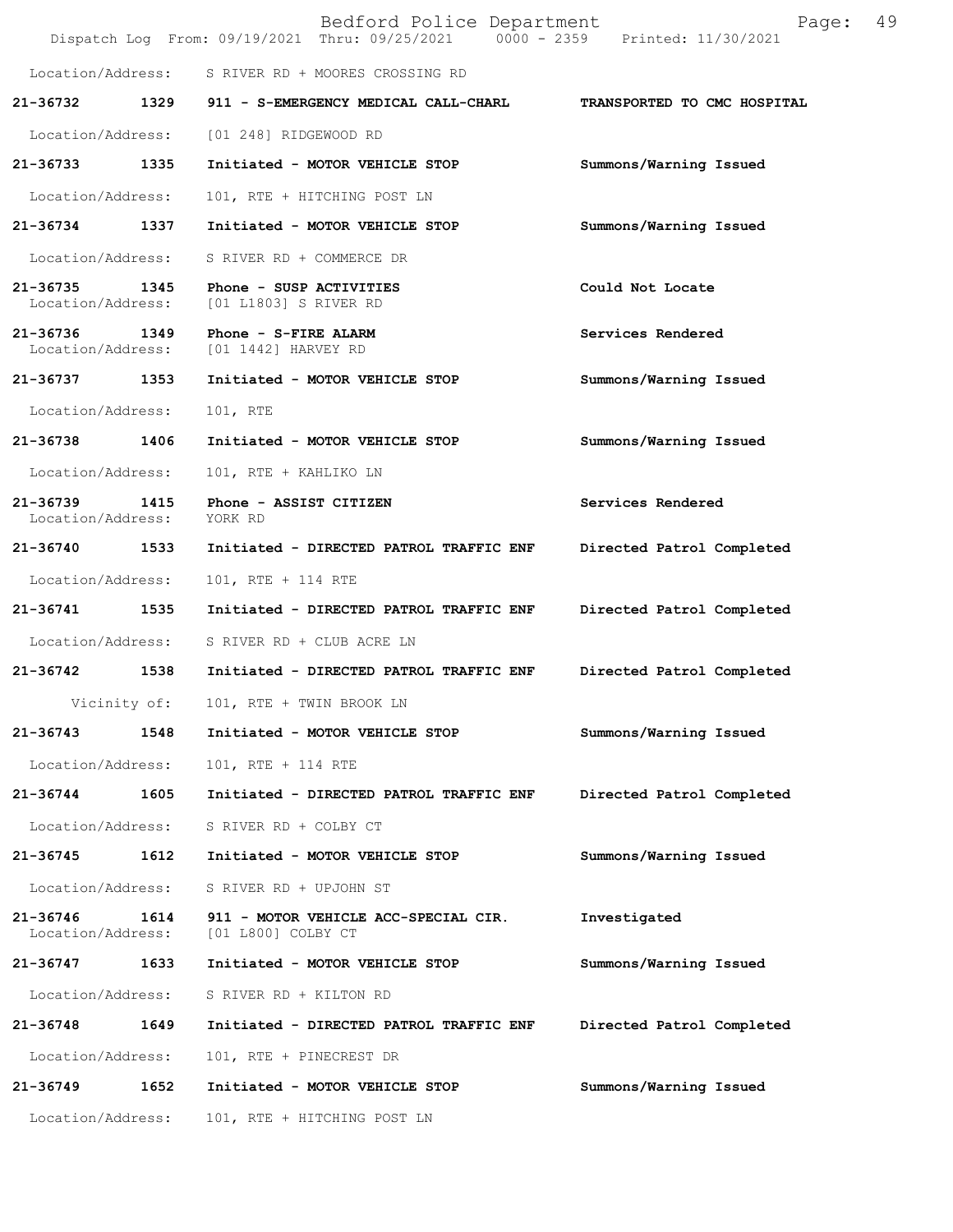|                                          |                            | Bedford Police Department<br>Dispatch Log From: 09/19/2021 Thru: 09/25/2021 0000 - 2359 Printed: 11/30/2021 | Page:                     | 50 |
|------------------------------------------|----------------------------|-------------------------------------------------------------------------------------------------------------|---------------------------|----|
| 21-36750<br>Location/Address:            | 1655                       | Phone - ASSIST CITIZEN<br>[01 1451] KENSINGTON LN                                                           | Services Rendered         |    |
| Location/Address:                        |                            | 21-36751 1710 Initiated - MOTOR VEHICLE STOP<br>MEETINGHOUSE RD + MEETINGHOUSE TER                          | NO PAPERWORK              |    |
| 21-36752 1720                            |                            | Initiated - MOTOR VEHICLE STOP                                                                              | Summons/Warning Issued    |    |
| Location/Address:                        |                            | S RIVER RD                                                                                                  |                           |    |
| 21-36753 1726                            |                            | Initiated - DIRECTED PATROL-CAR BREAK-INS                                                                   | Directed Patrol Completed |    |
| Location/Address:                        |                            | LIBERTY HILL RD + EDINBURGH DR                                                                              |                           |    |
| 21-36754                                 | 1736                       | Initiated - DIRECTED PATROL-CAR BREAK-INS                                                                   | Directed Patrol Completed |    |
|                                          |                            | Location/Address: [01 308] COLBY CT                                                                         |                           |    |
| 21-36755 1754                            |                            | Initiated - DIRECTED PATROL-CAR BREAK-INS                                                                   | Directed Patrol Completed |    |
| Location/Address:                        |                            | COOPER LN                                                                                                   |                           |    |
|                                          |                            | 21-36756 1757 Initiated - MOTOR VEHICLE STOP                                                                | Summons/Warning Issued    |    |
| Location/Address: S RIVER RD             |                            |                                                                                                             |                           |    |
| 21-36757<br>Location/Address: S RIVER RD |                            | 1758 Phone - SUSP ACTIVITIES                                                                                | Could Not Locate          |    |
| 21-36758 1818                            |                            | Initiated - DIRECTED PATROL-CAR BREAK-INS                                                                   | Directed Patrol Completed |    |
| Location/Address:                        |                            | [01 1235] S RIVER RD                                                                                        |                           |    |
| 21-36759 1836                            |                            | Phone - MOTOR VEHICLE ACCIDENT<br>Location/Address: GAGE GIRLS RD<br>Refer To Incident: 21-918-OF           | Could Not Locate          |    |
|                                          |                            | 21-36760 1858 Initiated - MOTOR VEHICLE STOP                                                                | Summons/Warning Issued    |    |
|                                          |                            | Location/Address: S RIVER RD + PARK DR                                                                      |                           |    |
| 21-36761 1907                            |                            | Phone - S-FIRE ALARM                                                                                        | Summons/Warning Issued    |    |
|                                          |                            | Location/Address: [01 L0000646] BOYNTON ST                                                                  |                           |    |
| 21-36762                                 |                            | 1919 911 - ASSIST CITIZEN                                                                                   | No Action Required        |    |
| Location/Address:                        |                            | [01 335] COLBY CT                                                                                           |                           |    |
| 21-36763<br>Location/Address:            | 1937<br>Refer To Incident: | Initiated - INVESTIGATION-FOLLOW UP<br>JOPPA HILL RD<br>$21 - 918 - OF$                                     | Services Rendered         |    |
| 21-36764<br>Location/Address:            | 1950                       | 911 - ASSIST CITIZEN<br>[01 335] COLBY CT                                                                   | Services Rendered         |    |
| 21-36765                                 | 2008                       | Initiated - DIRECTED PATROL TRAFFIC ENF                                                                     | Directed Patrol Completed |    |
|                                          | Vicinity of:               | 101, RTE + 114 RTE                                                                                          |                           |    |
| 21-36766<br>Location/Address:            | 2017                       | Phone - DOG COMPLAINT<br>[01 L2282] OLDE LANTERN RD                                                         | Services Rendered         |    |
| 21-36767                                 | 2023                       | Initiated - DIRECTED PATROL-CAR BREAK-INS                                                                   | Directed Patrol Completed |    |
| Location/Address:                        |                            | [01 L1804] S RIVER RD                                                                                       |                           |    |
| 21-36768                                 | 2051                       | Initiated - DIRECTED PATROL-CAR BREAK-INS                                                                   | Directed Patrol Completed |    |
|                                          |                            | Location/Address: [01 324] HAWTHORNE DR                                                                     |                           |    |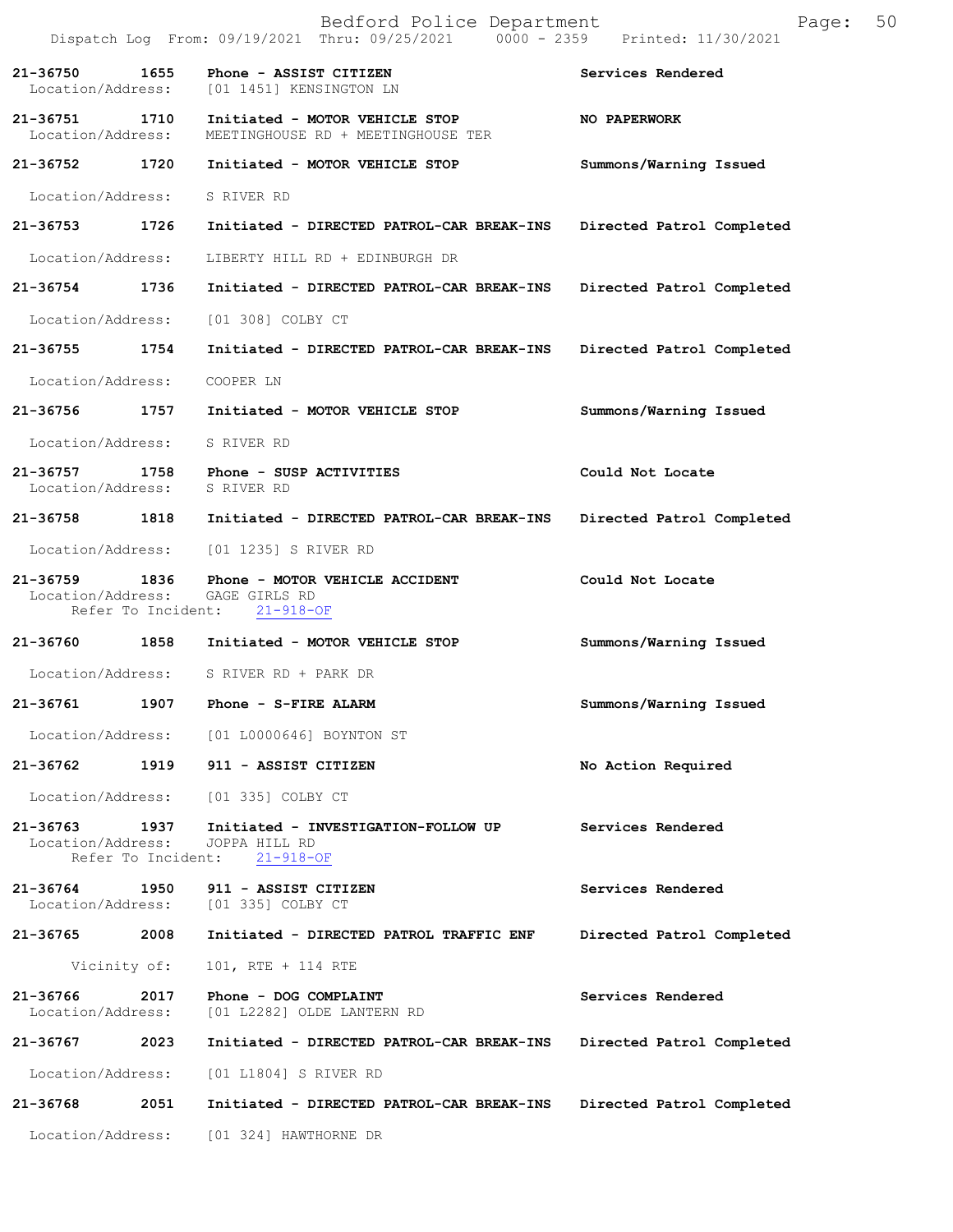|                               |                             | Bedford Police Department<br>Dispatch Log From: 09/19/2021 Thru: 09/25/2021 0000 - 2359 Printed: 11/30/2021 | 51<br>Page:                 |
|-------------------------------|-----------------------------|-------------------------------------------------------------------------------------------------------------|-----------------------------|
| 21-36769                      | 2104                        | Initiated - DIRECTED PATROL DWI                                                                             | Directed Patrol Completed   |
|                               |                             | Vicinity of: 114 RTE + NEW BOSTON RD                                                                        |                             |
| 21-36770                      | 2104                        | Initiated - DIRECTED PATROL DWI                                                                             | Directed Patrol Completed   |
| Location/Address:             |                             | S RIVER RD + CLUB ACRE LN                                                                                   |                             |
| 21-36771 2111                 |                             | Initiated - DIRECTED PATROL DWI                                                                             | Directed Patrol Completed   |
| Location/Address:             |                             | 101, RTE + WALLACE RD                                                                                       |                             |
| 21-36772                      | 2115                        | Initiated - MOTOR VEHICLE STOP                                                                              | Summons/Warning Issued      |
| Location/Address:             |                             | S RIVER RD                                                                                                  |                             |
| 21-36773 2116                 |                             | Initiated - MOTOR VEHICLE STOP                                                                              | Summons/Warning Issued      |
| Location/Address:             |                             | 101, RTE + 114 RTE                                                                                          |                             |
| 21-36774 2127                 |                             | Initiated - DIRECTED PATROL DWI                                                                             | Directed Patrol Completed   |
|                               | Vicinity of:                | 101, RTE + CONSTITUTION DR                                                                                  |                             |
| 21-36775                      | 2136                        | Initiated - MOTOR VEHICLE STOP                                                                              | Summons/Warning Issued      |
| Location/Address:             |                             | 101, RTE + NASHUA RD                                                                                        |                             |
| 21-36776                      | 2144                        | 911 - S-EMERGENCY MEDICAL CALL-DELTA                                                                        | TRANSPORTED TO CMC HOSPITAL |
| Location/Address:             |                             | MEADOWCREST DR                                                                                              |                             |
| 21-36777 2154                 |                             | Initiated - DIRECTED PATROL DWI                                                                             | Directed Patrol Completed   |
| Location/Address:             |                             | BOYNTON ST + PLUMMER RD                                                                                     |                             |
| 21-36778 2207                 |                             | Initiated - DIRECTED PATROL DWI                                                                             | Directed Patrol Completed   |
|                               |                             | Vicinity of: 114 RTE + DONALD ST                                                                            |                             |
| 21-36779<br>Location/Address: | 2213<br>Refer To Arrest:    | Initiated - MOTOR VEHICLE STOP<br>BOYNTON ST                                                                | Arrest(s) Made              |
|                               | Arrest:<br>Address:<br>Age: | $21 - 535 - AR$<br>MOSTAFA, MOHAMMAD FERAS<br>MANCHESTER, NH<br>20                                          |                             |
|                               | Charges:                    | Suspension of Vehicle Registration<br>Drive after Rev/Suspension                                            |                             |
| 21-36780<br>Location/Address: | 2214                        | Phone - NUISANCE/NOISE COMPLIANT<br>GRAPEVINE RD                                                            |                             |
| 21-36781<br>Location/Address: | 2257                        | Radio - S-EMERGENCY MEDICAL CALL<br>[01 474] CONSTITUTION DR                                                | Services Rendered           |
| 21-36782<br>Location/Address: | 2307                        | Phone - MOTOR VEHICLE COMP-IN PROGRESS<br>101, RTE                                                          | <b>NO TRANSPORT</b>         |
| 21-36783<br>Location/Address: | 2308                        | 911 - CHECK THE WELFARE<br>[01 L0000794] OLDE BEDFORD WAY                                                   | Could Not Locate            |
| 21-36784                      | 2324                        | Initiated - DIRECTED PATROL DWI                                                                             | Could Not Locate            |
| Location/Address:             |                             | 101, RTE + 114 RTE                                                                                          | Directed Patrol Completed   |
| 21-36785                      | 2324                        | Initiated - DIRECTED PATROL DWI                                                                             |                             |

**Directed Patrol Completed**